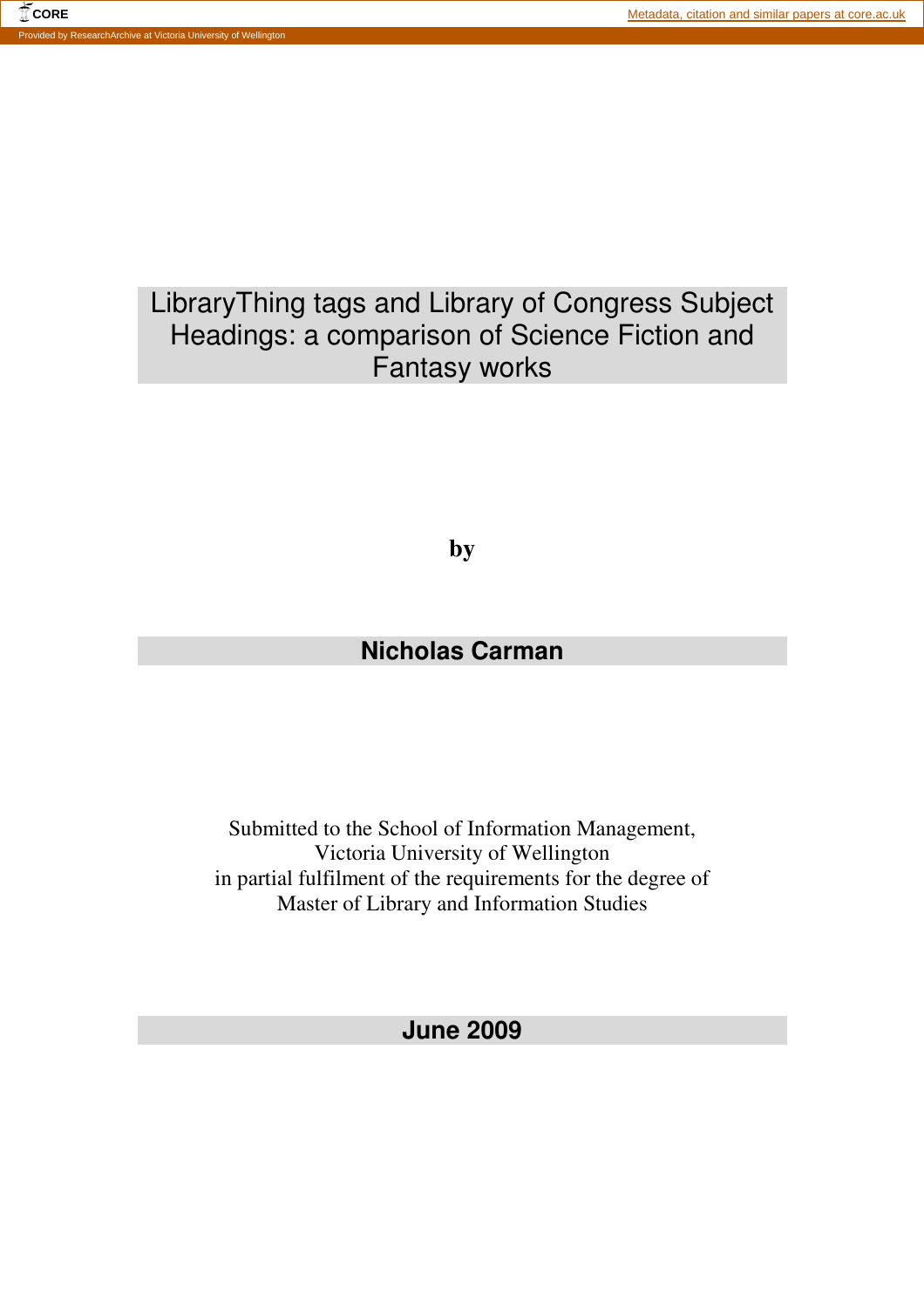# **Acknowledgements**

I owe thanks to my supervisor Alastair Smith for the many meetings and the high quality of the feedback he gave me.

Thanks are also owed to Deborah Laurs and Dennis Dawson at the Student Learning Support service who gave me help with the writing and interpreting the statistics.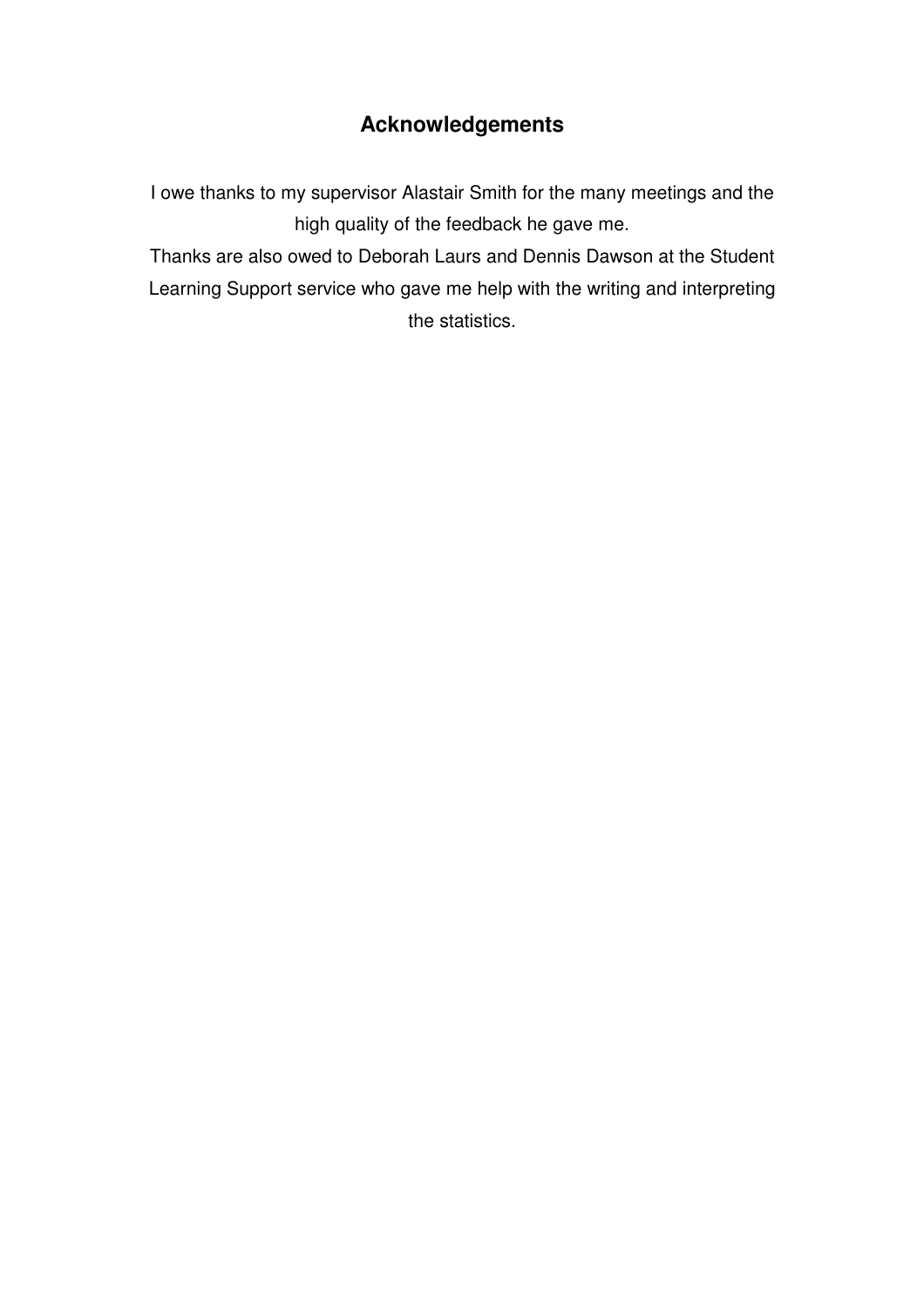# **Contents**

| THEORETICAL FRAMEWORK - ZIPF'S POWER LAW & PRINCIPLE OF LEAST EFFORT  12 |  |
|--------------------------------------------------------------------------|--|
|                                                                          |  |
|                                                                          |  |
|                                                                          |  |
|                                                                          |  |
|                                                                          |  |
|                                                                          |  |
|                                                                          |  |
|                                                                          |  |
|                                                                          |  |
|                                                                          |  |
|                                                                          |  |
|                                                                          |  |
|                                                                          |  |
|                                                                          |  |
|                                                                          |  |
|                                                                          |  |
| SUMMARY, CONCLUSION, AND SUGGESTIONS FOR FURTHER RESEARCH36              |  |
|                                                                          |  |
|                                                                          |  |
|                                                                          |  |
|                                                                          |  |
|                                                                          |  |
|                                                                          |  |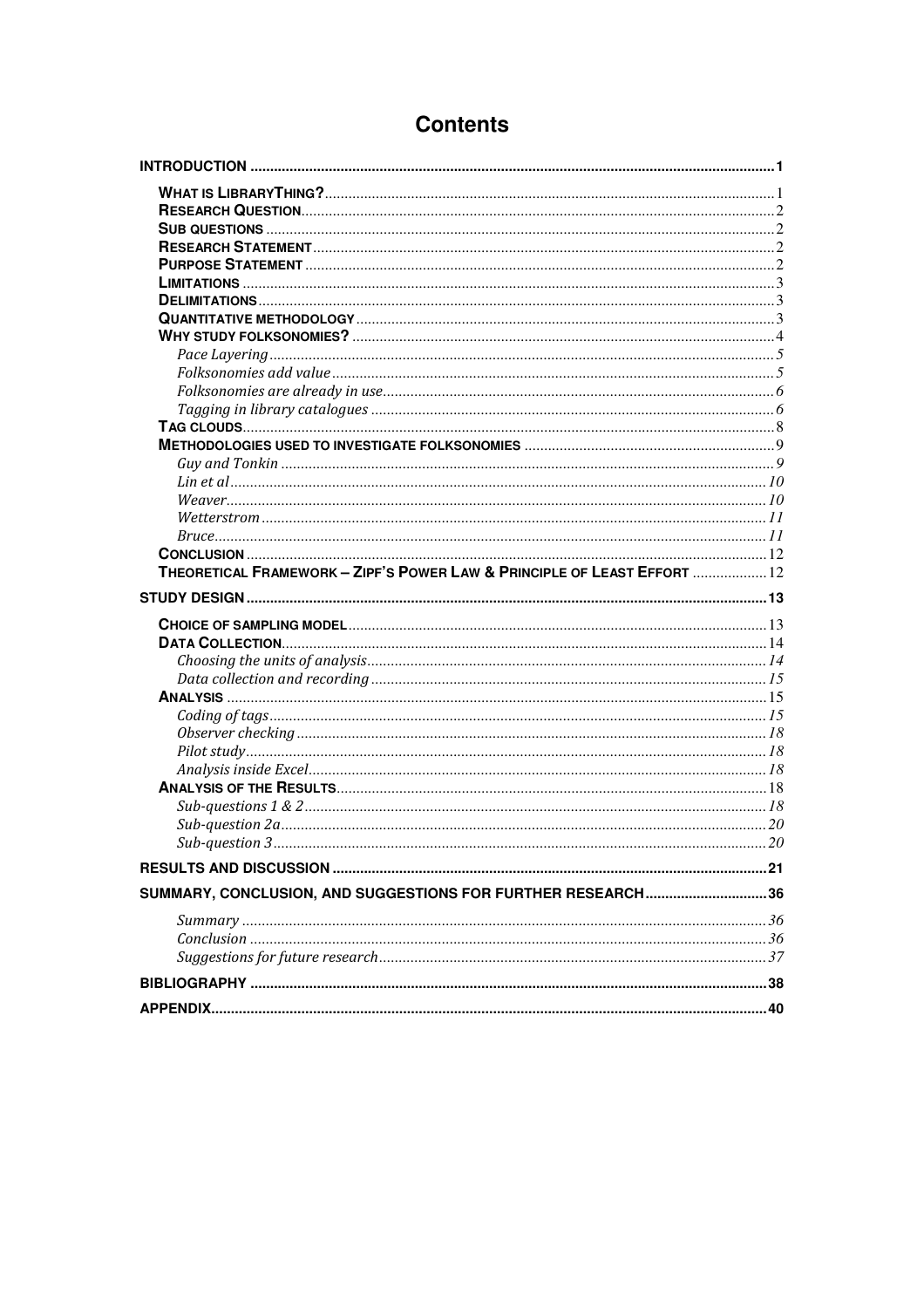# **Abstract**

# Introduction

This study examines the extent to which LibraryThing tags match their equivalent Library of Congress subject headings and looks at whether they offer any additional information about the subject matter of the books to which they are applied.

## Method

This study has a largely quantitative methodology with some qualitative aspects. The researcher harvested tags from ten books in the genres of science fiction and fantasy. The tags were then classified into categories created by the researcher and examined using descriptive statistics inside Excel.

## Findings

The most frequently used tags were those that matched the Library of Congress subject headings, but there were a significant number of non-matching tags that offered useful additional information about the books in the sample.

## **Conclusion**

Library of Congress subject headings mostly identify the basic genres that the books in the sample belonged to, but added little additional information. Integrating tagging into library OPACs would create more opportunities for library users to find books in which they are interested.

## Keywords

LibraryThing, tagging, LCSH, science fiction, fantasy.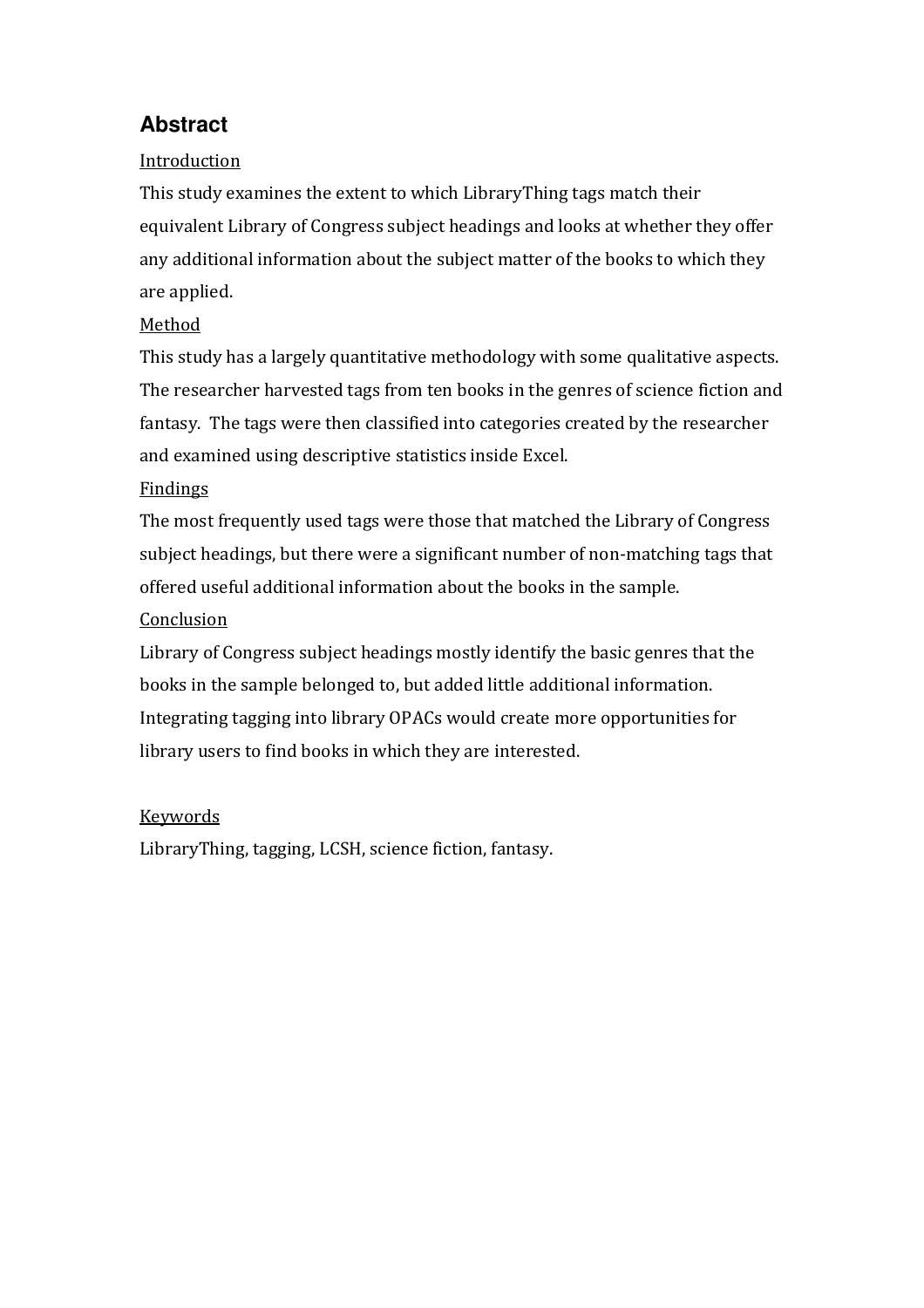## **Introduction**

Access to bibliographic information has traditionally been through controlled vocabularies such as LCSH (Library of Congress Subject Headings), which meant that library users conducted searches using the terms created by the cataloguers. Library patrons often find these vocabularies hard to use and have tended to prefer the simplicity of Google searches (Rethlefsen, 2007).

The rise of websites such as LibraryThing has seen ordinary users creating their own terms for categorizing and accessing information. While the Library of Congress prefers terms such as 'Fantasy—Juvenile literature' for books like 'The Subtle Knife', the users have chosen terms such as 'Steampunk' and 'scifi'.

There has been a corresponding move in the Library and Information field towards offering new services based on this new technology to better serve users and to base these services on 'local' knowledge and a better understanding of users' needs (Weaver, 2007, p. 579).

This study looks at what can be learned from the tags used by LibraryThing users and how they might be used to improve cataloguing practice, and OPAC interfaces.

## **What is LibraryThing?**

LibraryThing (www.librarything.com) is a website that allows its users to catalogue their books online. LibraryThing users have a variety of ways to sort their book collections including by adding descriptive tags to each book which can then be shared with other users ("LibraryThing| Catalogue your books online," 2008). If a tag is used by more than one user to describe a particular book in their collection it becomes "popular", and the more people that use that tag (for the same book) the more popular it becomes. The tags are presented in tag clouds which vary the size of the tags according to the ranking of the tags (the popular tags are displayed in larger text than the unpopular ones). These tags constitute a folksonomy, which is a user-created cataloguing system which relies on tag popularity as a measure of value (Kroski, 2007, p. 94).

 LibraryThing allows its users to access a great deal of information about these user-created tags. While the default option for any given book is to only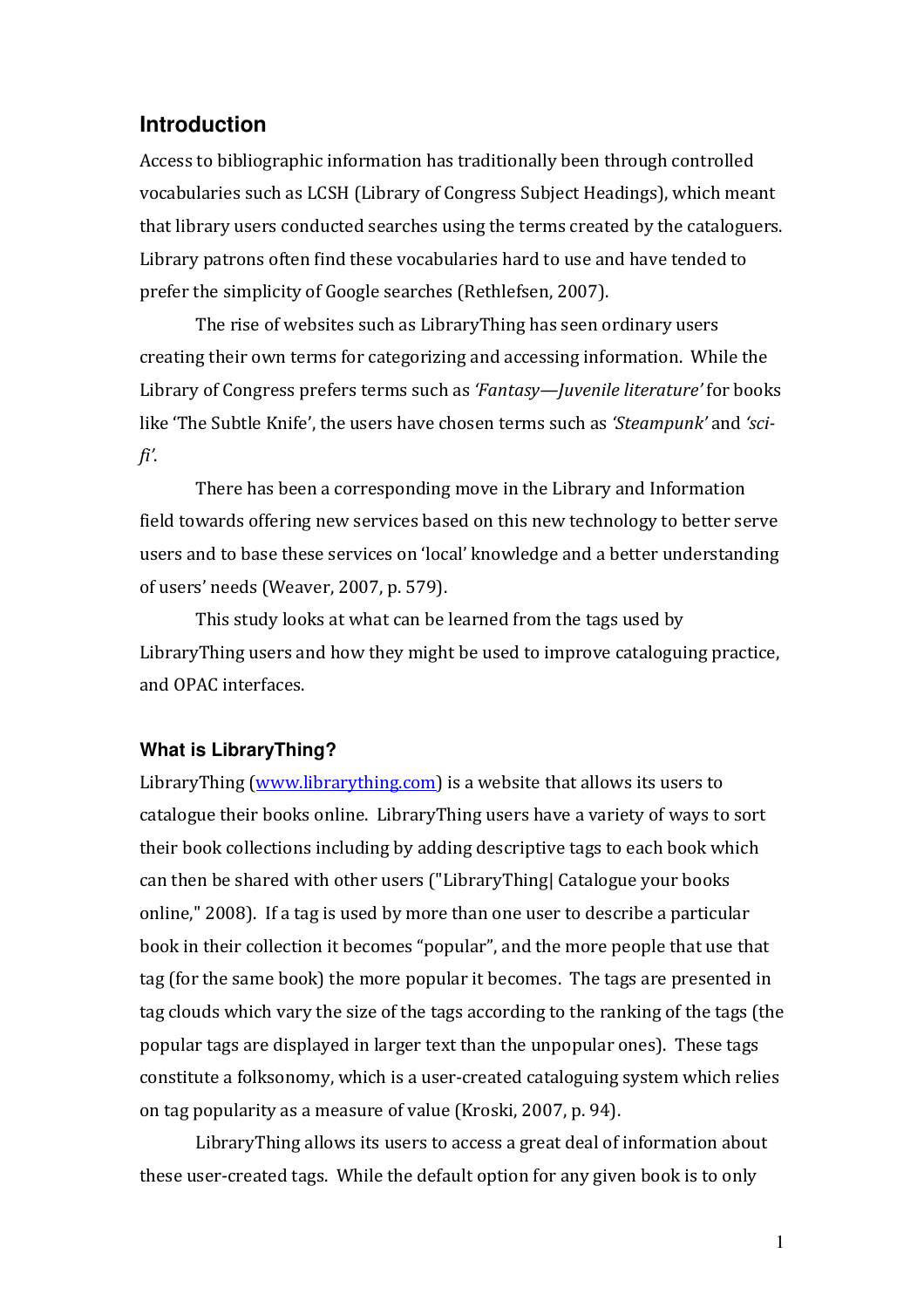show the top 30-50 tags, it is possible to request that all of the tags should be displayed, and also to give a count of the number of times a tag has been used. This study aims to harvest and use this readily available information.

## **Research Question**

To what extent do LibraryThing book tags match their equivalent Library of Congress subject headings and do they offer any additional information about the subject matter of the books?

## **Sub questions**

- 1. To what extent and how often do LibraryThing tags represent the same concepts as Library of Congress subject headings?
- 2. How often do LibraryThing tags represent concepts not included in the Library of Congress subject headings (and vice-versa)?
- 2a. What sorts of concepts are represented in the LibraryThing tags that are not included in neither the Library of Congress subject headings nor the OCLC records?
- 3. Are the Library of Congress subject heading concepts highly ranked in the LibraryThing tag lists?

## **Research Statement**

The aim of this research was to determine how closely LibraryThing tags match Library of Congress subject headings and how much additional subject information the LibraryThing tags provide.

## **Purpose Statement**

This research was intended to provide feedback to the designers of future folksonomy schemes to help improve the designs of their schemas. It may also offer useful lessons and insights to improve library cataloguing practice such as the ability to add new descriptors to existing classification schemes or the advisability of adding a tag layer to library catalogues.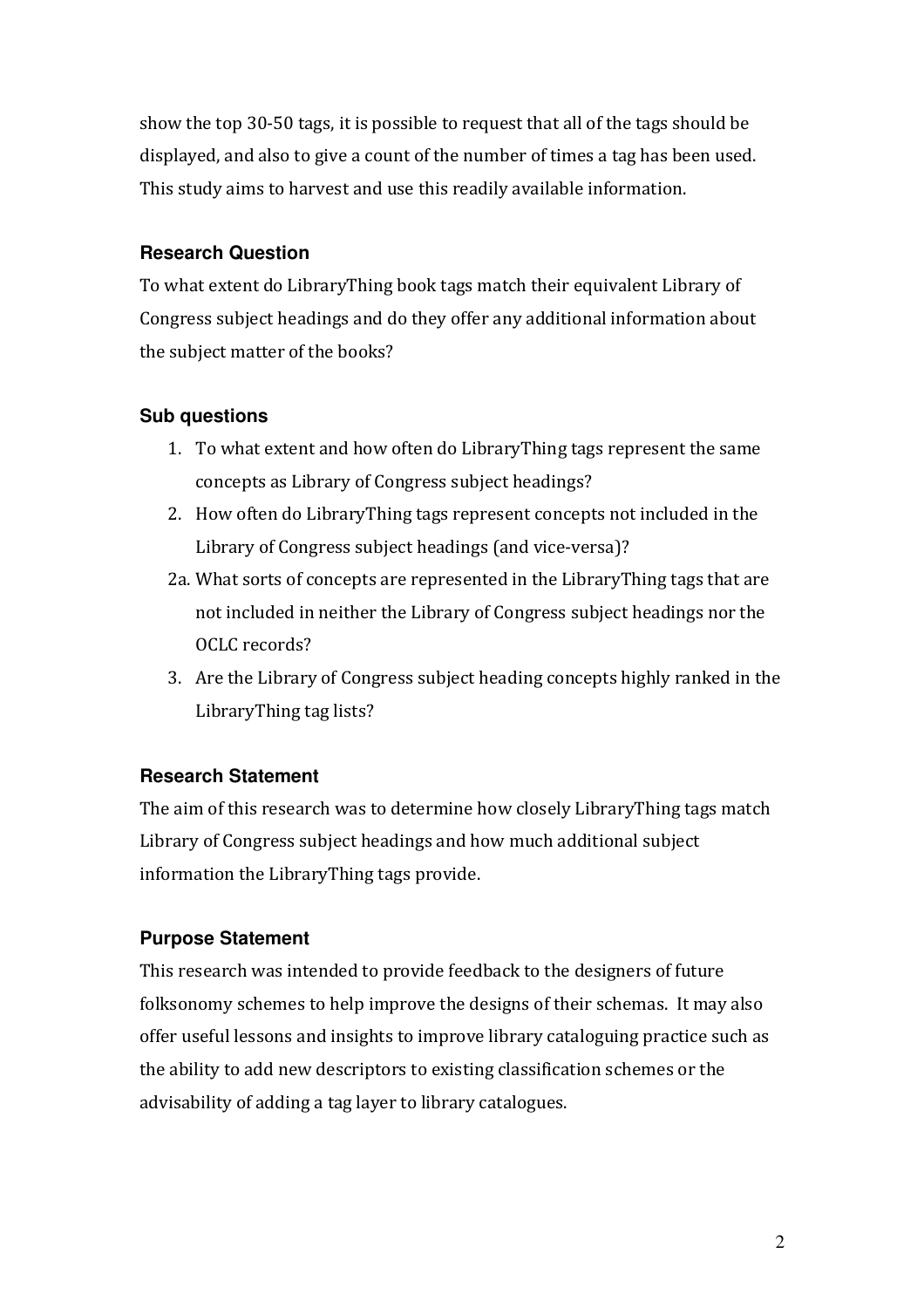## **Limitations**

This was a small scale project limited by the time and resources available to the researcher. This means that the sample was from necessity quite small and that caution must be used when applying this study's conclusions to folksonomies as a whole.

 This study was intended to be a quantitative study; however the need for the researcher to assign research codes to tags from LibraryThing introduced a qualitative element.

### **Delimitations**

To make this research feasible, given the time and resource constraints, it focussed on tags from the genres of fantasy and science fiction in LibraryThing. These genres were chosen because the researcher has read widely within them which made the interpretation and coding of the LibraryThing tags much easier.

This study only took the top 30-50 tags for each book in LibraryThing (those made available by default to LibraryThing users). This study assumes that most casual users would not bother to examine all of the tags available for any given book, and that the top 30-50 tags constitute the most significant access points.

## **Quantitative methodology**

The methodology of this research was quantitative in nature; it harvested tags from LibraryThing and divided them into nominal variables which were counted and subjected to basic statistical analysis (Pickard, 2007, p. 7).

Data was harvested at the beginning of this research for analysis, and collected at the end to describe the results; which fits with quantitative methodology (Sogunro, 2002, p. 5).

 Quantitative methodologies use statistical analysis which can be checked and confirmed by other researchers (Sogunro, 2002, p. 5). This approach closely fits the content analysis method intended to be used in this research.

 Quantitative methodology is better suited to dealing with smaller numbers of variables (Sogunro, 2002, p. 5). This study has tight limitations and de-limitations, which make it well suited to the quantitative methodology.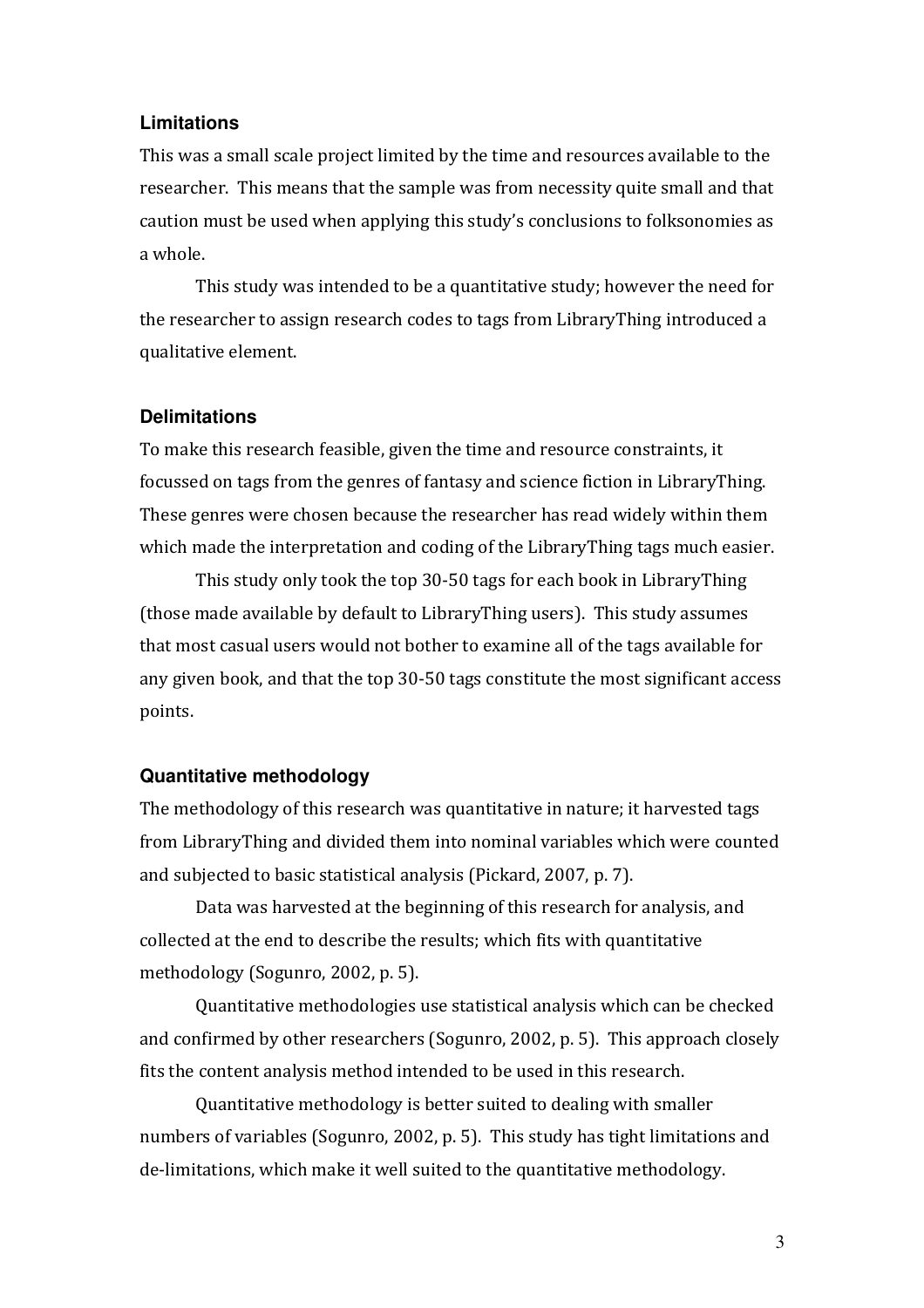## **Literature Review**

#### **Why study folksonomies?**

Folksonomies have been a topic of interest to the Library and Information profession because they are at the heart of a 21st century problem; how does one find and organize information on the Internet?

The number of web pages and resources on the internet is simply enormous and cataloguing them all using the classic taxonomies and cataloguing methods is impossible (Kroski, 2007, p. 101). Rather than wait for librarians to catch up internet users have taken it upon themselves to organize the internet, and according to Kroski they are succeeding (Kroski, 2007, p. 91). However the degree to which they have succeeded is open to debate and opinions vary from author to author.

The internet has been described as an environment with no rules which favours self-organizing systems where the whole is greater than the sum; folksonomies are a prominent example of such systems (Kipp & Campbell, 2006, p. 1).

The value of folksonomies as tools for organizing information has been hotly disputed. They have many qualities that make them useful including an ability to scale up that is unmatched by conventional classification systems (Kipp & Campbell, 2006, p. 2). A folksonomy can become massive, with large numbers of people contributing, compared to a limited number of cataloguers.

Folksonomies also boast a high degree of granularity (users can add a lot of detailed information), and are largely maintained by their users; and therefore cheap to run. Folksonomies are also noted for their high degree of currency (reflecting user concerns) (Kroski, 2007, p. 97).

The shortcomings of folksonomies versus cataloguing taxonomies are neatly described by Peter Morville:

"When it comes to findability, their inability to handle equivalence, hierarchy, and other semantic relationships causes them to fail miserably at any significant scale"(Morville, 2005, p. 139).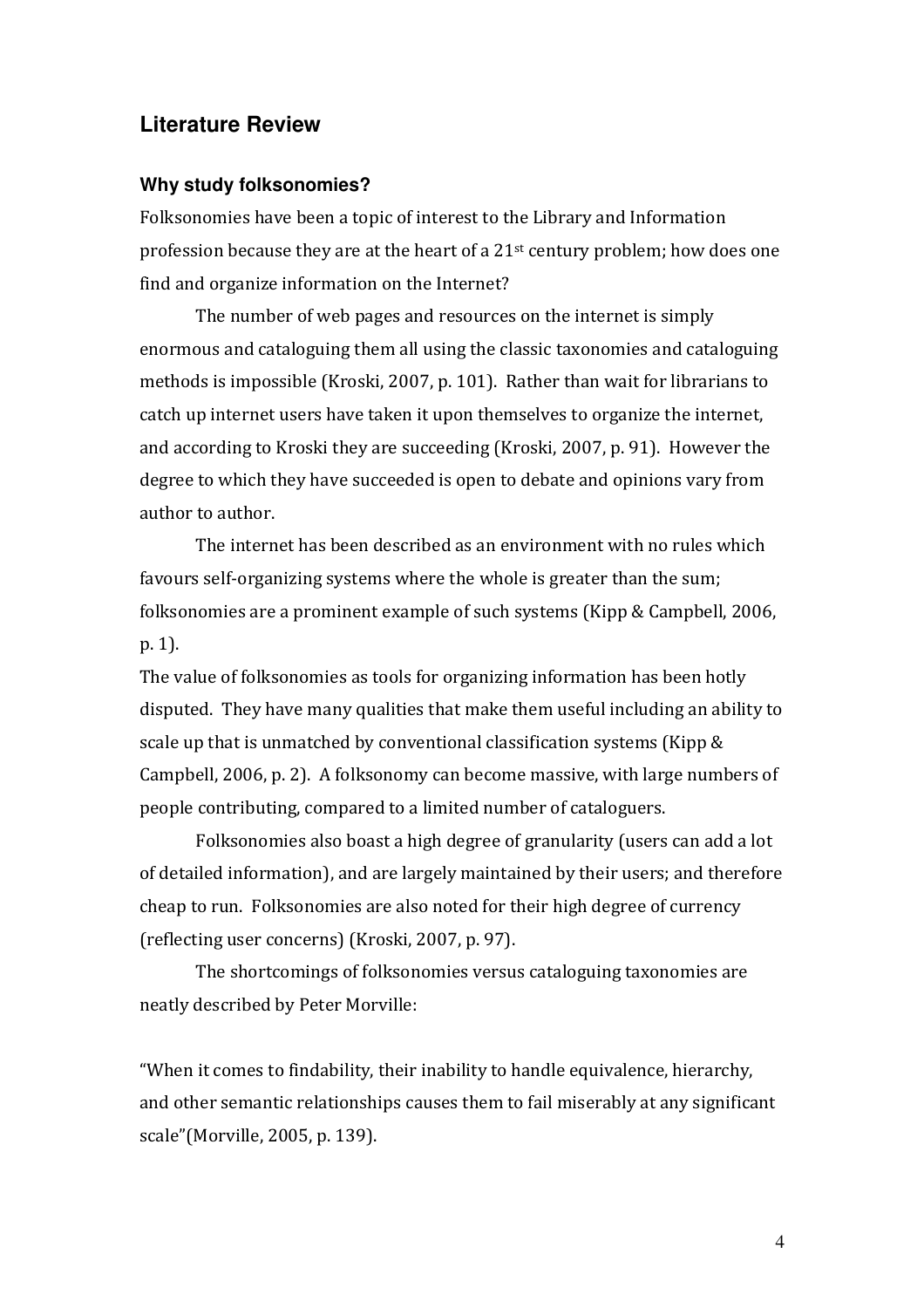These areas of weaknesses for folksonomies are where most controlled vocabularies excel. However Morville is of the opinion that it is not necessary to choose between controlled vocabularies and folksonomies.

#### Pace Layering

Morville suggests that it is possible to combine these systems by using a concept called Pace Layering (Morville, 2005, p. 141). Pace layering is a theory that proposes that aspects of society change at different rates. When applied to information management the folksonomies serve as a fast moving top layer which has high currency and reflects user concerns, while controlled vocabularies serve as the solid ordered foundation (Morville, 2005, p. 141).

Morville's view is shared by Mika, who views folksonomies as "lightweight semantic structures" where meaning develops over time (Mika, 2007, p. IX). Mika attempts to demonstrate the viability of extracting information structure from folksonomies (Mika, 2007, p. 203). This would need to be done on a regular basis as the supporting community changes over time.

#### Folksonomies add value

There are already examples of how folksonomies have been used to add valuable metadata to archival collections that have already been catalogued. The Library of Congress in the United States made a number of its photographic collections available on Flickr in 2008. They were delighted by the spontaneous emergence of user-created categories such as 'Rosie the Riveter' from a photo archive from the 1930-1940's time period (Oates, 2008).

In New Zealand the War Art Online website has also allowed users to create tags to help describe their photographic collection:

"It was recognised that archival description of the artworks would not be able to cover many features of the artworks. Therefore we were keen to enable the public to add comments that would fill out the description of the artworks or provide information on the subject matter or the artists" (Jennings, 2008, p. 6).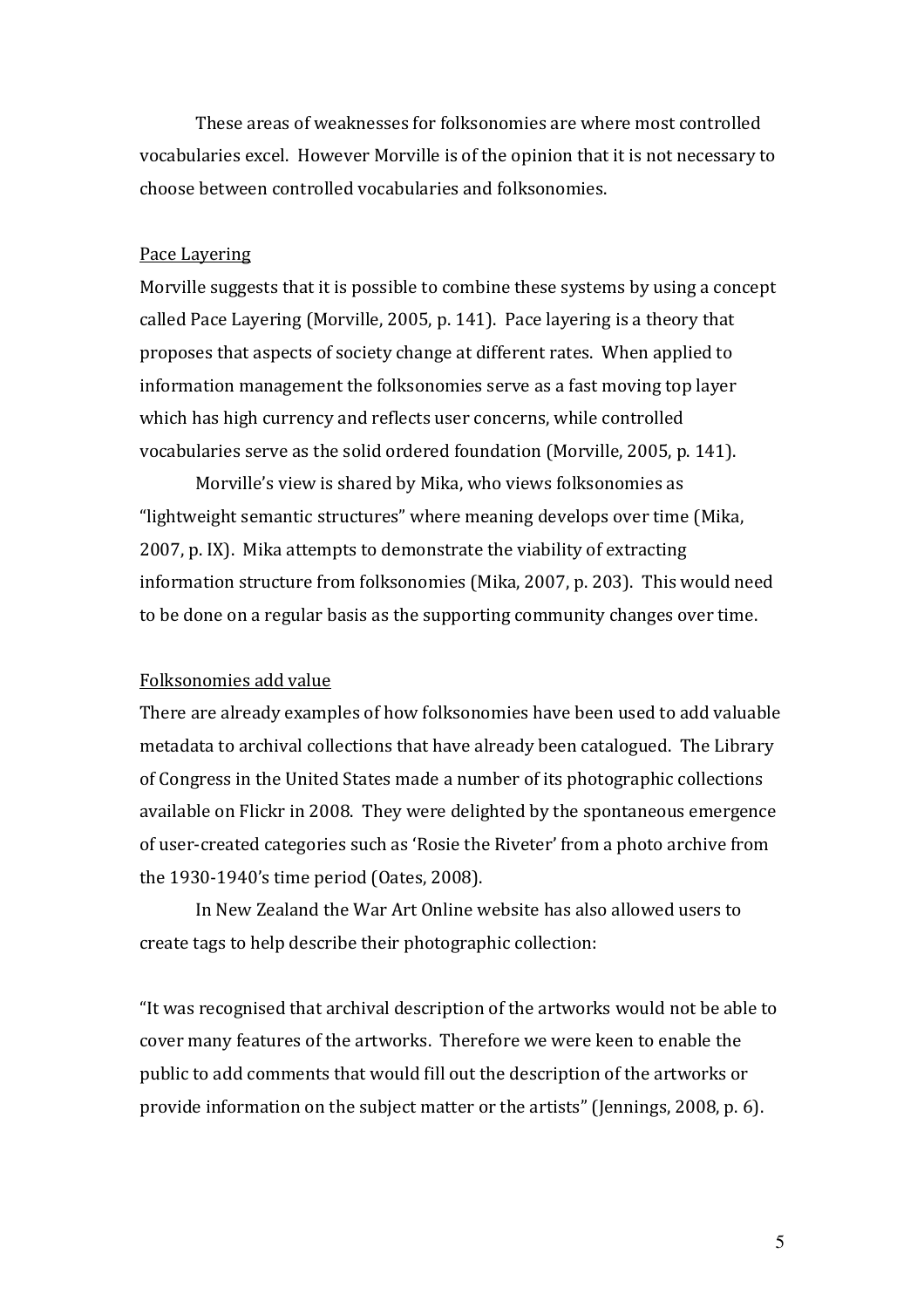#### Folksonomies are already in use

While folksonomies are not an ideal system for information retrieval they are already being put to use by librarians helping users locate resources on the internet. Rethlefsen quotes a school librarian from Australia: "Librarians are so careful about what is bought for the print collection, but then we watch our googlers race around the internet among unedited and ill-founded and repetitive single-page resources. [Using del.icio.us] is our attempt to select suitable material, to post it without delay, and to provide access points and comments on content" (Rethlefson, 2007b). Therefore it makes sense to take a closer look at folksonomies to find out how we can improve them.

#### Tagging in library catalogues

There has already been some discussion of the impetus towards the use of tagging systems in library catalogues, as well as the practical implications of this trend.

Steele talks about the growing expectation from library users that they will be able to interact with the catalogue, not just passively receive information delivered by the cataloguers. He observes that many catalogues do not as yet allow this, and also require the user to be familiar with thesauri such as LCSH to search successfully (Steele, 2009, p. 68).

Steele discusses the ways in which tags might complement LCSH; for example a user could search the tags and if too many or too few results are found use LCSH to broaden or narrow their search. Steele also points out that while tagging provides more terms, browsing subject headings will give the most complete list of materials that a library holds on a particular topic (Steele, 2009, p. 72). These observations fit in with Morville's 'pace layering' concept; tags compensate for the weaknesses of LC subject headings and vice-versa.

Steele says that LCSH wins in terms of longevity; it has been around far longer than tagging and covers a large number of resources that are unlikely to ever be tagged. He also makes the point that an ever-changing body of tags could be unhelpful for older and larger static collections (Steele, 2009, p. 72). However tags could still play a useful role for these collections when one considers that users needs and interests change over time.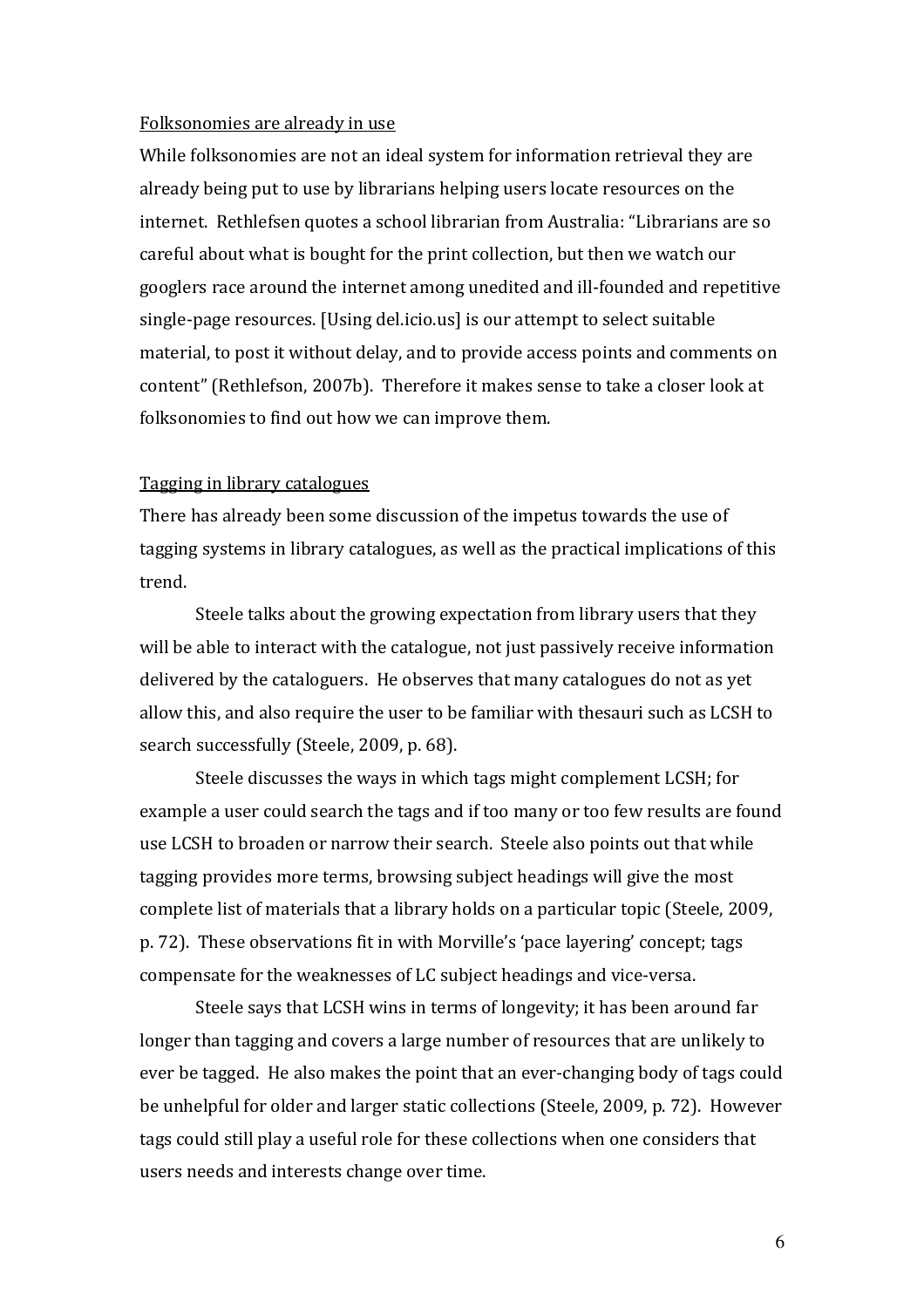## **LibraryThing for Libraries**

The creators of LibraryThing have developed LibraryThing for Libraries (LTFL) which can be used to provide tags for library OPACs. LTFL works as on overlay on the OPAC that queries LibraryThing data by ISBN as the user selects a specific record. The tags provide the user with tags related to the book and suggests other similar books in the library's collection (Westcott, Chappell, & Lebel, 2009, p. 78).

LTFL was viewed as a low cost, low risk way of implementing next generation catalogue concepts at Claremont University in the United States (Westcott et al., 2009, p. 79).

The library found LTFL useful when searching for foreign language publications which lacked LC subject headings, and finding further related items via the tags (and also general browsing). An example cited concerned a student who was writing on themes of abuse in fiction. The student was able to generate a reading list using the tag 'The Color Purple' (Westcott et al., 2009, p. 80). Anecdotes such as these demonstrate the usefulness of tags in regard to readers' advisory services.

The authors noted that LTFL was extraordinarily easy to use and implement and draws on a huge pool of book lover's tags and suggestions. This has saved the library from having to create their own tags from scratch (Westcott et al., 2009, p. 80).

Mendes makes the point that leveraging metadata from third parties is not a new issue for most libraries, as library records are often created by third party vendors (Mendes, Quinonez-Skinner, & Skaggs, 2009, p. 32).

Furthermore the LTFL development team is apparently looking at integrating LC subject headings into the tag clouds, as well as LCCN numbers (Westcott et al., 2009, pp. 81-82). The LTFL development team has decided that LC subject headings and tags would make a worthwhile combination.

Mendes et al examine the implementation of LTFL at the Oviatt Library at California State University, Northridge (Mendes et al., 2009, p. 30).

Mendes selected twenty-one books from the library catalogue and compared their LibraryThing tags against their equivalent LC subject headings (Mendes et al., 2009, p. 37).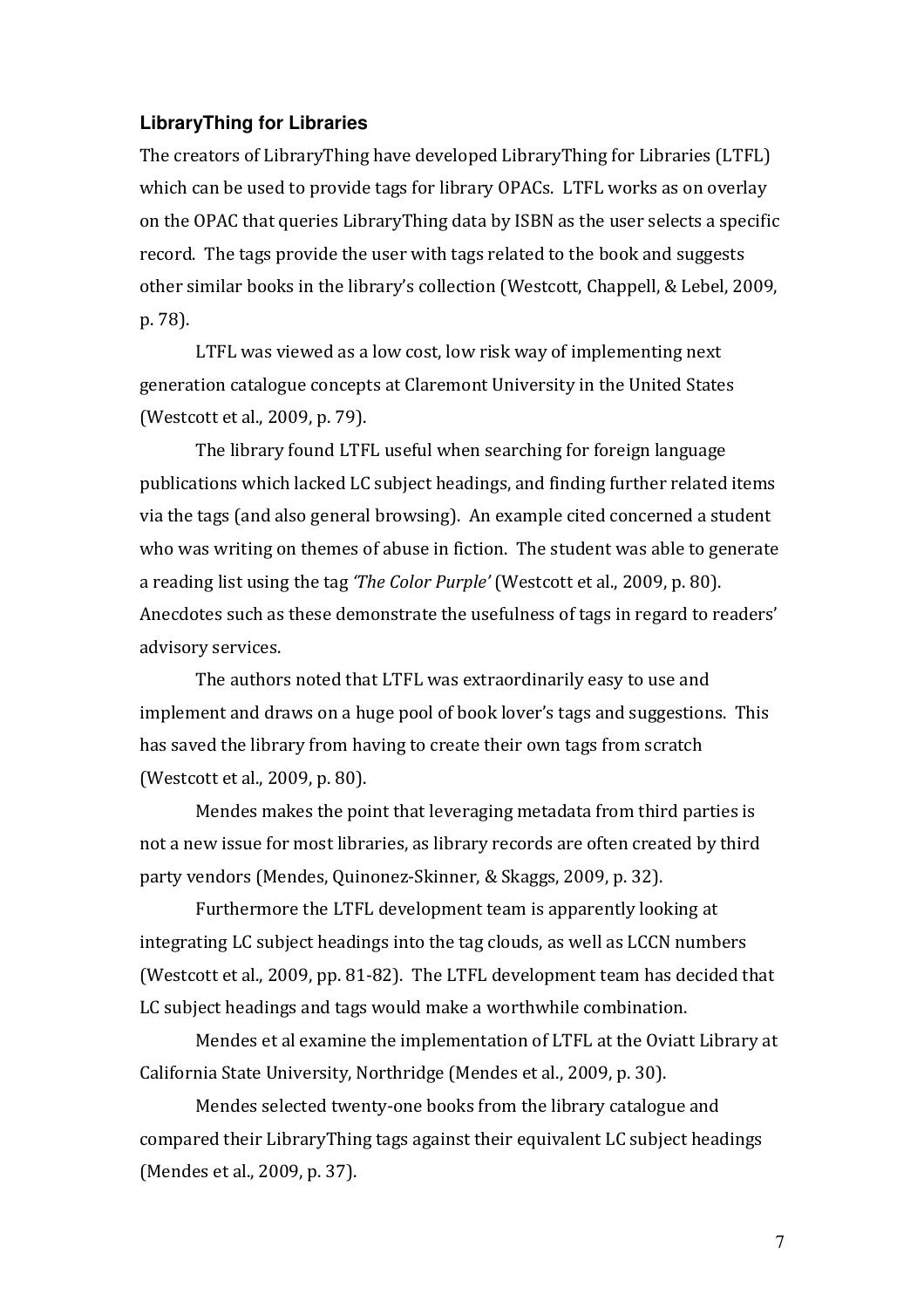Mendes et al found that the number of LC headings varied from book to book, but that on average there were more tags than there were headings. They also found that for every book discovered through LCSH four more could be found via the LibraryThing tags, although the authors noted that they had not tried to judge the relevance of these additional books. Mendes conceded that a larger study would be required to confirm these findings (Mendes et al., 2009, p. 38). Nor did their study attempt to judge the relevance of the LibraryThing tags in their sample.

LTFL is a relatively new development and these articles are only preliminary studies. Nobody has yet made a detailed study of the LTFL service, and exactly how the tags and LC subject headings interact, and how LibraryThing tags might add value for library users.

#### **Tag clouds**

Since this research extracted data from tag clouds it is worth taking a closer look at them as a search tool, and also as a way of presenting data to users.

According to Sinclair and Cardew-Hall there is some debate as to the usefulness of tag clouds, and it has been suggested that they are skewed towards popular tags (Sinclair & Cardew-Hall, 2008, p. 17).

 These authors undertook a combined qualitative and quantitative study of tag clouds and found their strengths were similar to tagging in that they were good for browsing, but also that they provided a visual summary of the database, and that it took less effort to scan a tag cloud than to come up with a search query (Sinclair & Cardew-Hall, 2008, p. 27). Also a tag cloud could help a searcher formulate a search query by suggesting synonyms.

 However tag clouds are limited by text size; if a tag is too small the tag will be unreadable, and likewise if it is too large. Therefore it isn't realistic for a tag cloud to show all the tags on any one item. According to Tim Spalding (the founder of LibraryThing) a tag cloud should "convey some of the peaks and troughs" of the available tags but only occupy its allotted area on the webpage and be legible (Rethlefson, 2007a).

This weakness was confirmed in a study by Sinclair and Cardew. They found that tag clouds were poor at specific searching and more importantly they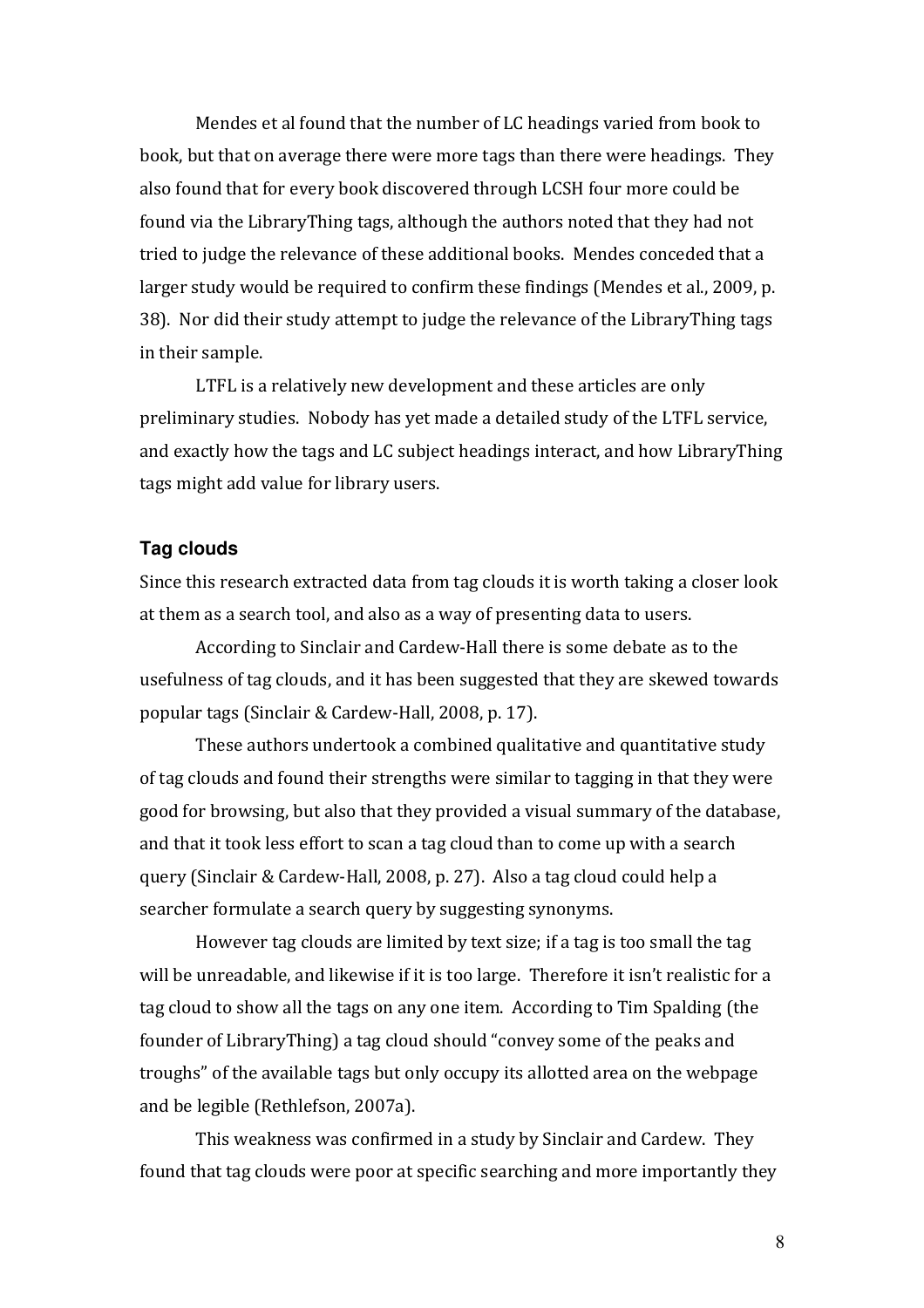obscure around half of the data from the user (Sinclair & Cardew-Hall, 2008, p. 28). This is especially true of LibraryThing book tag clouds as by default only the top 30-50 tags are displayed (Rethlefson, 2007a).

### **Methodologies used to investigate folksonomies**

Studies of folksonomies can be roughly divided into two approaches; those that chose to study tags harvested from working folksonomies on the internet, and those that studied tags created by volunteers. The research methods range from purely quantitative, to qualitative, plus mixed methods.

#### Guy and Tonkin

Guy and Tonkin performed what they called a "brief, simple and relatively unscientific" investigation of a sample of tags taken from Del.icio.us and Flickr as part of an exploratory study of folksonomies (Guy & Tonkin, 2006, p. 10).

 Guy and Tonkin found that quality of the tags they had harvested was quite variable, with up to 40% of the Del.icio.us tags, and 28% of the Flickr tags being misspelt. They also found problems with the use of plural word-forms, and symbols such as # (Guy & Tonkin, 2006, p. 5).

 Guy and Tonkin felt that these quality problems could be controlled by providing software generated check-lists, tag suggestions, and spelling guidance to folksonomy users (Guy & Tonkin, 2006, p. 7).

 Guy and Tonkin's research was (as they pointed out) not that rigorous and was exploratory in nature. They conceded that trying to control user tagging might very well cause folksonomies to lose their information value (Guy & Tonkin, 2006, p. 11).

 Guy and Tonkin's approach can be contrasted by that taken by Weaver, who asked a group of public library users to tag a selection of library books as part of a reader's advisory survey (Weaver, 2007, p. 579).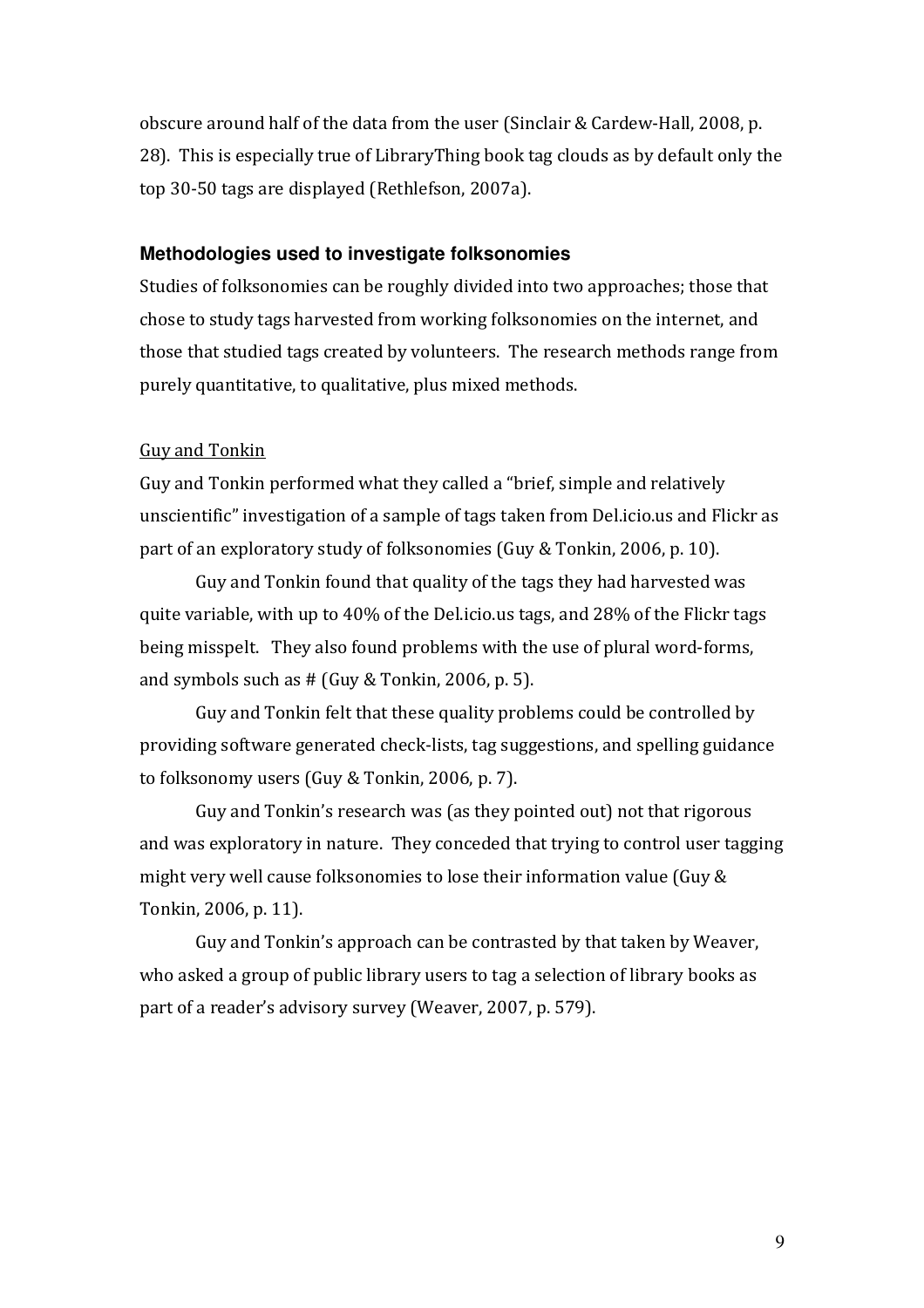#### Lin et al

Lin's study looked at whether social classification and traditional content indexing represent content in different ways (Lin, Beaudoin, Bui, & Desai, 2006, p. 3).

Lin tried to answer this question by comparing MeSH (Medical Subject Heading Terms) terms and Connotea tags, plus the results of software-based indexing of the titles. Connotea (http://www.connotea.org/) is an online service allowing the user to create and share citations (Lin et al., 2006, p. 4).

Lin's data showed a small overlap (11%) between the MeSH headings and the Connotea tags, but a greater overlap between the tags and the title-based indexing (Lin et al., 2006, p. 6).

Lin observed that rather than try to describe the entire document, tag users appeared to focus their tags on the aspects of the article of most interest to them (Lin et al., 2006, p. 6).

Lin also suggested that the greater match between the tags and the titlebased indexing indicated that users were choosing title based terms to describe articles and that this was consistent with the principle of least effort (Lin et al., 2006, p. 7).

Both Lin and Bruce's studies (see below) looked at narrowly focused academic controlled vocabularies and citation systems which were made for more serious pursuits. It is harder to compare these systems to LCSH and LibraryThing which have a far broader focus. For example, LibraryThing users are likely to create a wider range of tags other than title based tags (unlike CiteUlike or Connotea users).

#### Weaver

Weaver compared the tags produced by his readers against the tags for the same books from LibraryThing and observed that the tags from the reader's survey were more precise, and produced more useful information (Weaver, 2007, p. 587). Weaver felt that this was due to the way that LibraryThing favours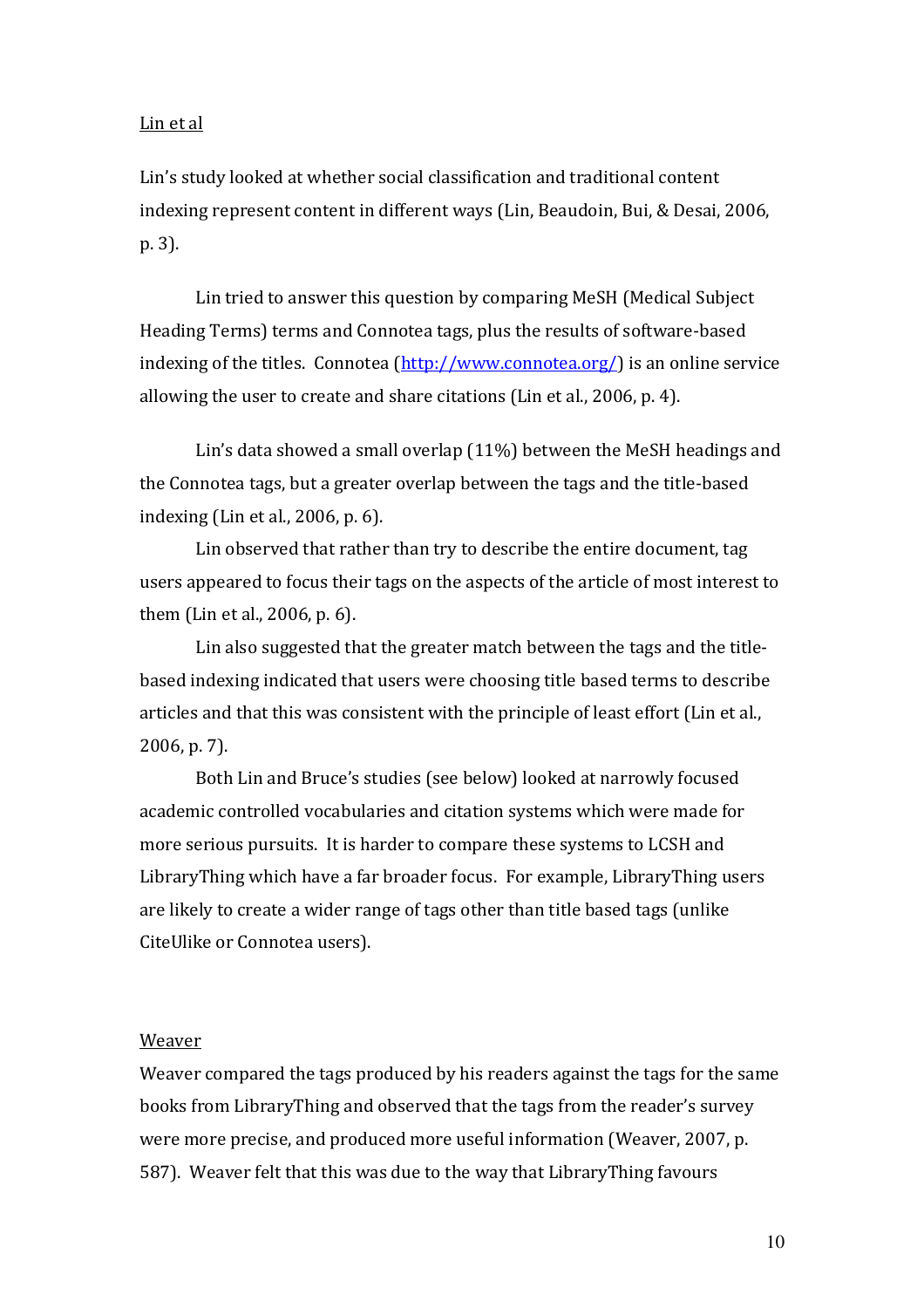frequently used terms over infrequently used terms. He contended that it was the infrequently used terms that are the most informative (Weaver, 2007, p. 587).

However Weaver observed that both the LibraryThing tags and the tags produced by his survey participants were better than the subject headings used in public libraries (Weaver, 2007, p. 588).

Weaver's research involved a small sample of tags, and a small group of survey participants. The high quality and precision of his tags could be put down to the controlled nature of his experiment, and the well-educated library patrons who took part.

#### Wetterstrom

Wetterstrom's research involved giving research participants a selection of books from the National Library to tag. The tags were then compared to the books LC subject headings (Wetterstrom, 2007, p. 18).

 Wetterstrom found that while there were relatively few matches to the LC subject headings the tags generally complemented the LC headings by providing additional points of access. He concluded that the tags and the LC subject headings could co-exist with the tags serving as a bridge between the two (Wetterstrom, 2007, p. 33).

 Wetterstrom suggested that a narrower study of a specific subject with specific users might give a clearer picture of the collaborative value of tags (Wetterstrom, 2007, p. 34).

#### Bruce

Robert Bruce's study attempted to determine the extent that ERIC subject headings matched the tags produced by users of CiteUlike. ERIC is an education based online index, while CiteUlike (http://www.citeulike.org/) is an online service allowing users to share citations (Bruce, 2008, p. 2).

Bruce's study took the entire CiteUlike tag metadata and used a Perl program to look for exact matches in the corresponding ERIC subject headings (Bruce, 2008, p. 3).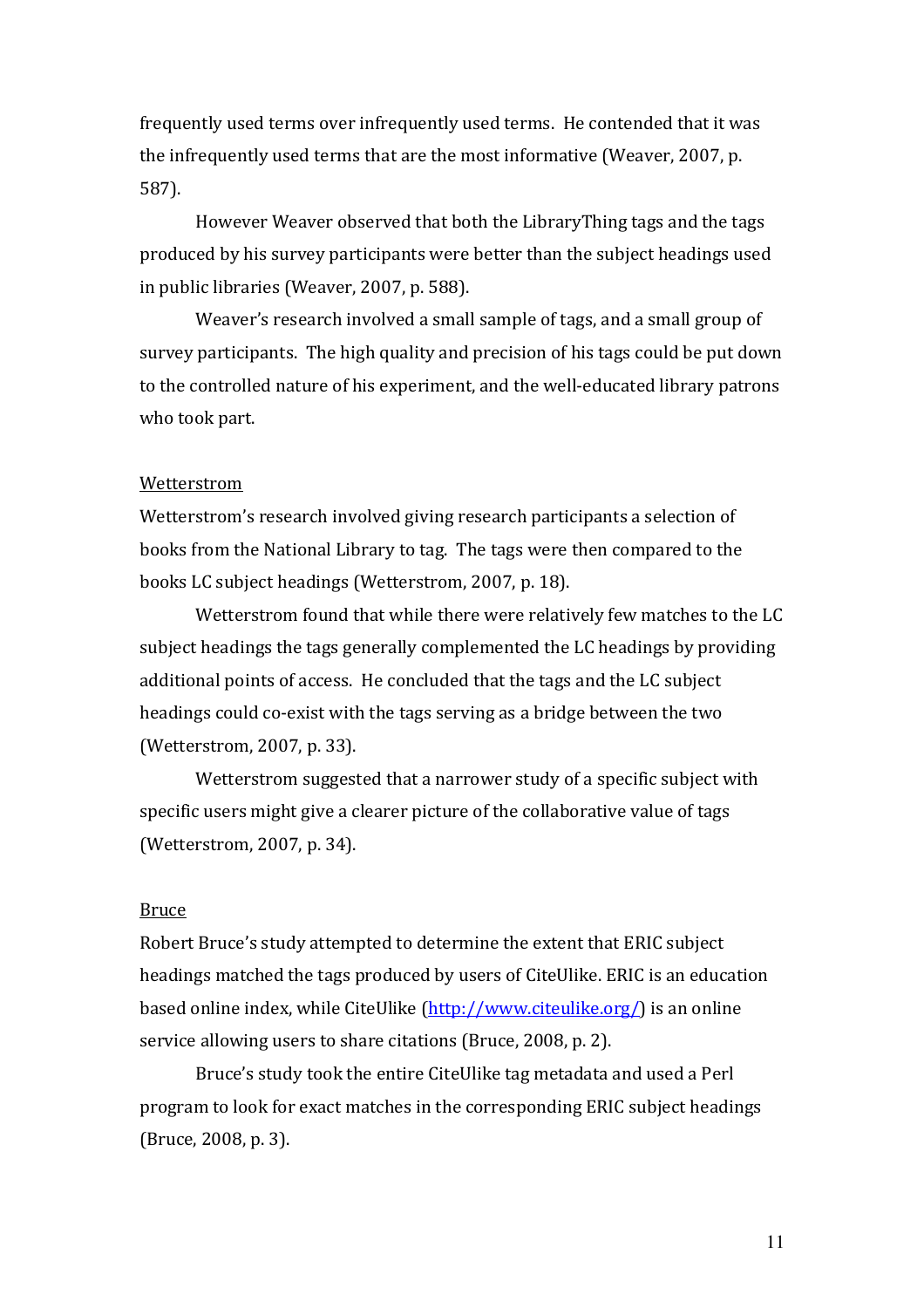Bruce's study did not find many matches and he concluded that CiteUlike users were making use of different language than the creators of ERIC. Bruce felt that tags might serve to supplement controlled vocabularies by providing users a means for personal organization (Bruce, 2008, p. 4).

However the analysis was performed by software which only searched for exact matches and Bruce conceded that a more detailed semantic study could turn up more matches. ERIC is also a far smaller vocabulary than LCSH, and written for a different audience.

### **Conclusion**

This research drew a great deal of inspiration from Wetterstrom's work. LibraryThing provided both specific subjects (genres), plus also a specific group of users. This research also used LC subject headings as a yardstick to measure book tags.

However there is also value in studying tags that have been created 'in the wild' as opposed those that are created just for the purposes of research. Harvesting LibraryThing tags helped to provide a realistic idea of how tags are being used in practice.

### **Theoretical Framework – Zipf's Power Law & Principle of Least Effort**

Zipf's Principle of Least Effort and Zipf's Power Law help to explain why the information value of tags in folksonomies and in particular in LibraryThing is so variable.

Zipf contends "that the entire behaviour of an individual is at all times motivated by the urge to minimize effort" (Zipf, 1965, p. 3). According to Zipf an individual will attempt find a solution to any given problem that involves the least amount of exertion on his part (Zipf, 1965, p. 1). Zipf points out that attempting to minimize the work done in the present often results in more work having to be done on future problems (Zipf, 1965, pp. 5-6).

According to Munk & Mork the creation of Folksonomies is best explained by Zipf's Power Law which they describe as "a law of nature for complex systems" (Munk & Mork, 2007, p. 19). By this Munk & Mork mean that a small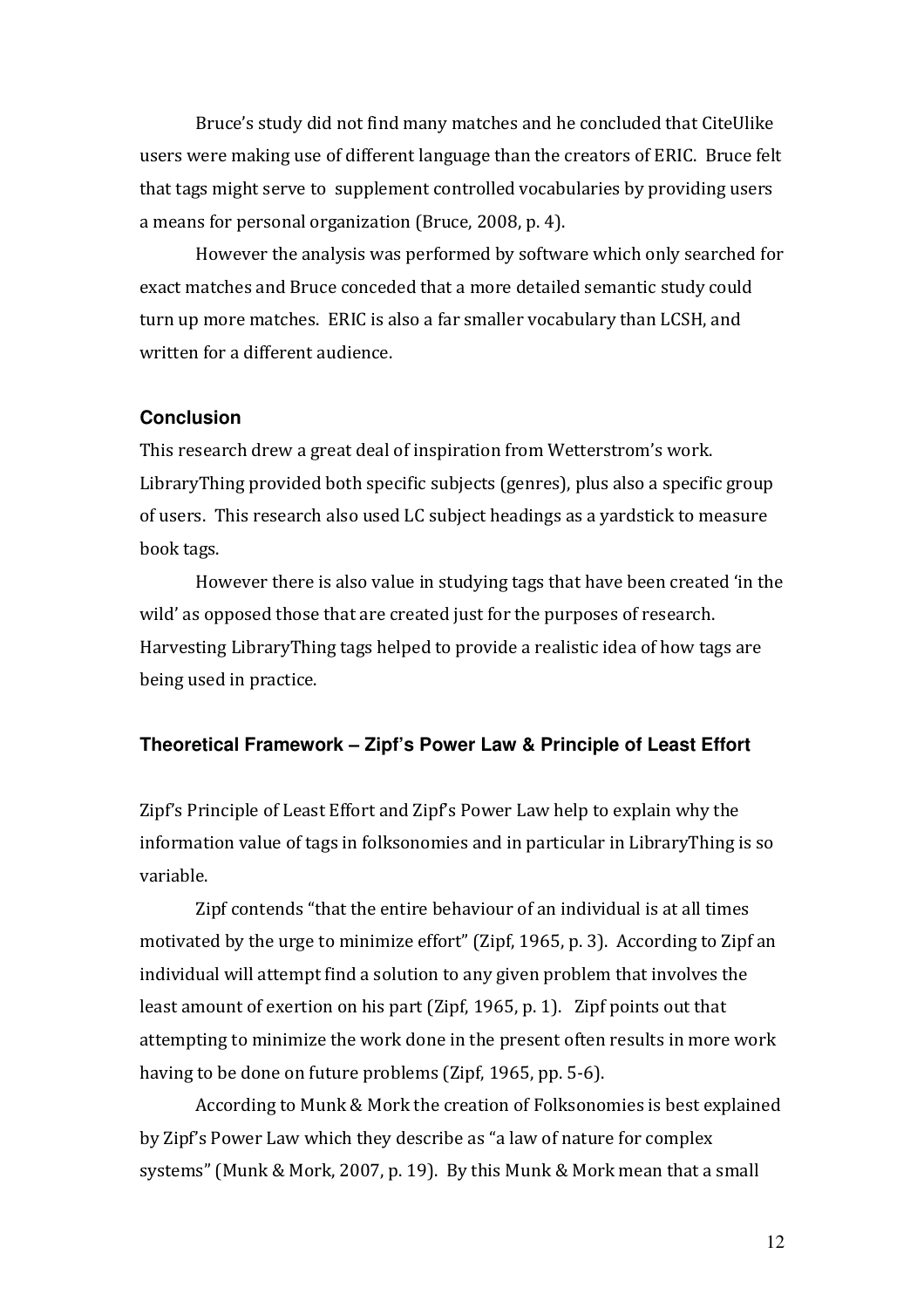subset of tags is heavily used while the rest are only used infrequently. This phenomenon has been referred to as the 'long tail'.

 Munk & Mork attribute this to user laziness and a fixation on basic categories, which seems logical given the vast number of resources available for internet users to tag. Following Zipf's principle of least effort the tag creator will use as little effort as possible to create a tag, while anybody who uses that tag to search the folksonomy will try to squeeze out as much meaning as possible (Munk & Mork, 2007, p. 25).

This laziness manifests as a tendency for tag creators to copy other people's tags or only use the most superficial and basic tags. The tags that do not conform to Zipf's law are often created by people who are more knowledgeable about the thing they are tagging (Munk & Mork, 2007, p. 29). They are more likely to create specific and descriptive tags (Munk & Mork, 2007, p. 29).

# **Study Design**

#### **Choice of sampling model**

There were many sampling models to choose from; however there are four models that might have been relevant to this research:

• Random samples:

Random samples involve listing all of the relevant material that could be sampled from a population and making a selection via a dice roll, roulette wheel etc (Krippendorff, 1980, p. 66). This would have required choosing books at random from the LibraryThing website.

• Stratified samples:

Stratified sampling identifies strata or sub-groupings in the population, then makes a random sample in each strata (Krippendorff, 1980, p. 66). A possible method would have been to choose ten fiction genres (for example romance, science fiction, and thriller) and then pick a random book from each genre.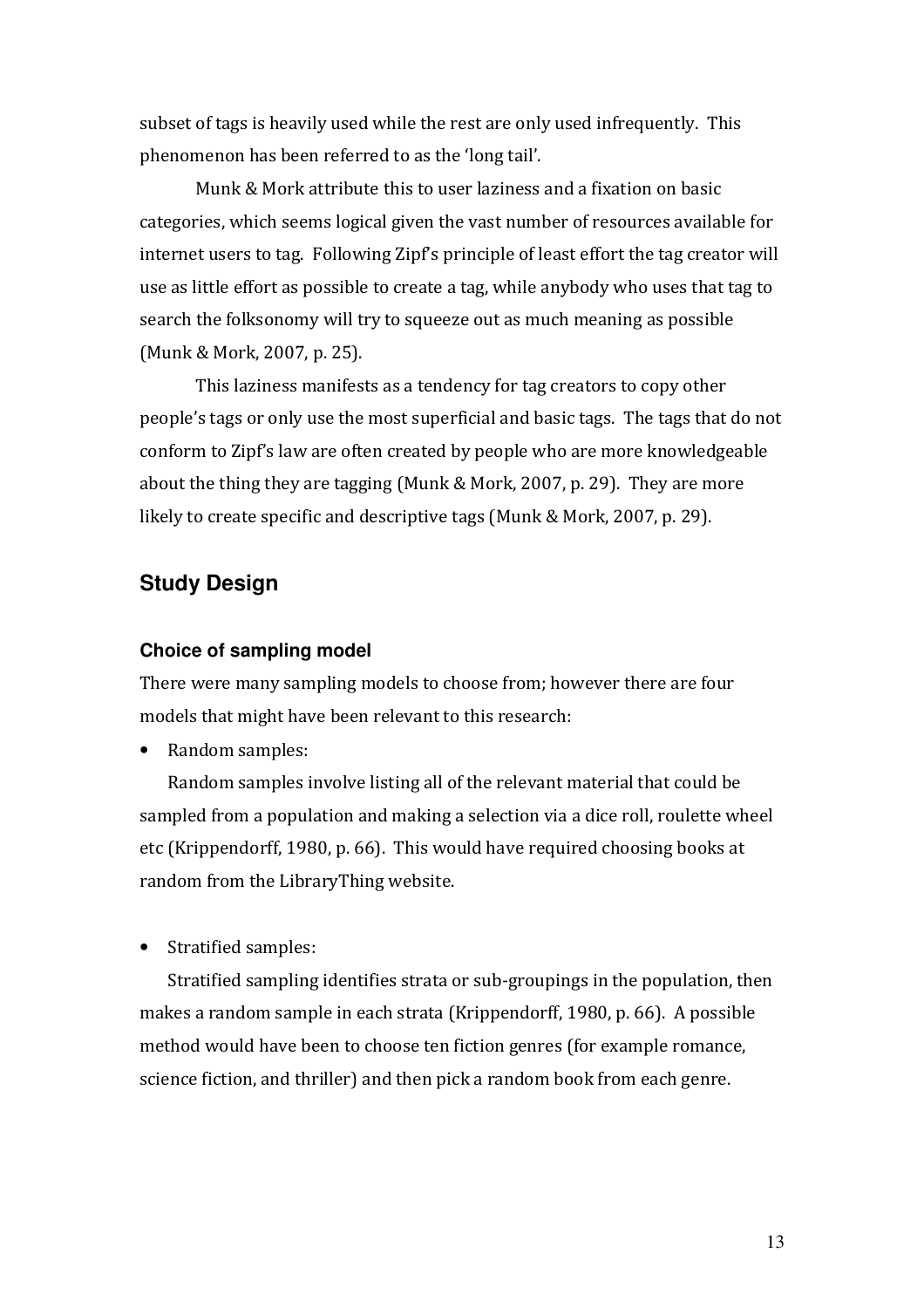## • Systematic samples:

Systematic sampling picks items at pre-arranged intervals in a population (for example every tenth item) (Krippendorff, 1980, p. 67). This might have been done by selecting every tenth item from the top books column on the LibraryThing zeitgeist page.

### • Cluster samples:

Cluster sampling involves the researcher picking out items which exhibit natural borders or boundaries.

Cluster sampling was chosen over stratified, systematic, and random sampling because of the small size of the sample and the limited time and resources available to the researcher. It was felt that using any of the latter sampling models would result in a small dis-jointed sample of distantly related items from which little meaning could be drawn.

The 'clusters' chosen in this instance were the genres of science fiction and fantasy which the researcher has great familiarity with. The researcher felt that he would be better able to judge the information value of tags from familiar genres. The sample included the tag clouds from ten books; five will be science fiction and five fantasy. The books were chosen by searching for the tags 'science fiction' and 'fantasy' and then picking five titles at random under each tag.

## **Data Collection**

## Choosing the units of analysis

The tag data collected came from the tag clouds of the LibraryThing website. There were two types of units collected; syntactical and physical. The syntactical units included the tags, the Library of Congress subject headings, and the OCLC records the subject headings were sourced from. The 'physical' units included the books the tags have been applied to (the context from which the tags are taken).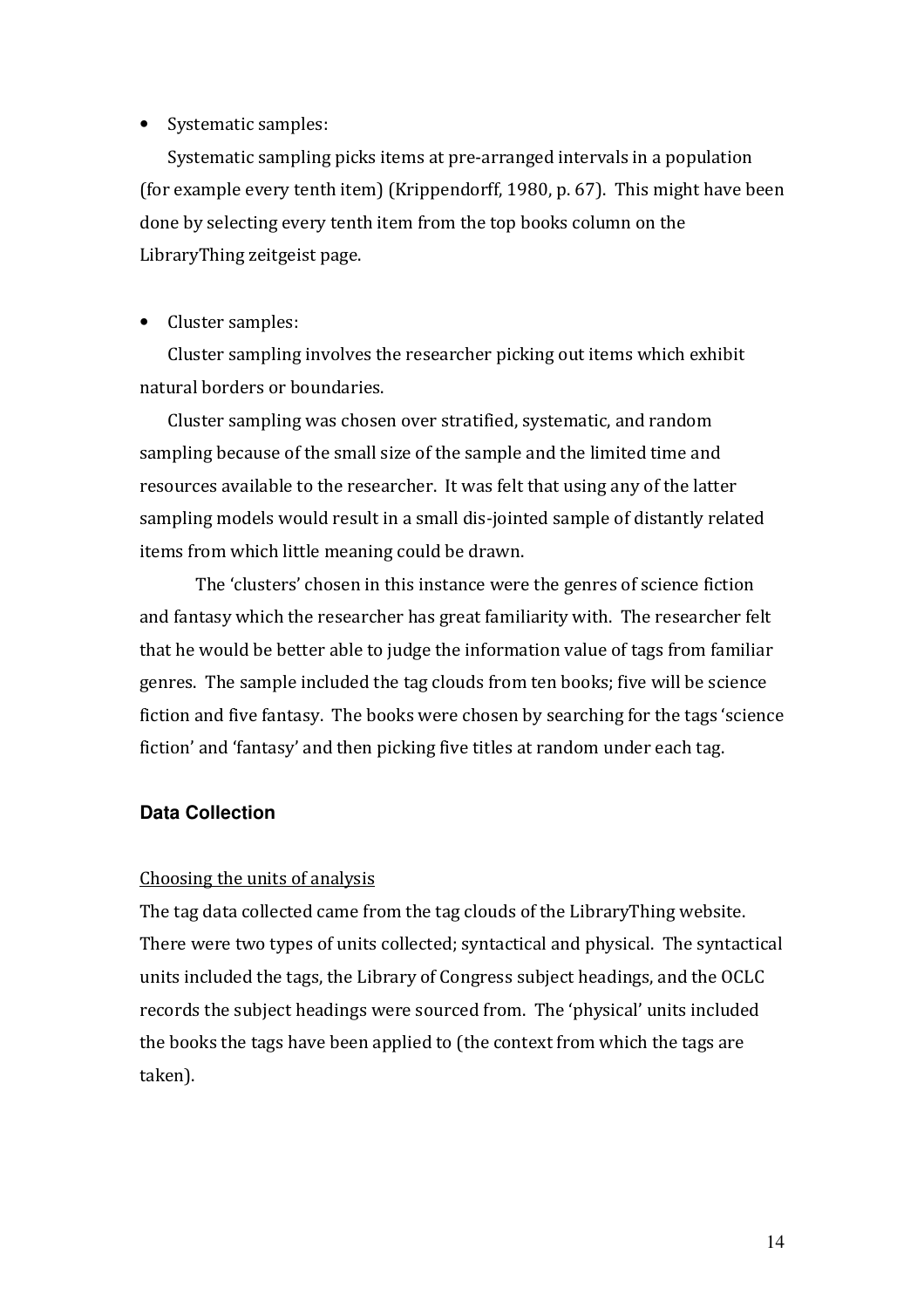#### Data collection and recording

The data collection technique itself was straightforward. The researcher navigated to the specific page in LibraryThing for each book, and clicked on the link that requested the number of users for each tag be displayed.

All of the tags including the user numbers were harvested by use of the copy and paste function into a text editor which stripped the hyperlinks from the text and converted it into a single font all of the same size. Each tag and its accompanying number were spaced out onto their own lines in the plain-text document and tag delimited. This allowed all the tag data to be copied and pasted into an Excel spreadsheet.

In addition a screen shot of the page for each book on LibraryThing was taken by requesting the web browser to print the page as a PDF (via software called CutePDF). These PDF files were saved on the researcher's computer. Each book's tag data was recorded in its own spreadsheet tab prior to analysis.

 Library of Congress subject headings for each book were harvested from the WorldCat on OCLC database and recorded on their own spreadsheet tab. A screen shot of each title on the OCLC database was also saved via the CutePDF software.

 Both the OCLC and LibraryThing records are subject to change over time due to alterations made by cataloguers and users. PDF copies were made to ensure that the researcher could always refer back to the records as they existed during the data collection process.

### **Analysis**

#### Coding of tags

Once the data collection was complete the researcher required a tool to make comparisons between the LibraryThing tags and the Library of Congress (LC) subject headings. To that end this study borrowed and adapted the coding used by Wetterstrom in his 2007 research project (Wetterstrom, 2007, pp. 18-19).

 Each tag was assigned a code which put it into one of five broad categories designated by the letters A-E. The tags were then given an additional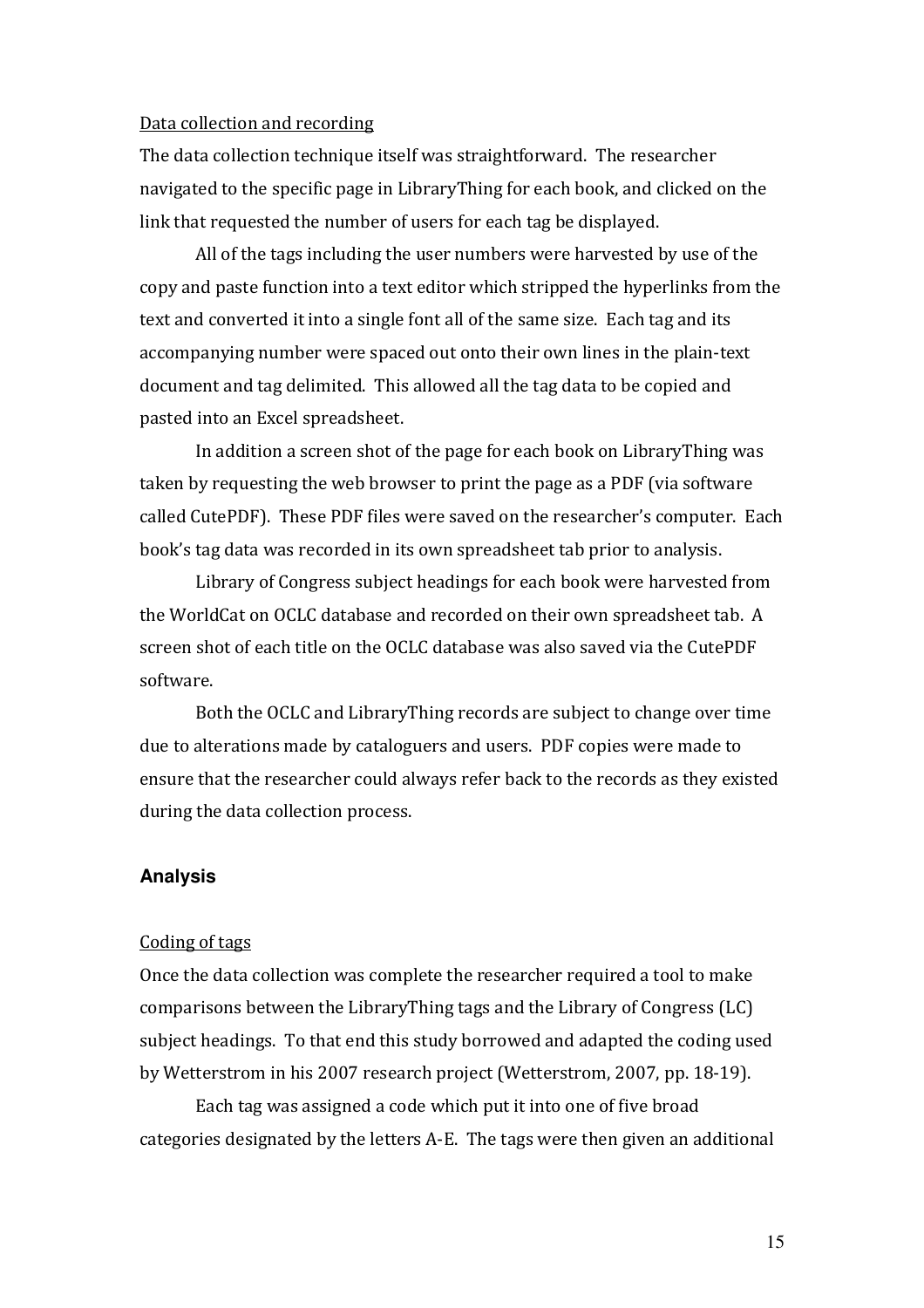two-letter code (e.g. AT) which put it into a further narrower category. This coding is described below:

A. Match with LC Subject Headings:

• The LibraryThing tag is an exact match for the LC subject headings (A--A)

B. Non-subject Match with OCLC record:

The LibraryThing tag provided information that matched with information given by the OCLC database record and not matched by the LC subject headings.

- Author/Title information (B--AT)
	- $\circ$  The tag gives the name of the author or the name of the book; e.g. Alistair Reynolds, House of Suns.
- Publishing details (B--PD)
	- o The tag provides publishing information about the book such as a date of publication, publisher, series number etc.
- Format Information (B--FI)
	- $\circ$  The tag refers to the format of the book e.g. paper back.

C. Partial match with LC Subject Headings:

The LibraryThing tag was a close but not an exact match with a LC subject heading.

- Cross reference (C--CR)
	- o The tag matches a LC subject heading which is cross-referenced to the book's subject heading found in WorldCat-OCLC.
		- Cross references were identified via the 2007 edition of the Library of Congress subject headings manual (Library of Congress subject headings, 2007).
- Spelling variation (C--SV)
	- o The spelling of the tag differs from the subject heading; e.g. it is the plural of the subject heading etc.
- Tags appear in sub-division (C--SD)
	- o The tag appears as a part of one of the LC subject headings, or is inverted compared to the subject heading.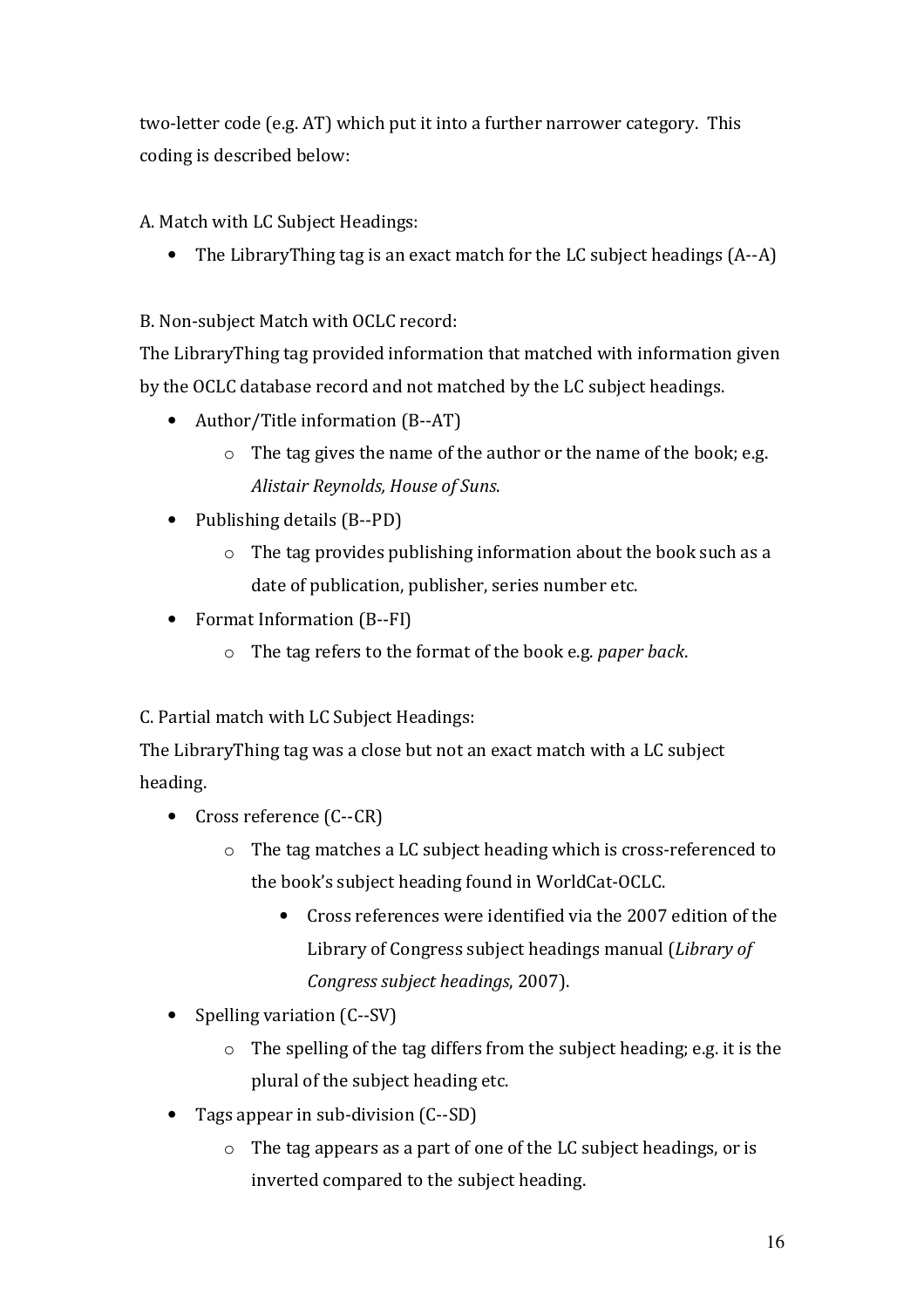- Related term or different point of view (C--RT)
	- o The tag is a synonym (not popular language) of a LC subject heading.
- Popular language (C--PL)
	- o The tag is a more popular or less formal version of the LC subject headings, for example acronyms, contractions, phrases, and unconventional combinations of terms.

D. No match with either LC Subject Headings or OCLC record:

The LibraryThing tag gives additional information that is not supplied by the LC subject heading or the OCLC record.

- Plot details (D--PLo)
	- o The tag is descriptive of the plot; e.g. robots, paranoia, dystopia.
- Format Information (D--FI)
	- o The tag refers to the variety of formats the book can be found in (and not mentioned on the OCLC record) e.g. softcover, hardback, movie etc.
- Literary Genre Information (D--LG)
	- o The tag offers additional detail about the book's literary genre; e.g. space opera, classic, epic.
- Place and character names (D--PC)
	- $\circ$  The tag is the name of a character or location (for example a city) within the book.
- Other non-specific info (D--BT)
	- o The tag describes book data that doesn't easily fit into any one category, e.g. Hugo Award Nominee, banned.
- User specific (D--US)
	- o The tag is specific to a particular user e.g. mustread, wishlist etc.
- Unclear (D--UC)
	- o The tag is cryptic and difficult to interpret.

E. No match between tag and LC subject heading but concept appears in another part of the OCLC record (E--E)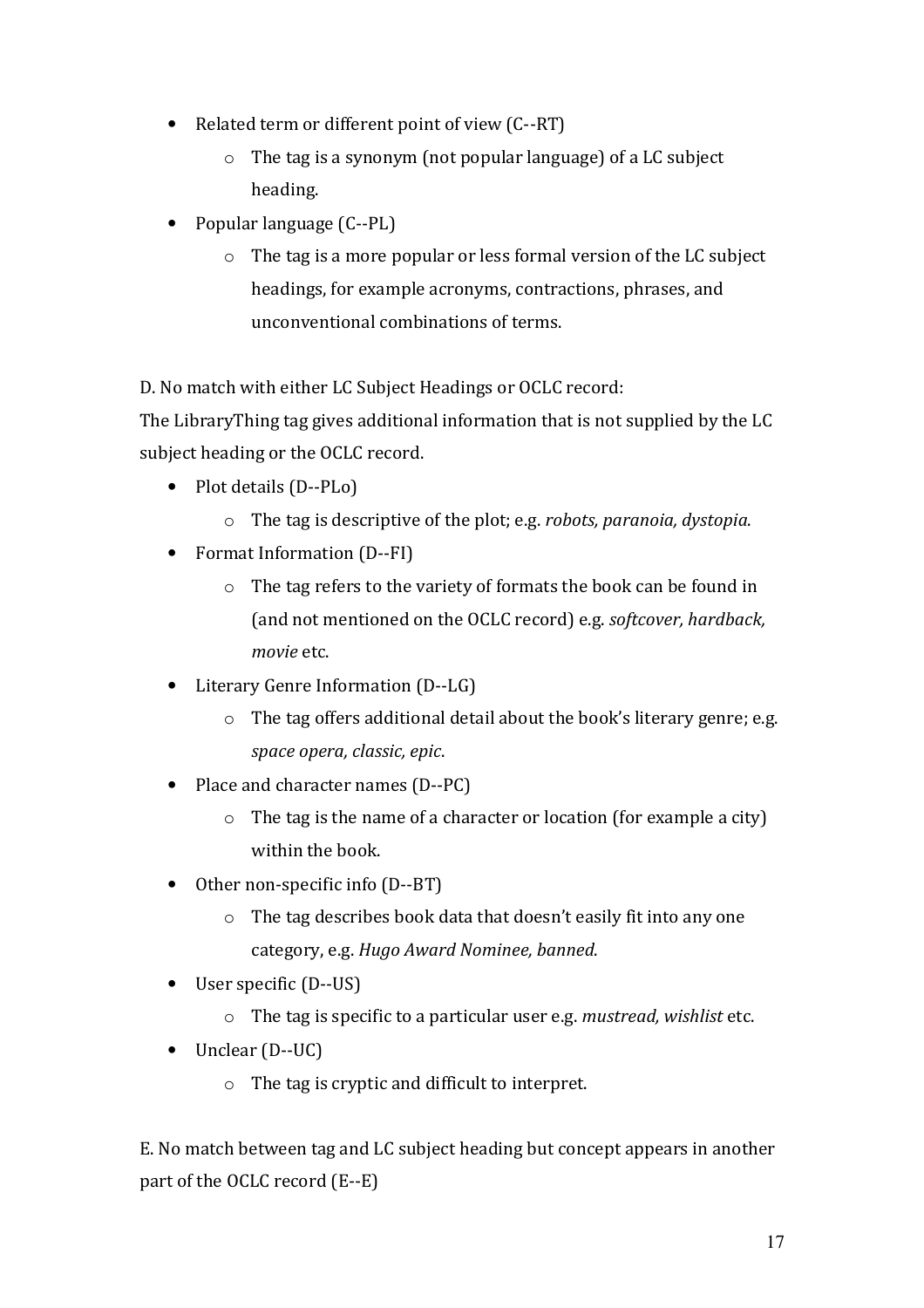## Coding in practice

Each LibraryThing book tag was compared to the LibraryThing subject headings and assigned a code as detailed above.

## Observer checking

As the coding was in essence a qualitative exercise a second observer was used to double-check a sample of the classifications made by the researcher.

## Pilot study

A pilot study was conducted by the researcher to confirm the feasibility of the sampling method, sample size and the analysis techniques.

## Analysis inside Excel

Once the data had been put into Excel and its coding was confirmed by the second observer the researcher used Excel to generate some basic statistics.

## **Analysis of the Results**

## Sub-questions 1 & 2

- 1. To what extent and how often do LibraryThing tags represent the same concepts as Library of Congress subject headings?
- 2. How often do LibraryThing tags represent concepts not included in the Library of Congress subject headings (and vice-versa)?

It was considered desirable to have a single figure for each book (and the sample as a whole) which could be used to demonstrate how often LibraryThing users' tags replicated concepts in the LC subject headings. This was labelled as the 'LCSH match score'.

Two columns were added to the data collection spreadsheets; 'Code Score' and 'Weighted Score'.

The 'Code Score' column was created by assigning a nominal value to the code categories A-E. Category 'A' was considered to be a exact match with the LC subject headings and was counted as 100%, while category 'C' was deemed a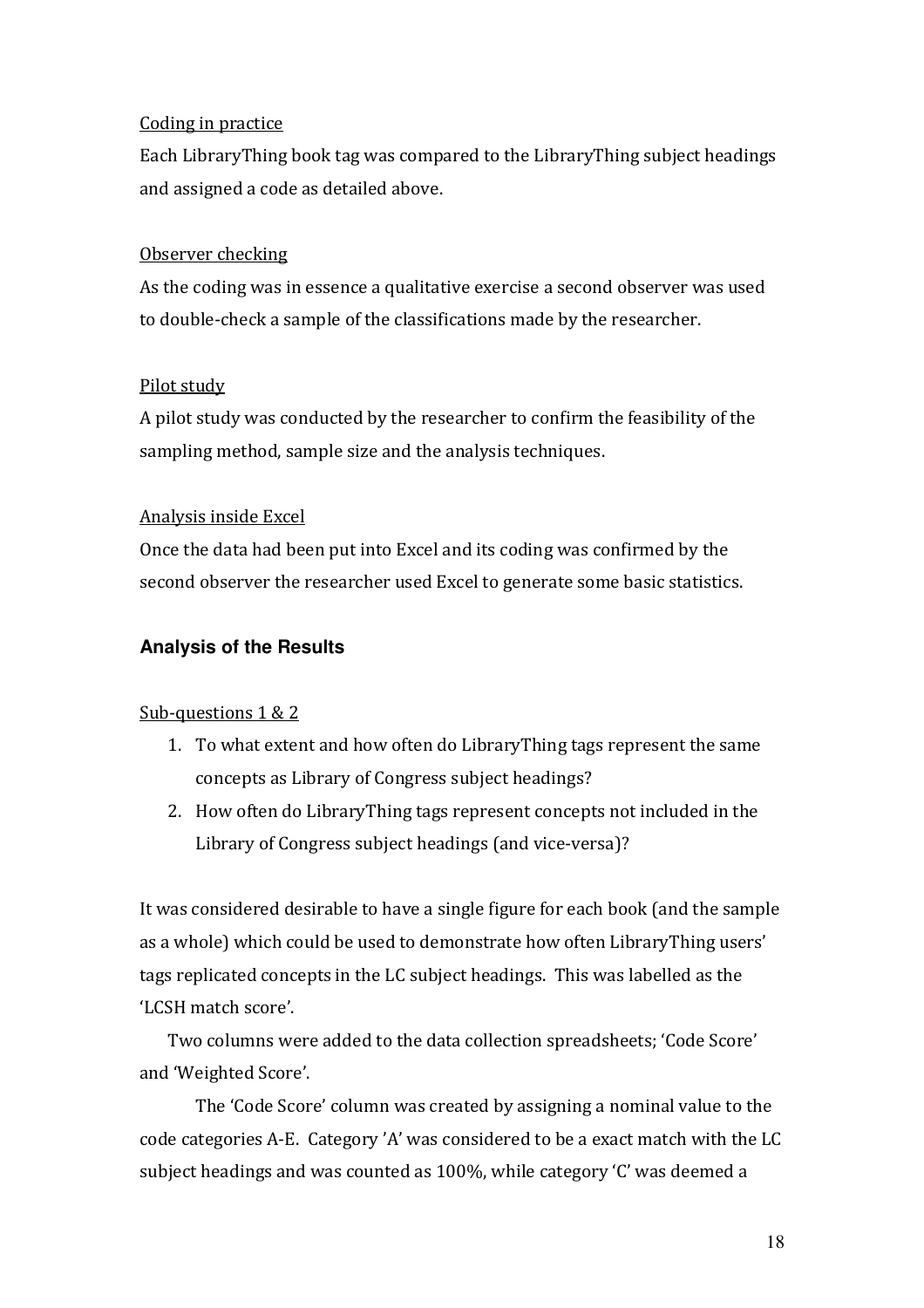partial match and was assigned a value of 75%. Categories 'B', 'D', and 'E' did not match the LC subject headings are were given a value of 0%.

The 'Weighted Score' was created by multiplying the 'Tag Count' column with the 'Code Score' column.

For example if the tag 'myth' had a 'tag count' of 36 (been used 36 times by LibraryThing users) and was an exact match with the LC subject headings its weighted score would be 3600. If 'myth' was only a partial match it would be given a score of 2700.

Once a 'Code Score' and a 'Weighted Score' had been generated for every tag, both of these columns were totalled. The final step was to divide the total 'weighted score' column by total 'tag count' column. This generated a percentage figure which could be used to help answer both sub-questions 1 and 2. This figure was intended to show what percentage of the total tag count (for each book) consisted of exact or partial matches with the LC subject headings. These figures were then totalled to give an overall percentage across the sample. See Figure 1 below for an example of this calculation.

|                 | Tag   |          | Code         |                       |
|-----------------|-------|----------|--------------|-----------------------|
| Tags            | count | Code     | <b>Score</b> | <b>Weighted Score</b> |
| Fantasy fiction | 25    | $A - A$  | 100.00%      | 2500.00               |
| british         | 63    | C--RT    | 75.00%       | 4725.00               |
| Unread          | 147   | $D$ --US | 0.00%        | 0.00                  |
|                 |       |          |              |                       |
| Total           | 235   |          |              | 7225.00               |
| Average code    |       |          |              |                       |
| $score=$        | 31%   |          |              |                       |

**Figure 1 Example of relevance weighting test**

Data from sub-question 3 (the 'Group Count' column) was used to calculate the overall percentages of tags that were directly equivalent to the LC subject headings (Exact Match), those that were partly equivalent (Partial Match), and those that were completely unrelated (No Match).

In addition the lists of LC headings were checked and a count made of instances where a LC subject heading had no equivalent to any of the collected tags.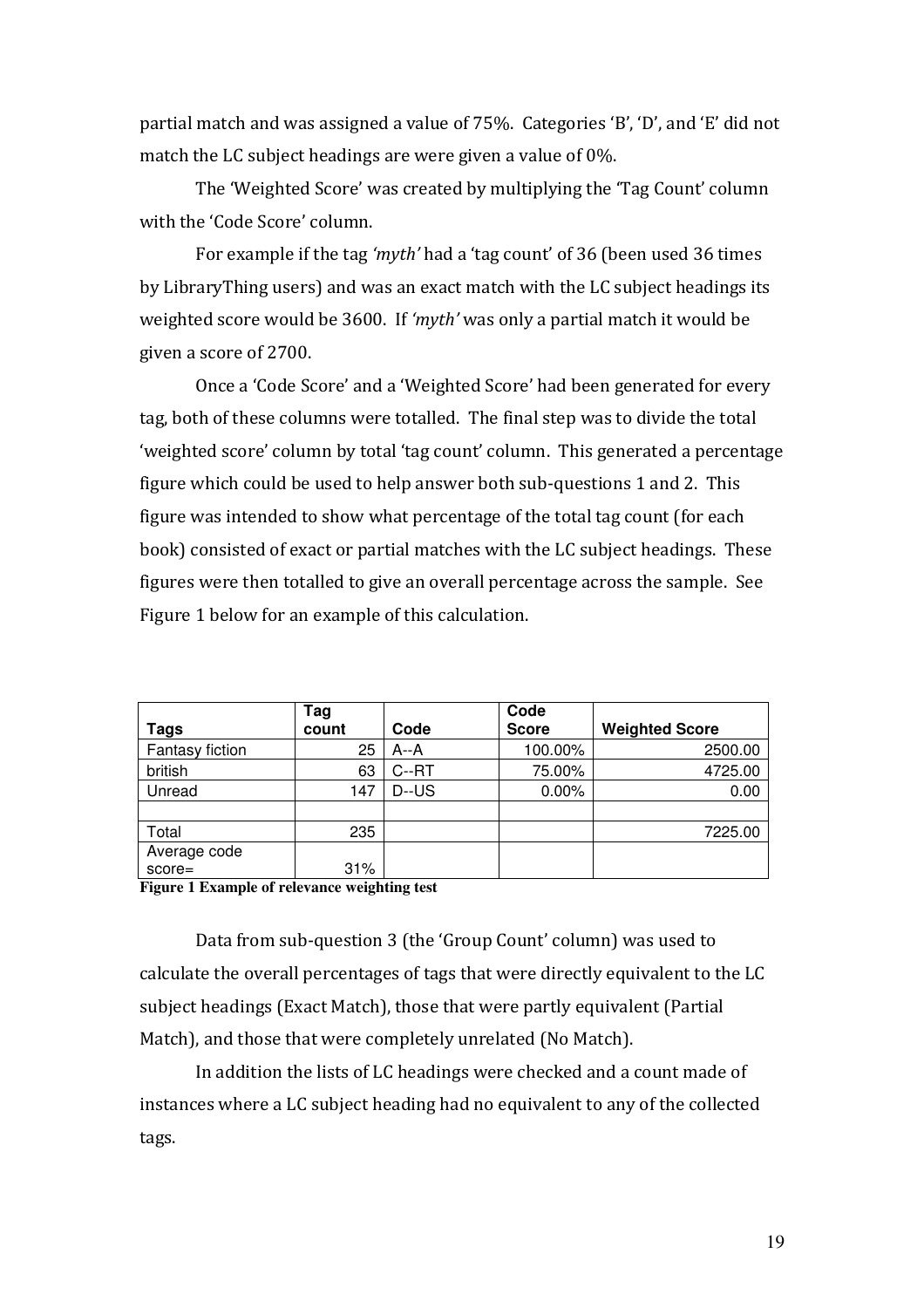#### Sub-question 2a

What sorts of concepts are represented in the LibraryThing tags that are not included in either the Library of Congress subject headings or the OCLC records?

The 'D' code categories (those which matched neither the LC subject headings, nor the OCLC records) were counted and sub-totalled for each book. Each book's 'D' code sub-totals were then totalled on a separate spreadsheet to give an overall count of the types of tags found.

 In addition the researcher undertook qualitative assessment of the 'D' coded tags. The researcher looked for any themes in the tags for each 'D' code category that revealed an interesting aspect of the book not covered by the LC Subject Headings.

The researcher attempted to judge the relevance of the tags to the books they were applied to, and also to develop a sense of what things LibraryThing users thought were important in each category.

 Individual tags were also investigated on the LibraryThing website to further explore their meaning, and to see where what other books a user might find by clicking on them.

### Sub-question 3

Are the Library of Congress subject heading concepts highly ranked in the LibraryThing tag lists?

The aim of this sub-question was to discover the average number of times a tag was used for all of the three match categories. This showed how often LibraryThing users made use of concepts also used by the LC subject headings compared to the alternatives in the 'No Match' category.

This was calculated by adding a further column to the spreadsheets which was labelled 'Match'. The 'Match' column was populated by classifying the code categories A-E. Category 'A' was classified an 'Exact Match' (with the LC subject headings), while category 'C' was classified as a 'Partial Match'. Every other code category was classified as a 'No Match'.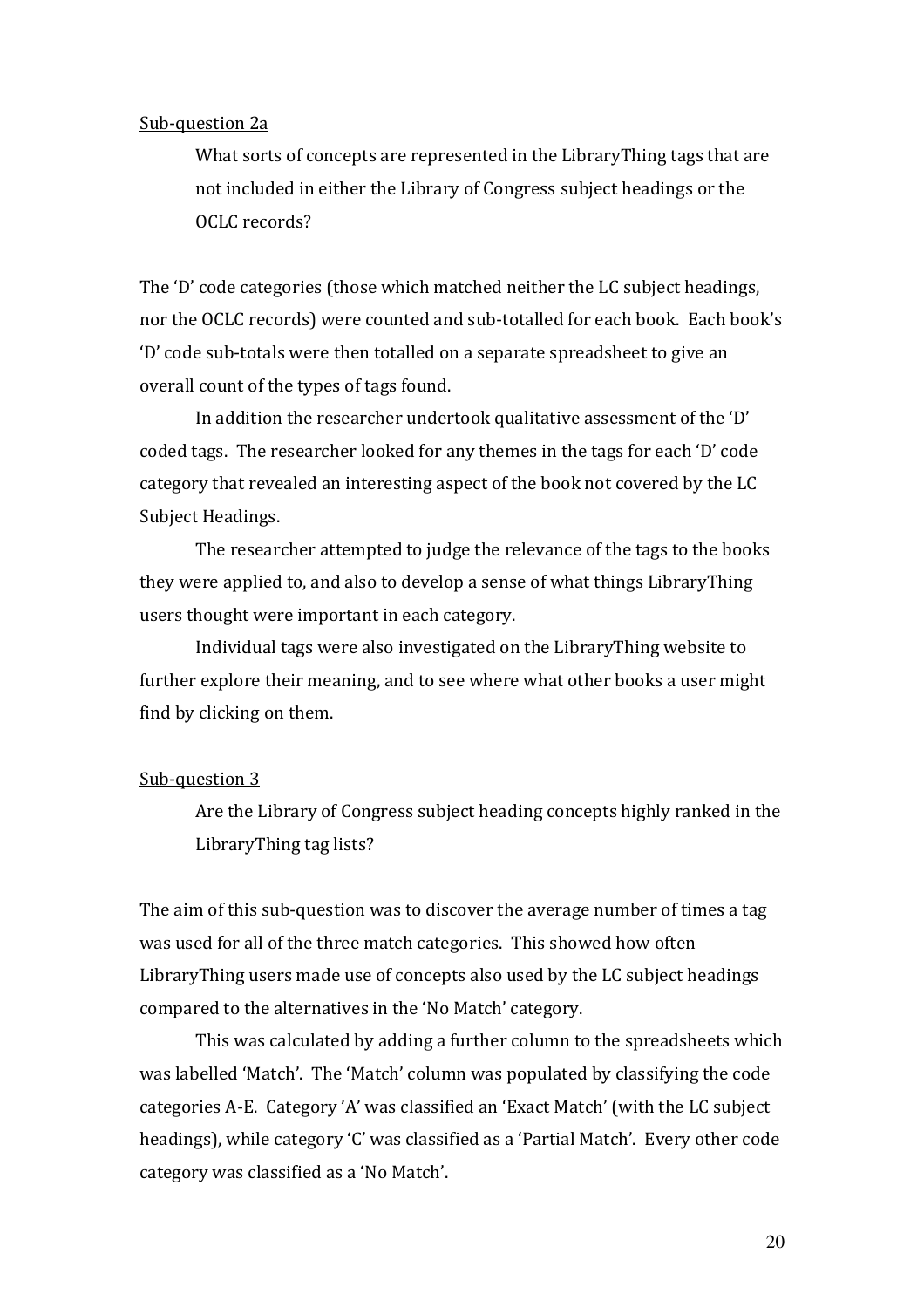The 'Tag Count' column was totalled, and then Excel formulas were used to calculate the amount of tag counts for 'Exact Match', 'Partial Match', and 'No Match'. These figures were then calculated as percentages of the tag count total.

 The next step required calculating the total number of matches (the number of occurrences of matches) and then the sub-totals for all of the match categories (under the heading of 'Group Count').

 The final output of this test was calculated by dividing the tag counts for each category (Exact, Partial and No Match) by their corresponding 'Group Count'.

It is worth noting the possibility that more LC subject heading concepts were used, but were lowly ranked in LibraryThing and were not included in the sample.

# **Results and Discussion**

### Note on terminology

In the following discussion defining the terms 'use' and 'occurrence' seems appropriate.

'Use' refers to the number of times a tag was used by LibraryThing users. For example in Figure 2 below the tag adventure was used 30 times.

'Occurrence' refers to the number of tags in the sample. In Figure 2 below there are three occurrences ('adventure', 'america', and 'american').

| <b>Book</b>     | <b>Author</b> |        |  |
|-----------------|---------------|--------|--|
| American        | Neil          |        |  |
| Gods            | Gaiman        |        |  |
| <b>Tags</b>     | Tag count     | Code   |  |
|                 |               |        |  |
| adventure       | 30            | D--Plo |  |
| america         | 148           | D--PC  |  |
| american        | 49            | D--SD  |  |
| Total           | 227           |        |  |
| <b>Figure 2</b> |               |        |  |

## Tag codes by occurrence

The three tag classes that appeared most often were the 'Literary Genre' tags (D—LG) with 93 occurrences (21% of total occurrences), the 'Plot Details' tags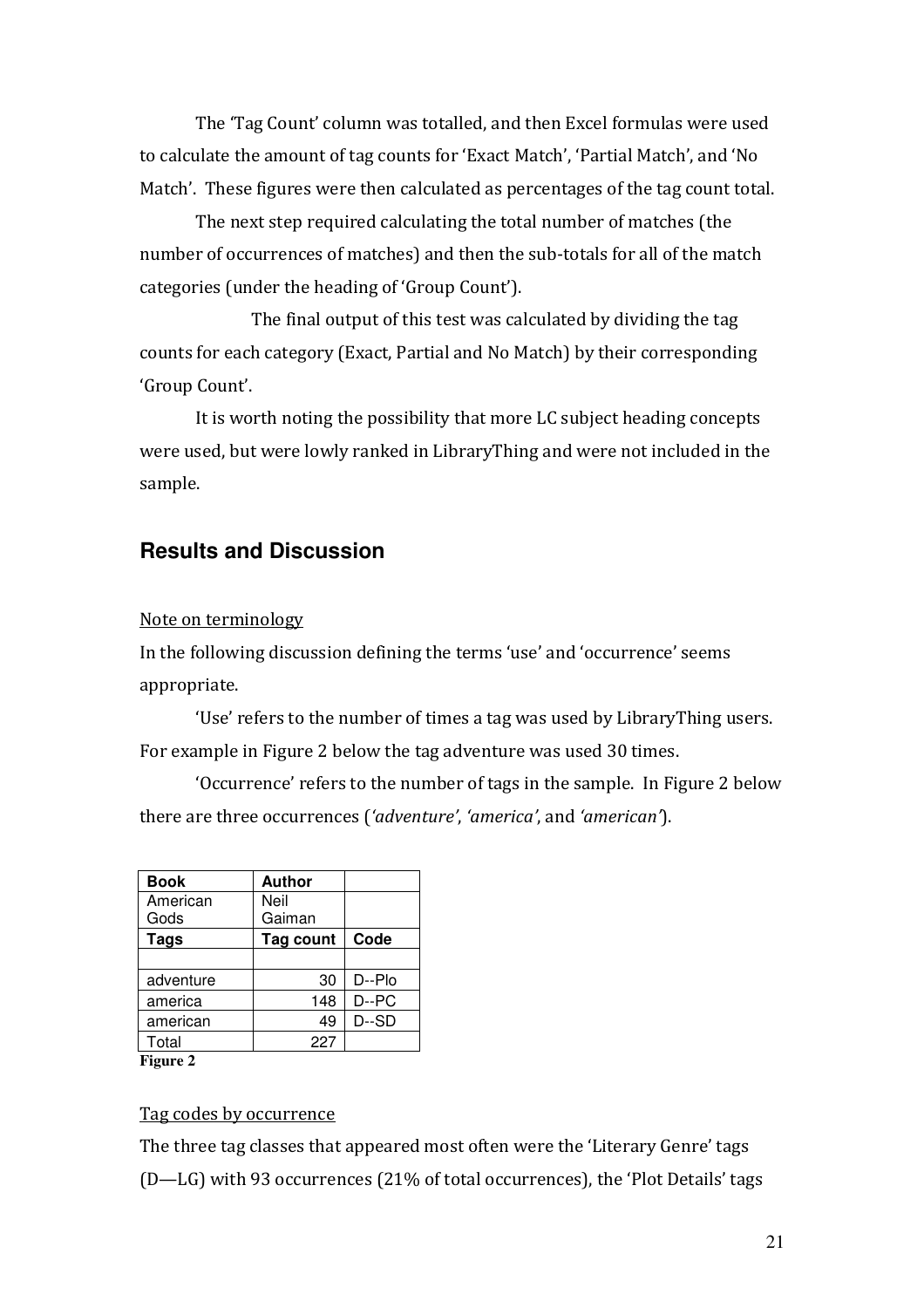(D—PLO) with 89 occurrences (21%), and 'User specific' tags (D—US) with 61 occurrences (14%).

 The three tag classes that appeared least often were 'Cross referenced from LCSH' tags (C—CR) with 1 occurrence (0.2% of all total occurrences), 'Spelling variation' tags (C—SV) with 2 occurrences (0.5%), and 'Format Information from OCLC' tags (B—FI) with 5 occurrences (1.1%). To see the full range of statistics for this criteria see Figure 3 below.

 The most frequently occurring tag classes are those that do not match the LC subject headings. This could indicate that there are a number of facets for the books in the sample that are not covered by the LC subject headings.



**Figure 3**

## Tag codes by use

The three tag classes that were used most often were the 'Match with LCSH' tags  $(A-A)$  with 19,350 uses (29.89% of total uses), the 'Related term' tags  $(C-RT)$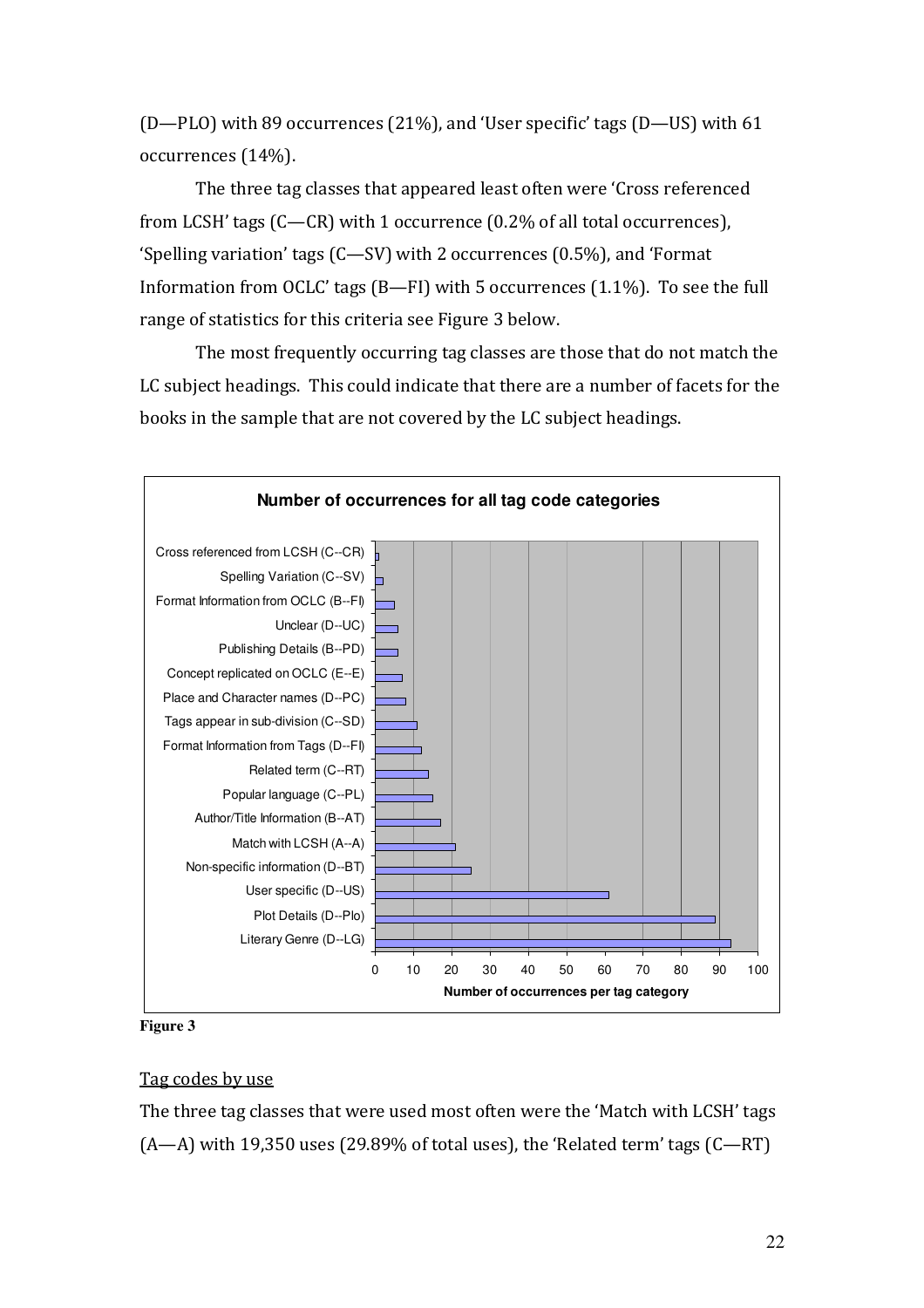with 13,659 uses (21.10%), and 'Literary Genre' tags (D—LG) with 7,237 uses  $(11.18\%)$ .

 The three tag classes that were used least often were the 'Cross referenced from LCSH' tags (C—CR) with 47 uses (0.07% of total occurrences), 'Publishing Details' tags (B—PD) with 161 uses (0.25%), and 'Popular language' tags with 184 uses (0.28%). To see the full range of statistics for this criteria see Figure 4 below.

 A significant number of the tags used are in full or partial agreement with the LC subject headings. However, while taggers use LCSH type tags extensively, the relatively high number of uses for 'Literary Genre' tags (11.18%) plus the high number of occurrences in this tag class demonstrate that LibraryThing users are adding many non-LC subject heading tags.



**Figure 4**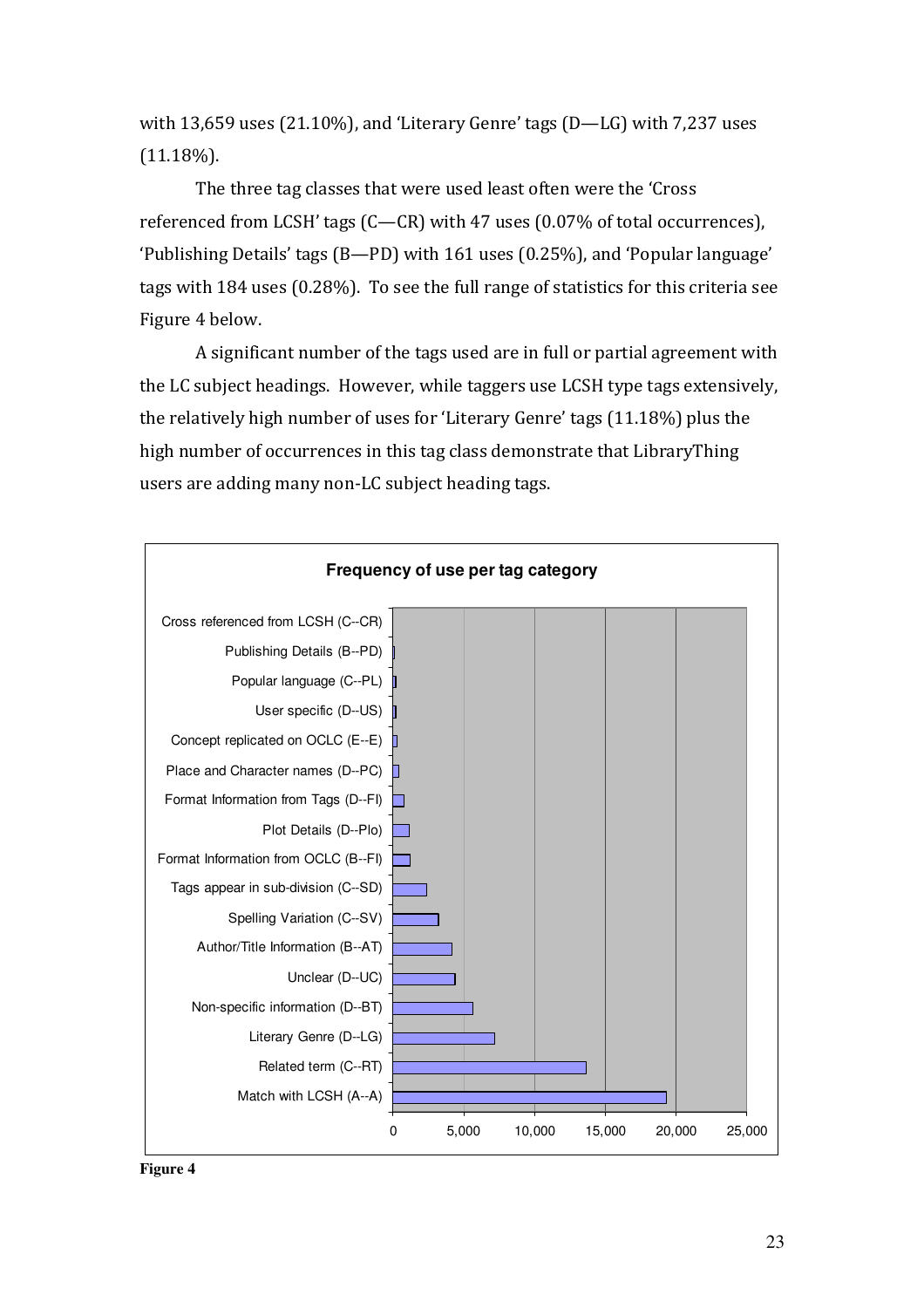# Sub-questions 1 & 2: Commonalities between LibraryThing tags and LC subject headings

"To what extent and how often do LibraryThing tags represent the same concepts as Library of Congress subject headings?"

"How often do LibraryThing tags represent concepts not included in the Library of Congress subject headings (and vice-versa)?"

The total count for the use of all tags was 64,734; 52% of these matched the LC subject headings using the LCSH match score. The data obtained through the LCSH match score showed that LibraryThing users' replication of concepts in the LC subject headings was in the range of 40-60% for each book. These percentages were similar for all the books in the sample, indicating that the replication of LC subject heading concepts was consistent for each book.

These percentages were reversed to ascertain how often the LibraryThing tags did not match the LC subject headings. Overall there was a 48% score for tags that did not match the LC subject headings. The data obtained through the LCSH match score also yielded results in the 40-60% range for each book.

In summary about half of the tags used in LibraryThing represented the same or similar concepts as the LC subject headings. However the LCSH match score represents at best an arbitrary measure of the use of LC subject headings in the sample, although it does indicate a significant overlap between the LC subject headings and the LibraryThing tags.

In addition a count by match occurrence shows that only a small proportion of tags actually matched the LC subject headings. See figures 8 and 9 in the appendix for the data from the LCSH match score.

#### Total tag matches with LC subject headings

Dividing the tags for the sample into the categories of Exact, Partial, and No Match and then counting the number of occurrences, showed that there were 27 exact matches (or 6% of the sample) for the LC subject headings, and 52 partial matches (12%). The remaining 358 tags (82%) did not match the LC subject headings at all. This is shown in Figure 5 below.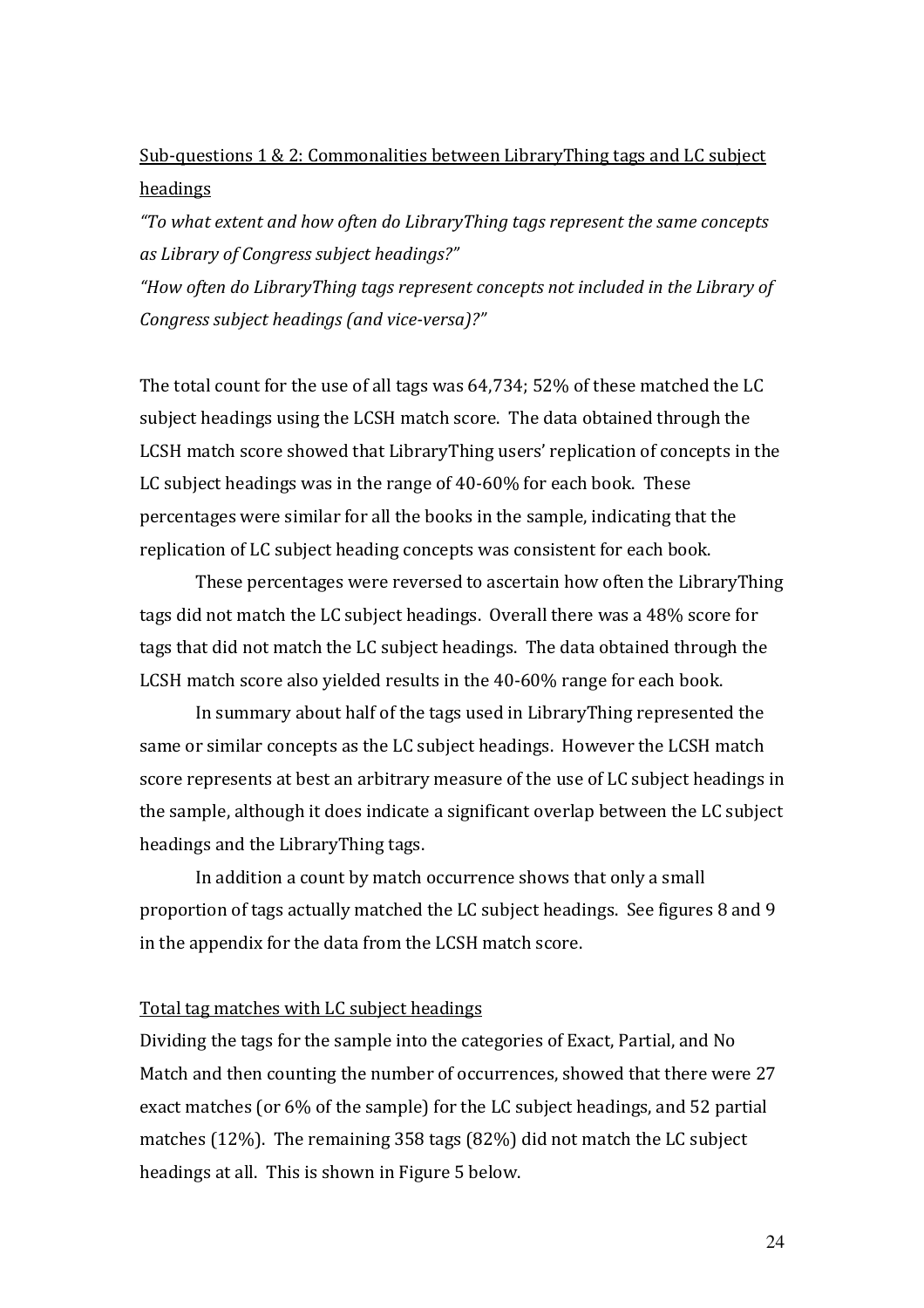The total tag match count shows that Exact and Partial matches make up 18% of all occurrences in the sample, however they account for 52% of total uses in the LCSH match score. This difference between the LCSH match score and the total tag matches can be explained by the large numbers of LibraryThing users who favoured simple terms such as 'fiction', 'science fiction', and 'fantasy' (11,098, 5,148, and 16,246 uses over the whole sample respectively). The LCSH match score was skewed by the high number of uses of these simple terms. For example, in 'American Gods' the term 'myth' (a partial match) was used 65 times, while 'fiction' (an exact match) was used 1,455 times.

The tendency of LibraryThing users to favour these simple terms seems to reflect Zipf's Principle of Least Effort as discussed by Munk and Mork. The simple categories are the first that comes to mind for many users (Munk & Mork, 2007, p. 29).



#### **Figure 5**

Sub-question 2: LC subject heading concepts not present in LibraryThing tags The total number of all of the subject headings in the sample was 50, 37 of which (74%) had LibraryThing equivalents. The remaining 13 subject headings (26%) did not have any LibraryThing equivalents.

Five of the ten books had subject headings with no match in the LibraryThing tags. The number of subject headings (both matched and unmatched) for each title varied from a maximum of 14 for 'Harry Potter and the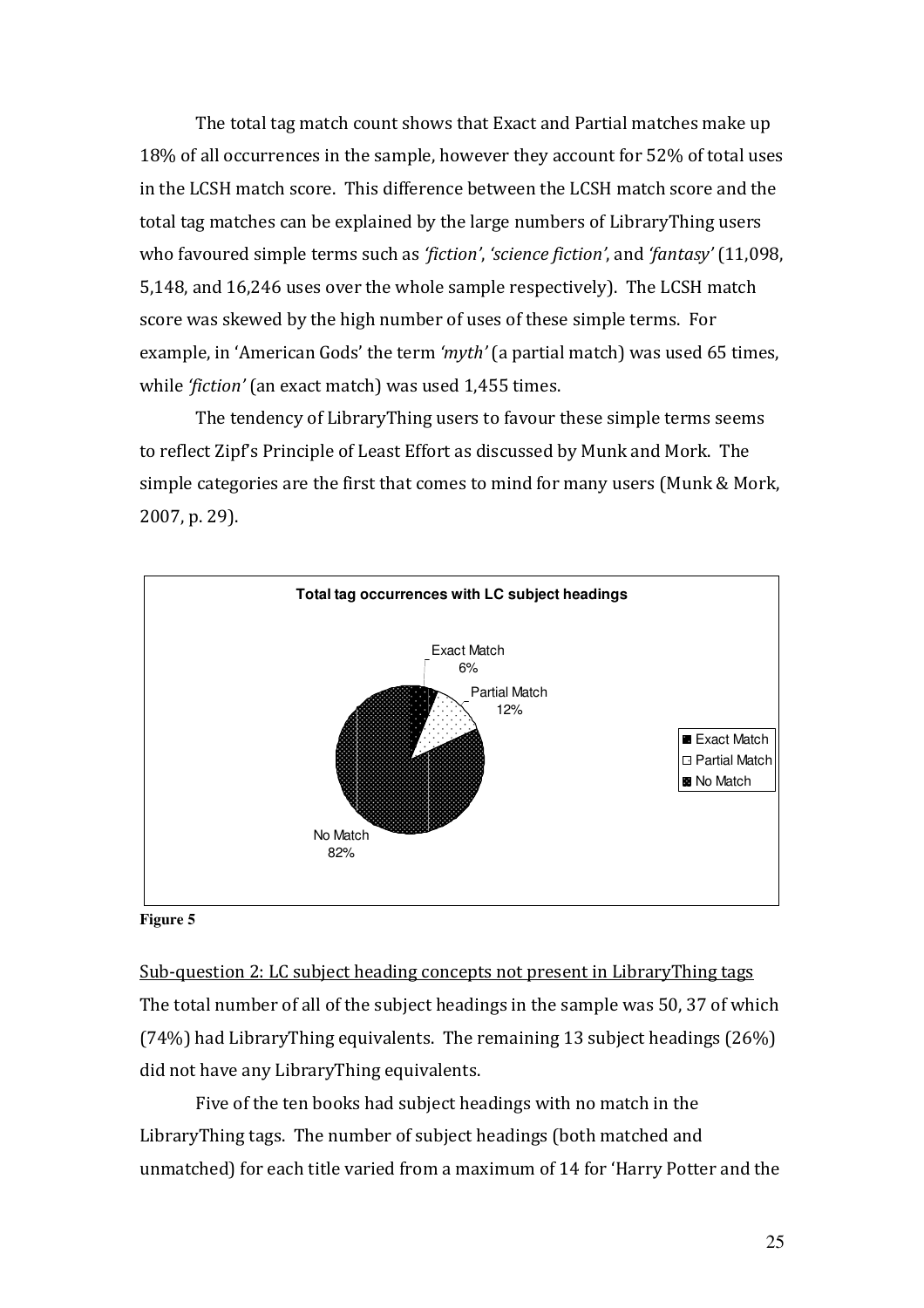Order of the Phoenix' to a minimum of 1 for the 'Left Hand of Darkness'. This variability in the number of subject headings is similar to what Mendes found in his recent study (Mendes et al., 2009, p. 38).

 The LC subject headings with no LibraryThing equivalents generally cover valid facets of the books to which they are applied, but some seem very minor facets. For example the subject headings 'Widowers' and 'Bodyguards' in the book 'American Gods' only apply to the protagonist Shadow, and are not necessarily memorable aspects for most readers. However a check on 'American Gods' on the LibraryThing website found both tags were present but were not included in the sample.

 The remainder of the LC subject headings are place and character names such as 'Wiggin, Peter (Fictitious character)' from 'Ender's Game', and 'York (England)' from 'Jonathon Strange and Mr Norrell'.

York is the setting for much of the plot for 'Jonathon Strange and Mr Norrell'; it seems a relatively minor facet.

Peter Wiggin is an important character from 'Ender's Game', and at first glance it seems surprising that he was omitted from the LibraryThing tags.

However, a check on 'Ender's Game' and 'Jonathon Strange and Mr Norrell' on the LibraryThing website found that there were tags for Peter Wiggin and York but they had not been used often enough to be picked up in the sample for this study.

Given the overall low use of the 'Place and Character names' (D—PC) it would appear that LibraryThing users consider them to be minor aspects of the books.

A small proportion of the LC subject headings represent concepts not used by the LibraryThing tags. The unmatched concepts generally cover minor facets of the books in the sample.

Nevertheless the sample taken in this study is very small and these results require further investigation to confirm these findings.

# Sub-question 2a: LibraryThing concepts not present in LC subject headings "What sorts of concepts are represented in the LibraryThing tags that are not included in neither the Library of Congress subject headings nor the OCLC records?"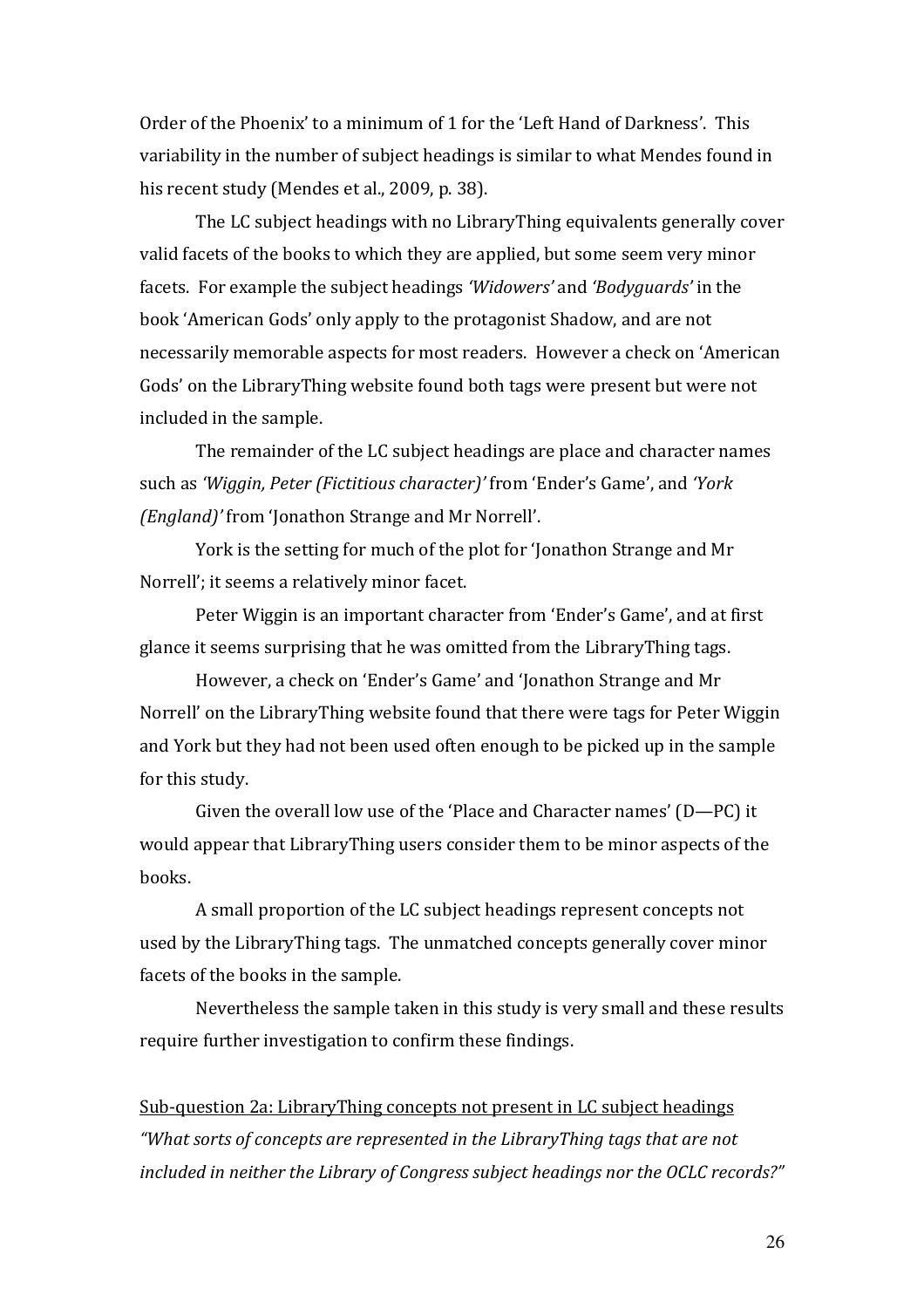There were 316 tag occurrences which did not match with either the LC subject headings or the OCLC record in total. The 'D-coded' tags occurrence averaged around 32 tags for each book. The range across the sample was consistent with a minimum of 22 occurrences for 'Harry Potter and the Order of the Phoenix' and a maximum of 36 for 'American Gods'. For further details see the discussion and Figure 6 below. Figure 6 represents the numbers and types of tags which did not match the LC subject headings.



#### **Figure 6**

## Sub-question 2a –Analysis of 'D' code tags

The objective of this analysis was to identify tag concepts that were not covered by the LC subject headings or the OCLC records. These were terms that were not used by the cataloguers but are important to LibraryThing users.

 It is important to note that LibraryThing users were probably not trying to 'catalogue' these books. Most users were probably trying to jot down the aspects of the book that they found most memorable or were of interest to them, although some might later use their tags to retrieve their books.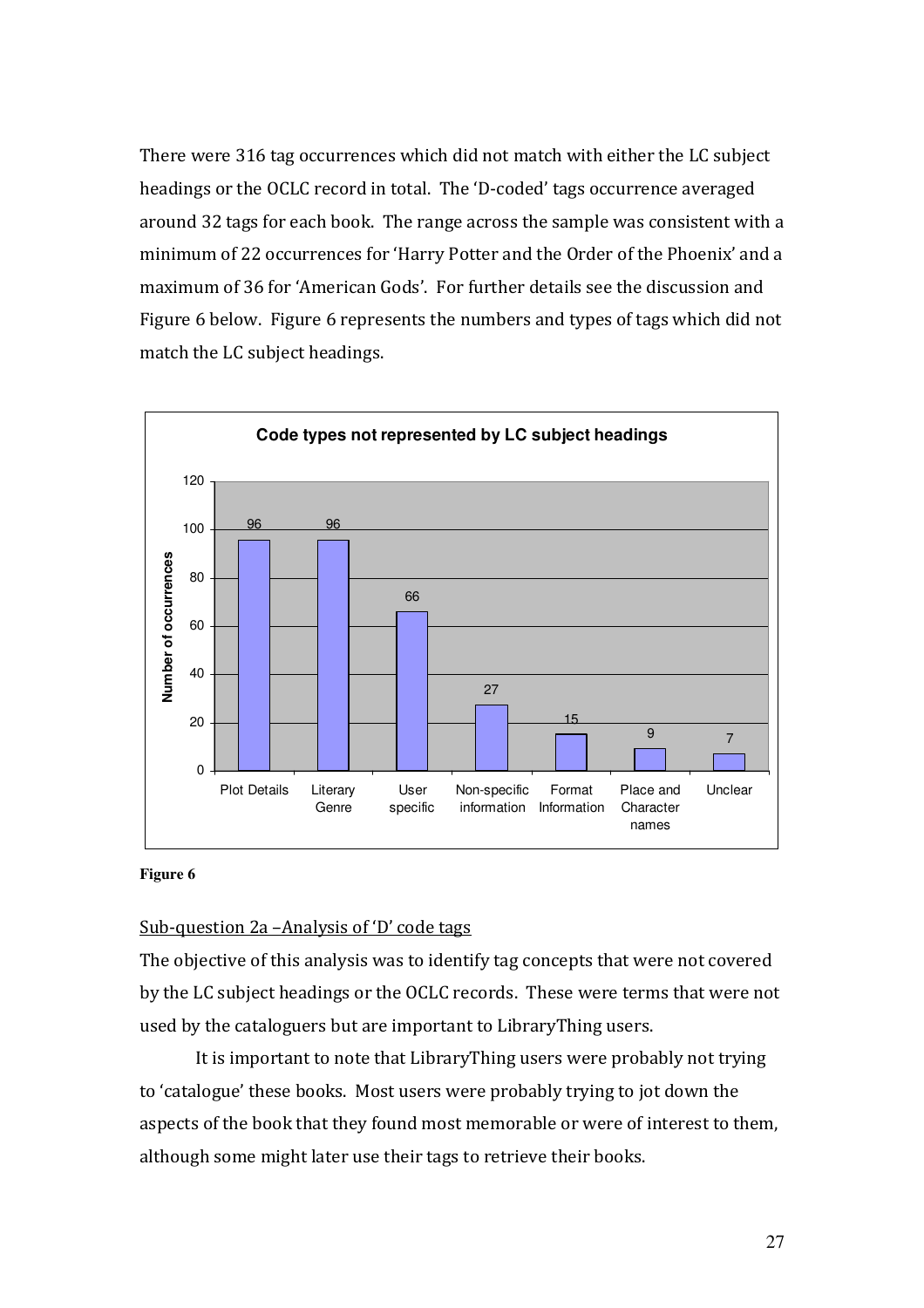It is probable that there are equivalents for some of these tags in the LC subject headings, (some examples are cited below) so the question arises of why they are not used.

Also the numbers of LC subject headings themselves vary inside the sample. For example 'Harry Potter and the Order of the Phoenix' has fourteen separate subject headings, while 'The Left Hand of Darkness' has only one. Considering that cataloguers have historically only used one or two subject headings per book this variation is surprising.

#### Plot details (D--PLo)

This was the largest D-code category with 96 occurrences (30% of the total), equal ranked with the 'Literary Genre' category. Compared to 'Literary Genre' and the other categories, its tags were more varied and with fewer synonyms.

 The numbers of plot detail tags varied from book to book inside the category; ranging from a minimum of seven tags for 'Jonathon Strange' to a maximum of sixteen for 'Snow Crash'. This variation is expected with a small sample. One further explanation for Snow Crash's popularity might be that it has a cult following on LibraryThing and is therefore described in finer detail by its fans.

The relevance of the plot tags varied from tag to tag; for example the 'norse mythology' tag described quite a small aspect of the plot of 'American Gods'. Norse mythology in particular does not play a large role in this novel; however this tag was used by 27 LibraryThing users. This tag links to a list of books in LibraryThing concerning Norse mythology in general (for example 'Poetic Edda' by Carolyne Larrington).

 A tag of greater relevance is 'coming of age' which is used in the books 'Ender's Game' and 'The Subtle Knife'. The protagonists of both novels are precocious children that are forced by circumstances to grow up quickly.

In LibraryThing this tag leads the user to other novels with similar themes such as the 'Catcher in the Rye' by J.D. Salinger and 'Great Expectations' by Charles Dickens. Tags with themes such as 'coming of age' could be very useful to libraries that provide a reader's advisory service, or even in academic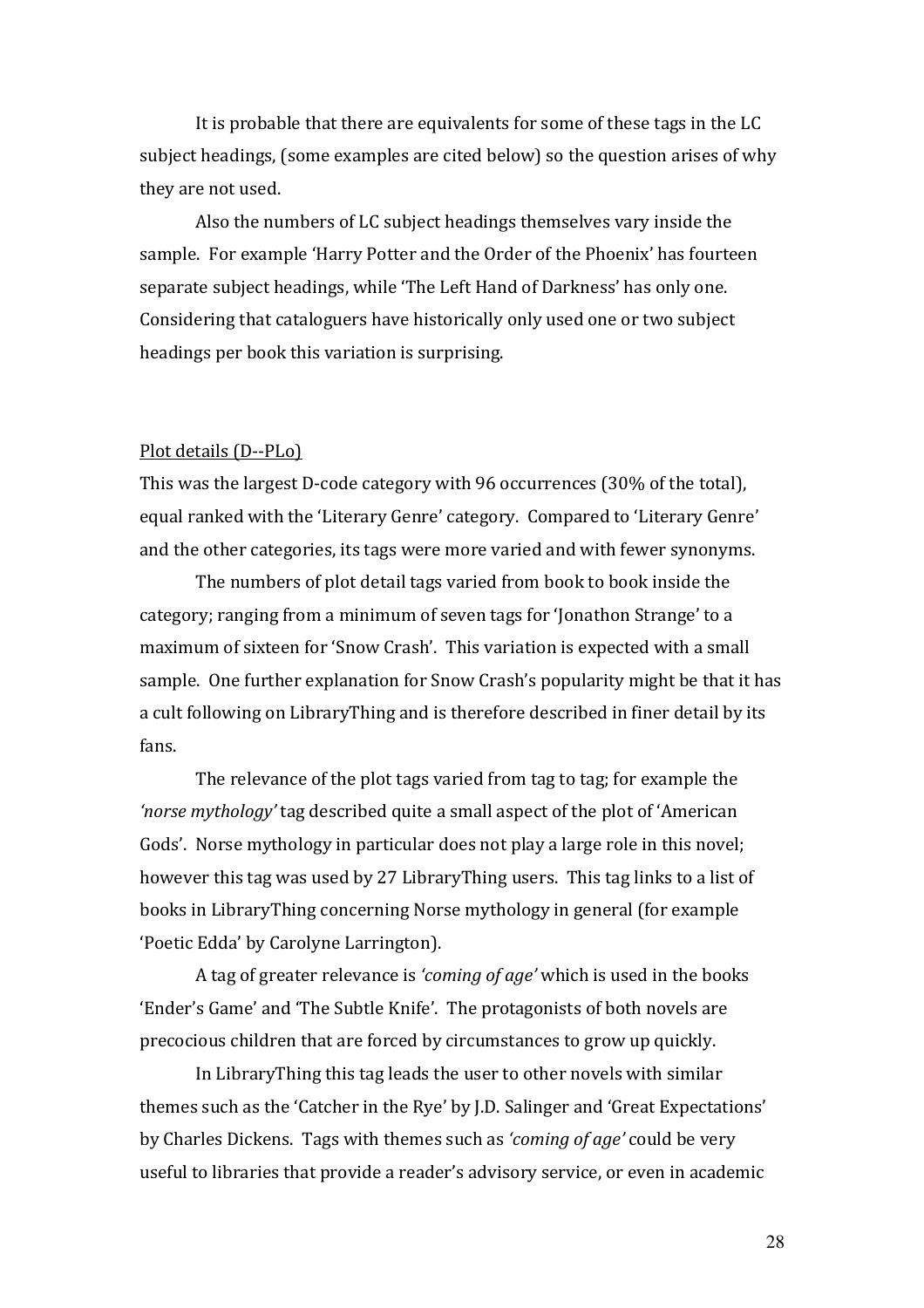libraries (as Westcott's anecdote about the student using the tag 'The Color Purple' to find books with themes of abuse demonstrates) (Westcott et al., 2009, p. 80).

Of more interest in this category is where users appear to agree over the plot of a book by using synonyms to describe it. For example in 'The Subtle Knife' the tags 'Alternate Universe', 'alternate worlds', 'parallel worlds' are each used 31, 21, and 25 times. 'The Subtle Knife' and the other books in Phillip Pullman's 'His Dark Materials' series are set in parallel worlds to our own, each with slightly different histories. No obvious equivalent for this concept could be found in the LC subject headings.

These tags link to other books in LibraryThing where history has been reimagined into a different pattern by the author, for example 'Fatherland' by Robert Harris (a book in which Nazi Germany never fell), or 'Black Powder War' by Naomi Novik who re-wrote the Napoleonic Wars to include dragons.

There are other examples where synonyms seem to indicate a degree of user agreement about the plot. In particular, the synonyms 'language' and 'linguistics' in 'Snow Crash' (22 and 25 uses each), and 'gender' and 'gender roles' in 'The Left Hand of Darkness' (135 and 10 uses each). The plot of 'Snow Crash' features a computer virus that attacks the victims' ability to recognise languages, while 'The Left Hand of Darkness' features an alien planet whose population has no gender most of the time.

These tags were judged to be important by LibraryThing users and their absence in the LC subject headings restricts users' abilities to find similar titles.

#### Literary Genre Information (D--LG)

This was the largest D-code category with 96 occurrences (30% of the total), equal ranked with the 'Plot details' category. However in comparison to 'Plot details' its tags were less varied and had more synonyms.

 The numbers of literary genre tags varied from book to book inside the category; ranging from a minimum of three types for 'Harry Potter and the Order of the Phoenix' to a maximum of fifteen for 'The Subtle Knife'. 'Harry Potter and the Order of the Phoenix' had few literary genre tags because it was extremely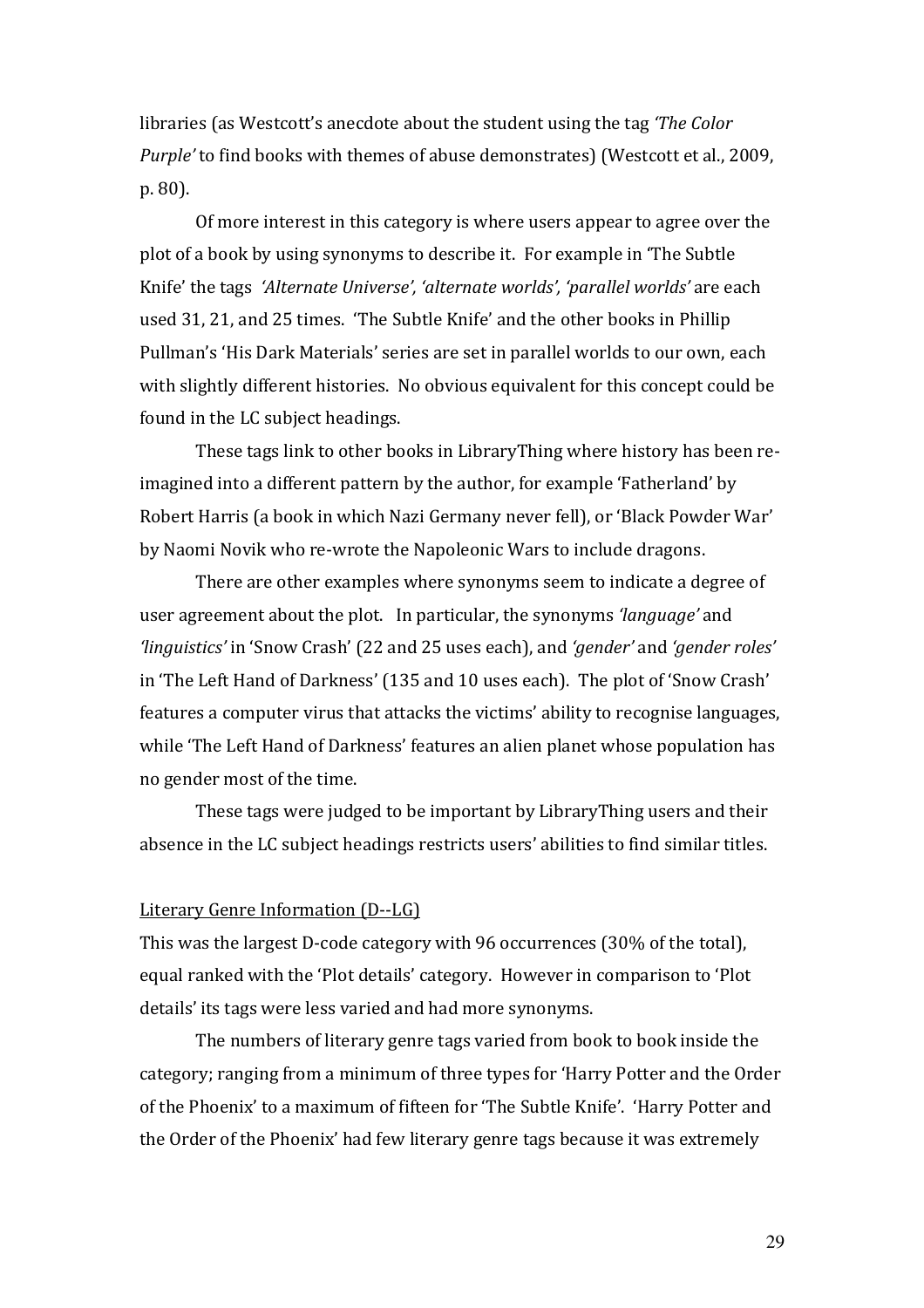well-described by both the LC subject headings and the OCLC record. 'The Subtle Knife' had the most tags but many of them were synonyms.

 The relevance of some tags in this category was not immediately obvious to the researcher. For example some users had tagged the fantasy novels 'American Gods' and 'Jonathon Strange' as science fiction. Likewise the science fiction novel 'Stranger in a Strange Land' was tagged as fantasy. Some users fudged this gap by using the tag 'sff' which stands for 'science fiction/fantasy'. This illustrates different understandings amongst LibraryThing users of the terms science fiction and fantasy. There is no single subject heading in LCSH which covers this concept.

 Some literary genre tags gave very general classifications for books (for example 'science fiction', 'fantasy'), while others are far more specific.

'Steampunk' (used to tag 'The Subtle Knife') is a genre of fantasy with either a Victorian-era setting or technology that is distinctively Victorian-level (for example steam engines and Sir Charles Babbage's Difference Engine). In LibraryThing this tag links to lists of other novels with similar themes, for example 'The Diamond Age' by Neal Stephenson.

'Dark Fantasy' provides a more detailed literary classification for 'American Gods'. The term covers fiction writers who use a mixture of fantasy and horror. In LibraryThing this tag links to lists of titles such as 'Queen of the Damned' by Anne Rice, and 'The Drawing of the Three' by Stephen King.

 Other tags in this category are used to provide a very general date context for the books, for example  $20<sup>th</sup>$  century'.

 Some of the tag concepts (such as 'Steampunk' and 'Dark Fantasy') are genuine literary sub-genres that could be used to collocate similar titles in a library catalogue. Allowing tags such as these into the library catalogue would make it easier for users to find the books that they want.

#### User specific (D--US)

This category was the third most common of the D-tags with 66 occurrences (21% of the total), however in comparison to the 'plot' and 'literary genre' tags it displayed little variety. The tags used were mostly synonyms relating to individual users' concerns and interests.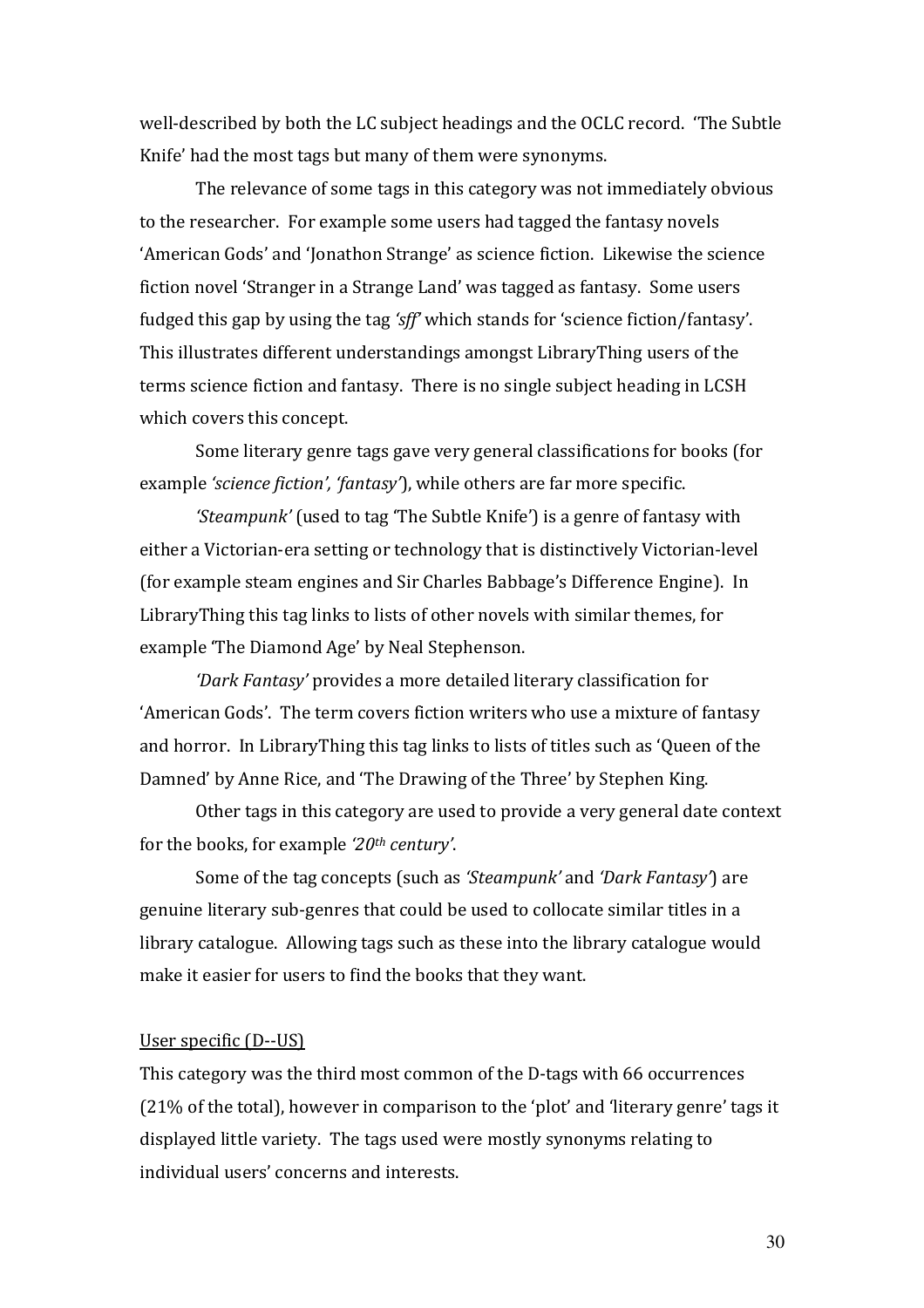These interests included ownership status ('own'), whether they had read, or intended to read a book, ('read', 'tbr') whether they liked it or not, ('favorite') and noting if they had a signed or first edition copy of a book ('signed', 'First Edition<sup>'</sup>).

 User specific tags embody Guy's assessment of one of the problems with folksonomies: "they are trying to serve two masters at once; the personal collection, and the collective collection" (Guy & Tonkin, 2006, p. 10). While these tags are too personal to be of use in a library context, they may be quite helpful to LibraryThing users in a social sense as they allow users to compare their collections. It is possible that these tags could serve a similar function if their use was allowed in library OPACs. For example library reading groups could share tags such as 'read', 'unread', amongst themselves.

#### Other non-specific info (D--BT)

The 'Other non-specific info' category made up 9% of the 'D'-coded tags with 27 occurrences. This smaller category contains a number of interesting tags that generate interesting search results inside LibraryThing.

Tags such as 'hugo award', and 'nebula' refer to books that have won the Hugo and Nebula prizes for science fiction (such as 'Ender's Game' and 'Jonathon Strange'). Searching via these tags in LibraryThing generates a list of other books that have also won these prizes.

A search under the tag '1001 books' gives the user a list of books tagged by users as included in Peter Boxall's book '1001 Books You Must Read Before You Die'.

The tag 'green dragon' refers to one of the many discussion groups on LibraryThing. The Green Dragon group are interested in Tolkien, fantasy, science fiction and mythology.

A search under the tag 'Inklings' calls up a list of books written by authors associated with the literary group known as the Inklings. This group most famously included C.S. Lewis and J.R.R. Tolkien. This tag is available as a subject heading in the Library of Congress database.

While some of these tags may not be suitable for inclusion in the LC subject headings, they would be interesting and useful to some readers. These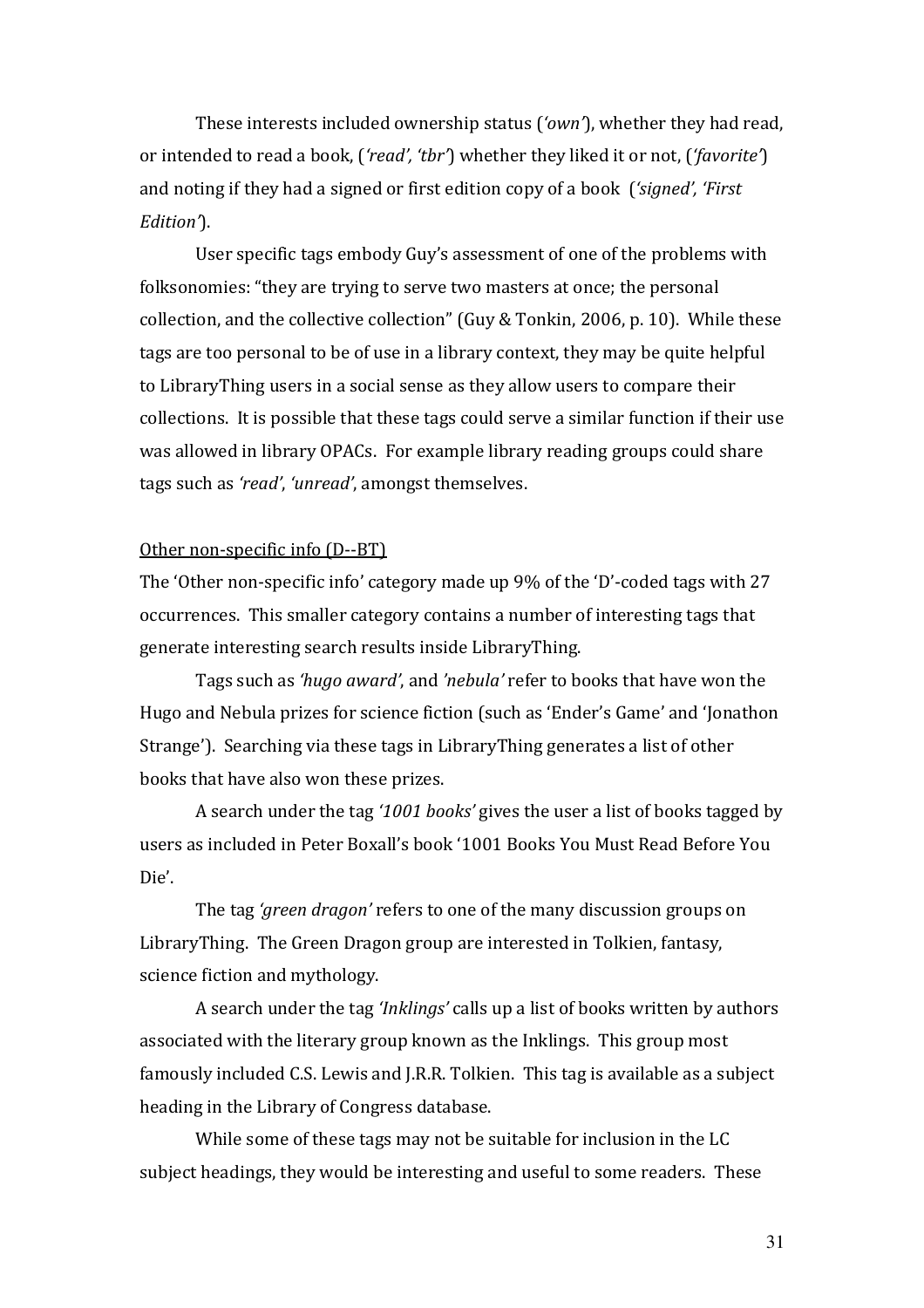tags could easily co-exist with the LC subject headings as Wetterstrom has suggested (Wetterstrom, 2007, p. 33).

#### Format Information (D--FI)

The 'Format Information' category makes up 5% of the 'D'-coded tags with 15 occurrences. There was little variety inside this category with five distinct tag types recorded.

These tags mostly served as personal notes made by users indicating the format of a particular item in their library or the format in which they 'read' a particular item. Some are useful only to their creators, while others might have a wider audience. For example a tag such as 'hardback' would probably only be useful inside the collections of a few users and would not produce useful search results for a wider audience. However, searching for books in rarer formats using tags such as 'audiobook' could be more helpful. In hindsight these tags could have been classified as 'user specific' (D—US).

These tags do not fit in with the LC subject headings and more properly belong to the catalogue record. They possibly do serve a function inside LibraryThing, allowing users to compare their collections. For libraries with access to OCLC (or an equivalent) 'format information' tags are not that useful.

#### Place and character names (D--PC)

The 'Place and character name' category occurred 9 times (3% of the 'D'-coded tags); they are infrequently used at best.

The place names used are mostly real-world places, for example 'Oxford'. In LibraryThing this tag links to a list of books set in England and Oxford, for example 'Brideshead Revisited' by Evelyn Waugh, and Pride and Prejudice by Jane Austen. It is interesting to note that many of the books listed under these tags are from the fantasy genre. This might be indicative of the membership of LibraryThing.

 The remaining tags are the names of distinctive characters and fictional places such as 'hiro protagonist' from the novel 'Snow Crash', and 'ekumen' which is the name of Ursula K. Le Guin's fictional interstellar association. The first of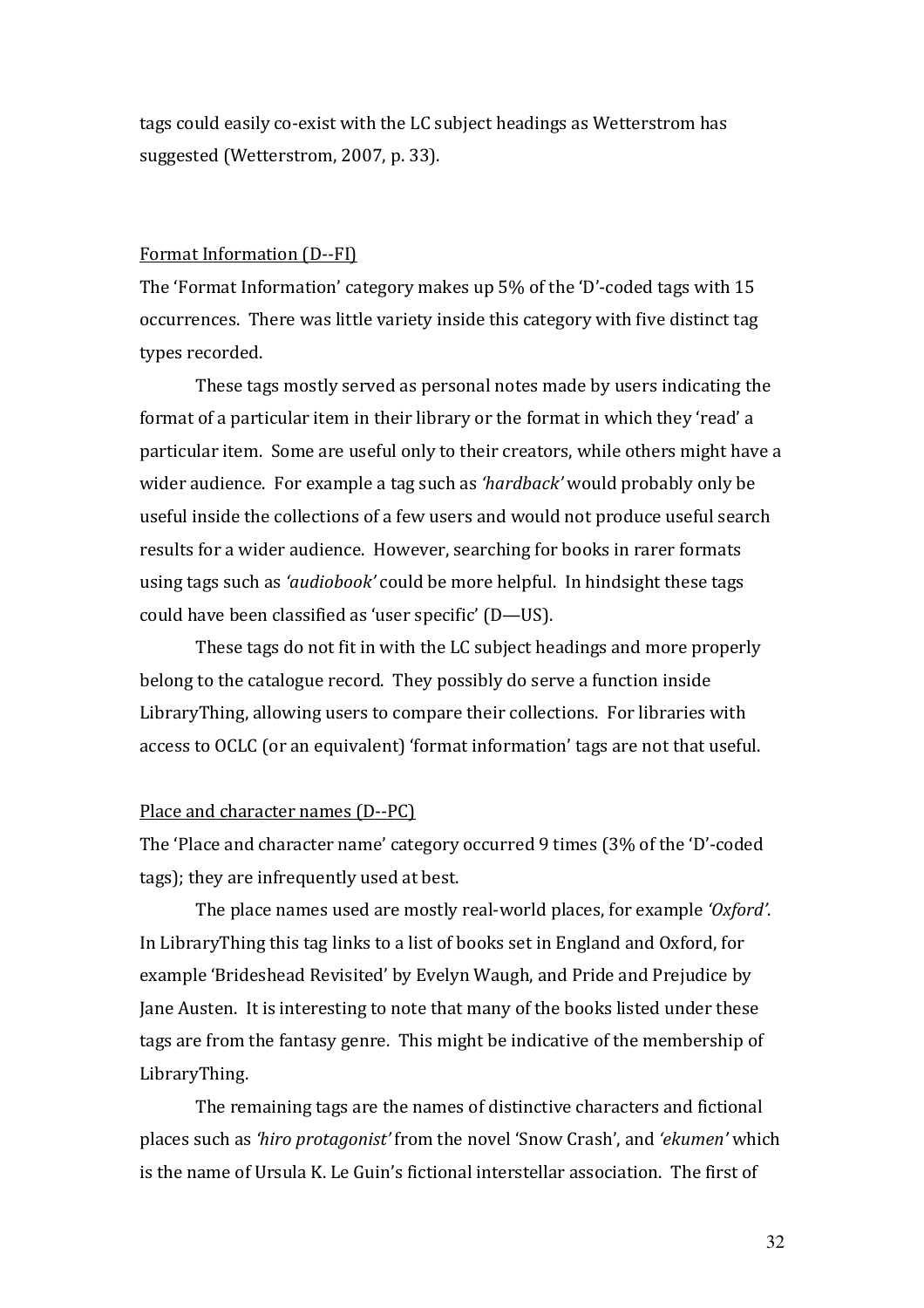these tags is useless for collocating other books in LibraryThing as the character only appears in one book, but a search under 'ekumen' brings up all of Le Guin's books set in the 'Ekumen'.

 It is possible to have a subject heading for imaginary places in LCSH; for instance the Silmarillion was given the subject heading Middle Earth (Imaginary place), but this was not done for Ursula Le Guin's books. This is an example of inconsistent cataloguing practice inside LCSH.

### Unclear (D--UC)

The 'Unclear' category was the smallest (only 7 occurrences), making up 2% of the 'D'-coded tags. This low number can be partly attributed to the researcher's knowledge of the science fiction and fantasy genres. They were mostly date tags whose meaning can only be guessed at. Presumably they referred to when a LibraryThing user read a particular book as none of the dates used matched the dates of publication for any of the books.

While searching under these date tags seems useless, they could be of interest to users who want to know what was popular during any given year; the LibraryThing equivalent of a 'best sellers' list. They could also be of use for research into the reading habits of LibraryThing users.

 The remainder ('Collection', 'stories') are tags that do not fit easily into any of the categories created by the researcher. In hindsight they should have been put into the 'Other non-specific info' category.

Summary for sub-question 2a; concepts not present in LC subject headings A large proportion of the concepts not included in the LC subject headings are potentially very useful for collocating other books of interest to LibraryThing users. They would be quite useful in libraries that run readers' advisory services as they would allow the librarians and their patrons to "search using a collection of terms that reflect taste and desired experiences" (Weaver, 2007, p. 586).

 The large numbers of 'User specific' tags demonstrate a desire amongst LibraryThing users to track their own reading habits, and this should be taken into account when designing future OPAC systems.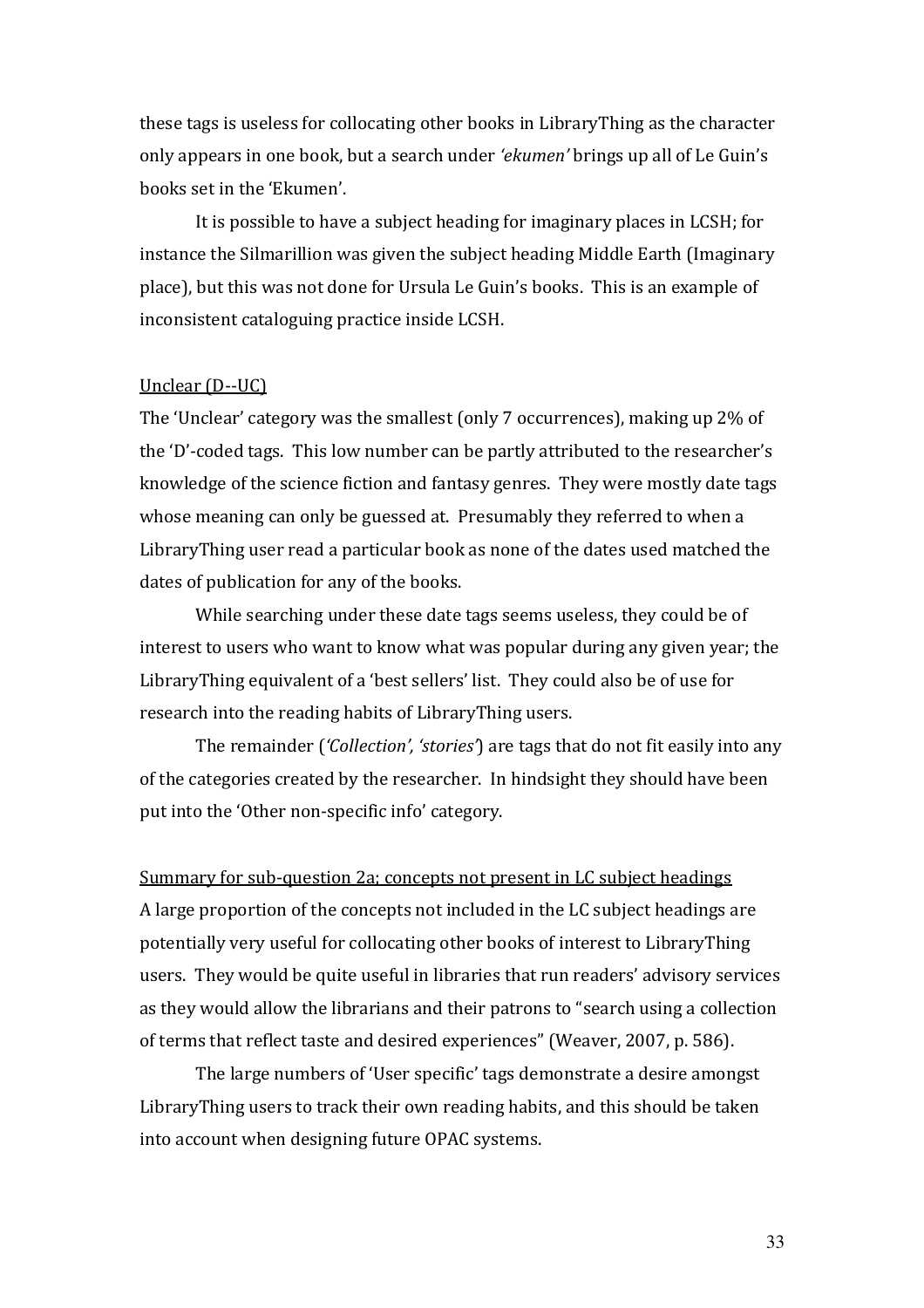The smaller but significant number of 'non-specific' tags show that LibraryThing users are coming up with their own unique categories to cover their specific interests. While it is unlikely that these tags could be fitted into LCSH, their presence shows the usefulness of allowing tagging in the library catalogue. This echoes Morville's assertion that controlled vocabularies such as LCSH and folksonomies such as LibraryThing should be allowed to co-exist and complement each other (Morville, 2005, p. 139).

Sub-question 3: The ranking of LC subject headings inside LibraryThing "Are the Library of Congress subject heading concepts highly ranked in the LibraryThing tag lists?"

Tags which exactly matched the LC subject headings were used on average 717 times (62%) over the whole sample. Partially matched tags were used on average 370 times (or 32%), while tags which did not match the LC subject headings were used an average 73 times (6%). Figure 7 gives an overview of the results.

 The ranges of uses for the tags inside each match category were varied. For example in the 'Exact Match' category the maximum was 2788 uses for 'fiction' in 'Harry Potter and the Order of the Phoenix', while the minimum was 25 uses for 'Fantasy fiction' in 'The Silmarillion'.

In the 'Partial Match' category the maximum was 4273 uses for 'Fantasy' in 'Harry Potter and the Order of the Phoenix', while the minimum was 14 uses for 'sff' in 'Snow Crash'.

'No Match' had a maximum count of 725 uses for 'magic' in 'Jonathon Strange and Mr Norrell', and a minimum of 6 uses for 'Movie' in 'The Martian Chronicles'. Overall tags in the categories of 'Exact' and 'Partial' matches had higher uses than 'No Match' tags.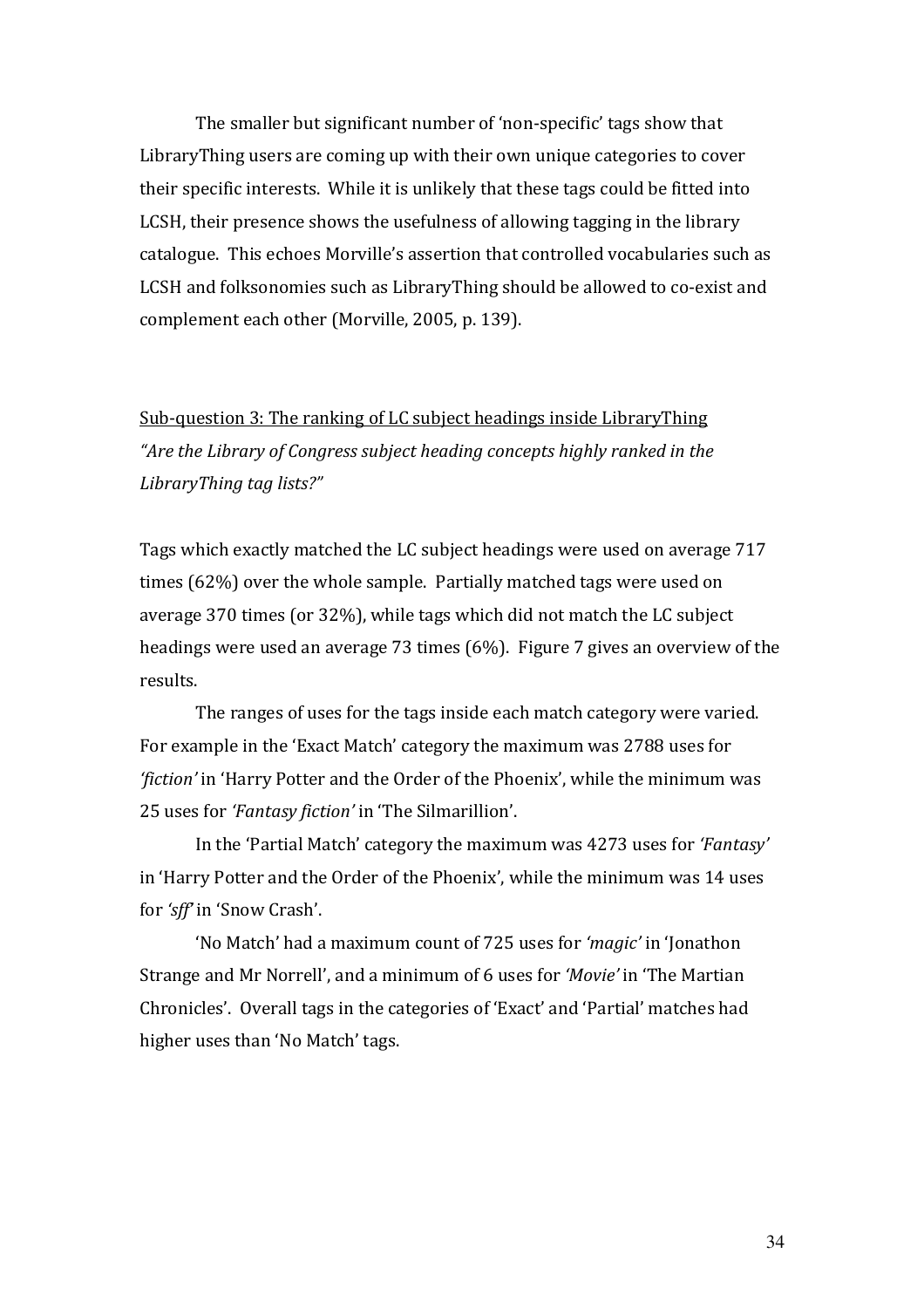

#### **Figure 7**

As with the LCSH match score the average use of Exact and Partial matches were skewed by LibraryThing users' preference for basic genre categories such as 'fiction', 'fantasy', and 'science fiction' (11,098, 5,148, and 16,246 uses over the whole sample respectively).

Looking at the un-averaged matches gives a somewhat different picture. Tags which exactly matched the LC subject headings were used 19350 times (30%) over the whole sample. Partially matched tags were used on average 19259 times (or 30%), while tags which did not match the LC subject headings were used an average 26125 times (40%). The 'Exact Match' category no longer dominates, and the 'No Match' category is larger.

The un-averaged tag matches also give some notion of the relative popularity of these books inside LibraryThing. 'Harry Potter and the Order of the Phoenix' had an overall use of 17,429; by far the most popular book in the sample. 'The Left Hand of Darkness' had the lowest overall use at 2,941.

 LC subject heading concepts are highly ranked even when taking into account LibraryThing users' tendency to make heavy use of basic categories. It appears that cataloguers using LCSH are good at identifying the basic categories to which most books belong, but are less effective with more specific detail.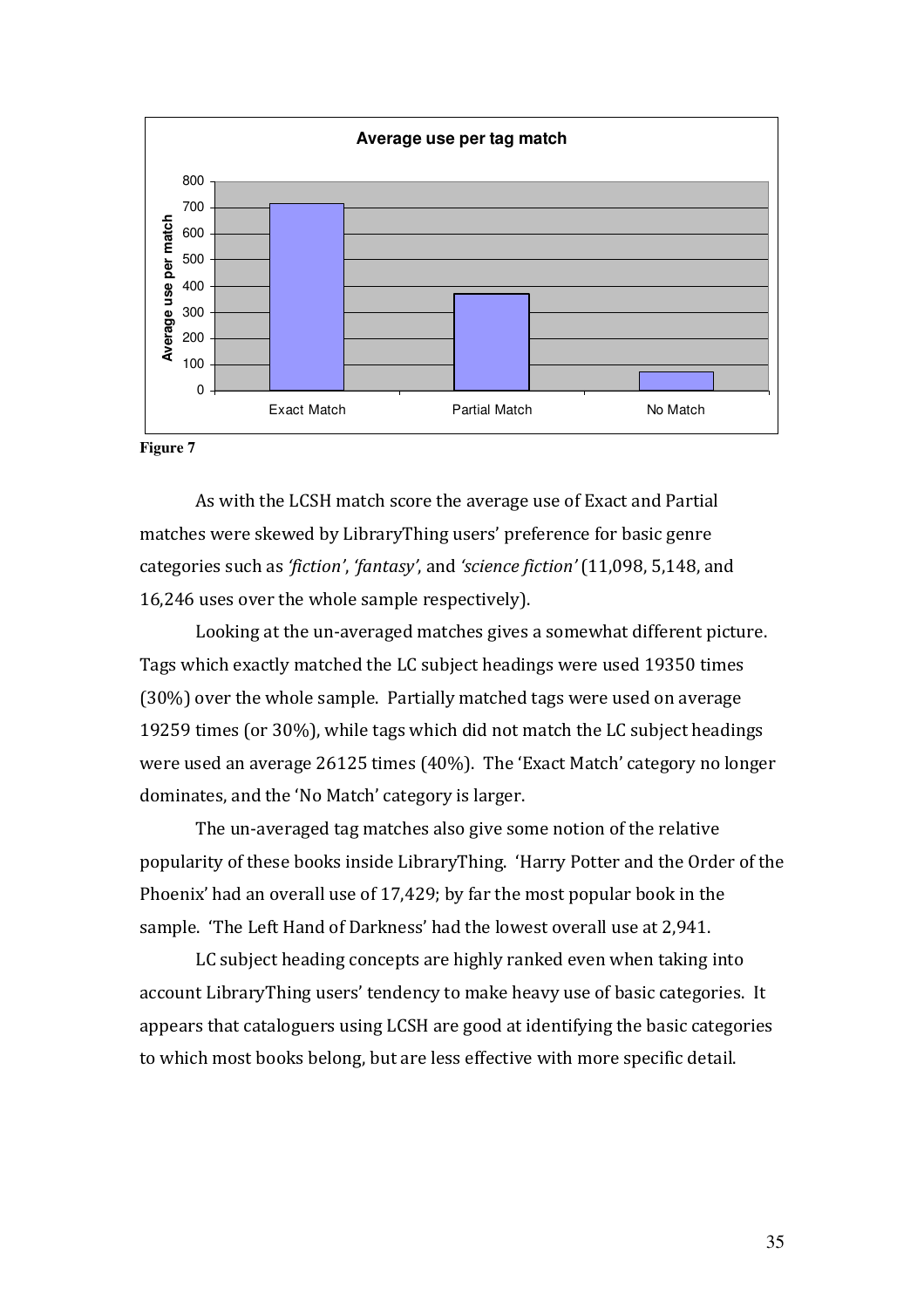# **Summary, conclusion, and suggestions for further research**  Summary

The most frequently occurring tag classes were those that did not match the LC subject headings ('Literary Genre', 'Plot details' and 'User specific' tags) which made up 55% of all occurrences.

The two most frequently used tag classes were those that matched or closely matched the LC subject headings ('Match with LCSH' and 'Related term' which made up 51% of all tag uses). The third most used tag class was 'Literary Genre' at 11% which did not match any of the LC subject headings.

The extent to which LibraryThing tags matched the LC subject headings was calculated at 52%; however this percentage was exaggerated by LibraryThing users' preference for using the most obvious terms. Exact and partial matches only made up 18% of all tag occurrences in the sample. Nevertheless there was an overlap between the LibraryThing tags and the LC subject headings. Less than half (48%) of the LibraryThing tags used represented concepts not included in the LC subject headings.

A small proportion of the LC subject headings (26%) did not match any of the concepts used in the LibraryThing tags. The unmatched concepts generally covered minor facets of the books in the sample.

 The majority of the concepts (60%) represented by the LibraryThing tags and not covered by the LC subject headings dealt with plot details, or provided additional classification details for the books they were applied to. A smaller number (21%) of tags applied personal tags to the books.

 LibraryThing tags that were exact and partial matches for the LC subject headings were ranked highly by use (on average 62% and 32%). However the average was skewed by LibraryThing users' preference for basic genre categories.

### Conclusion

The heavy use of tags that match with LCSH shows that cataloguers are good at identifying the basic categories to which most books belong, but are less effective with more specific details. These finer details constitute information access points that are neglected in the LC subject headings. This implies that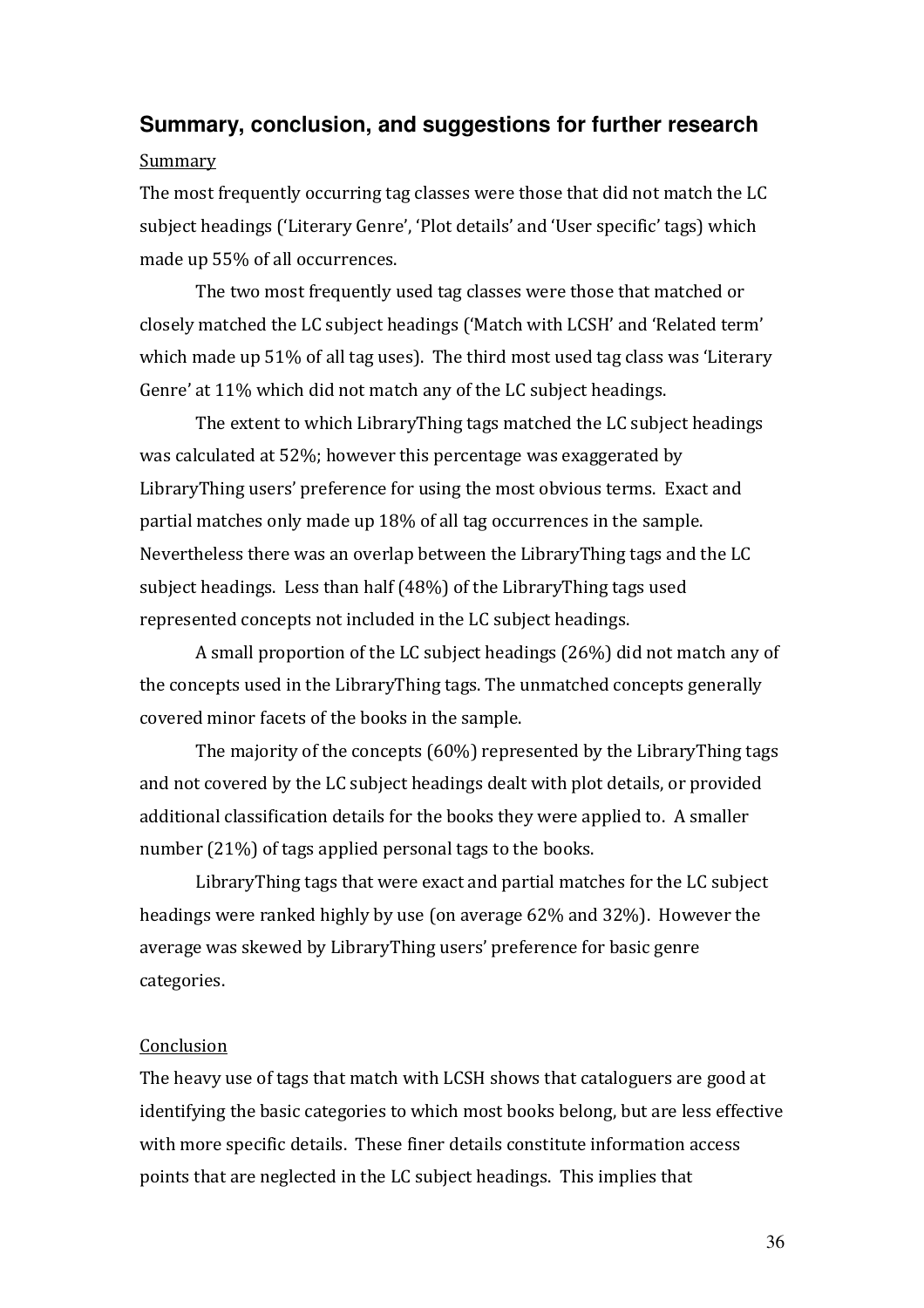cataloguers should either widen the number and scope of their headings or perhaps allow user tagging. Making use of services such as LibraryThing for Libraries would be a reasonable alternative.

Allowing users to create tags in library OPACs might be a good way to provide these alternate access points. Although LibraryThing users' tags often echoed the LC subject headings many also provided additional details about the books to which they were applied. The frequent occurrence of user specific tags implies that some users like to track their own reading habits and communicate with other LibraryThing users. These preferences should be taken into account when designing future OPACs.

 In terms of information retrieval, tags which matched the LC subject headings were good for locating books by broader themes and genres but nonmatching tags identified a wider range of books more likely to suit a diverse range of reader interests. For libraries offering readers advisory services these tags would increase the chances of library staff and patrons finding books that fit their specific needs and tastes.

#### Suggestions for future research

It could be useful to compare the results of this study with a larger sample from LibraryThing looking at other genres besides science fiction and fantasy. A larger sample could be used to confirm whether LC subject headings are as heavily used in other genres, and also investigate tagging patterns across LibraryThing.

 Another interesting line of research would be to compare the tags from LibraryThing to tags created in library catalogues to see if there are many personal tags (or even if they are allowed in the catalogue; LibraryThing for Libraries filters them out), and if library taggers also make heavy use of basic categories for their tags.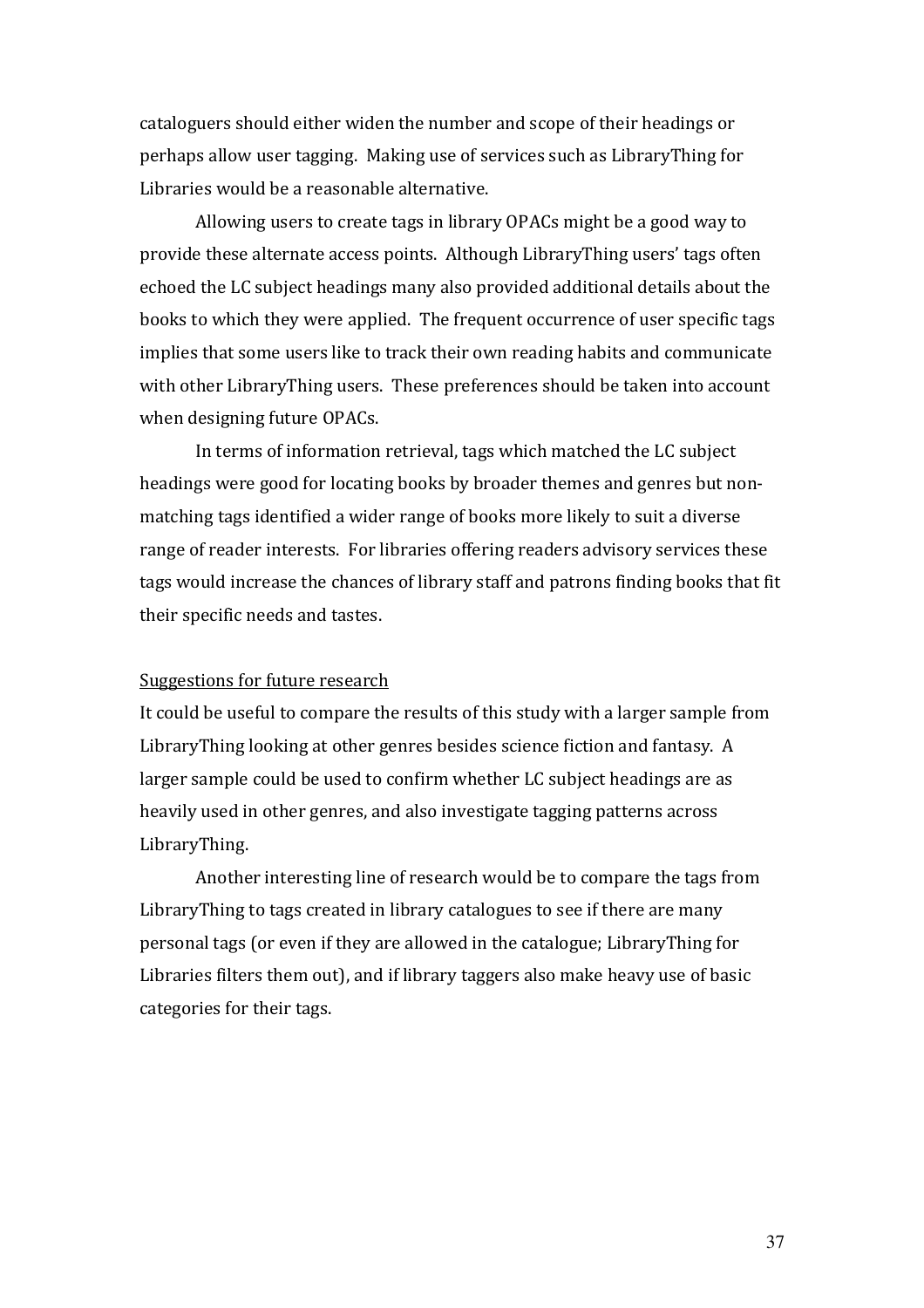# **Bibliography**

- Bruce, R. (2008). Descriptor and folksonomy concurrence in education related scholarly research [Electronic Version]. Webology, 5(3), 1-5. Retrieved 21st April, 2009 accessed from http://www.webology.ir/2008/v5n3/a59.html.
- Guy, M., & Tonkin, E. (2006). Folksonomies: tidying up tags [Electronic Version]. D-Lib Magazine, 12(1). Retrieved 25th August, 2008 accessed from http://www.dlib.org/dlib/january06/guy/01guy.html.
- Jennings, G. (2008). War Art Online Presentation for ARANZ 2008. Archives New Zealand.
- Kipp, M. E. I., & Campbell, D. G. (2006). Patterns and inconsistencies in collaborative. Paper presented at the ASIS & T Annual Meeting. Retrieved 11th Dec, 2008, from http://dlist.sir.arizona.edu/1704/01/KippCampbellASIST.pdf.
- Krippendorff, K. (1980). Content Analysis: an Introduction to its Methodology. London: Sage Publications.
- Kroski, E. (2007). Folksonomies and user-based tagging. In N. Courtney (Ed.), Library 2.0 and beyond: innovative technologies and tomorrow's user (pp. 91-103). Westport, Connecticut: Libraries Unlimited.
- Library of Congress subject headings. (2007). (30th ed. Vol. 1-5). Washington, D.C. USA: Cataloguing Distribution Service, Library of Congress.
- LibraryThing| Catalogue your books online. (2008). Retrieved 19th Oct, 2008, from http://www.librarything.com/about
- Lin, X., Beaudoin, J. E., Bui, Y., & Desai, K. (2006). Exploring characteristics of social classification [Electronic Version]. Proceedings of the 17th Workshop of the American Society for Information Science and Technology Special Interest Group in Classification Research 17, 1-19. Retrieved 21st April, 2009 accessed from http://dlist.sir.arizona.edu/1790/01/lin.pdf.
- Mendes, L. H., Quinonez-Skinner, J., & Skaggs, D. (2009). Subjecting the catalog to tagging [Electronic Version]. Library Hi Tech, 27(1), 30-41. Retrieved 21st April, 2009 accessed from Emerald Insight.
- Mika, P. (2007). Social Networks and the Semantic Web. New York: Springer.
- Morville, P. (2005). Ambient Findability. Sebastopol, California: O'Reilly.
- Munk, T. B., & Mork, K. (2007). Folksonomy, the power law and the significance of the least effort. Knowledge Organization, 34(1), 17-33.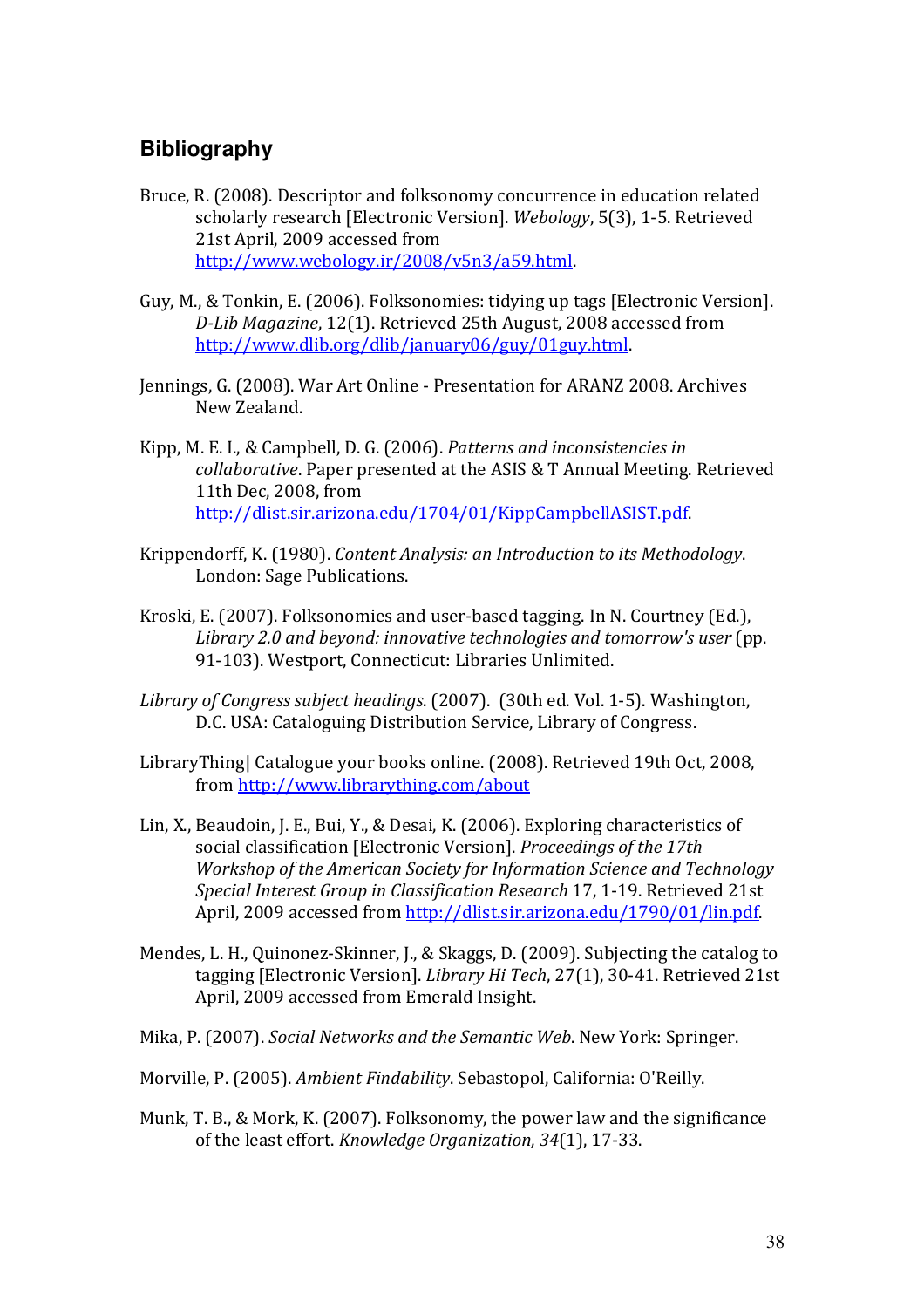Oates, G. (2008). The Commons on Flickr. Paper presented at the Museums and the Web 2008. Retrieved 11th Dec, 2008, from http://www.archimuse.com/mw2008/papers/oates/oates.html.

Pickard, A. J. (2007). Research Methods in Information. London: Facet Publishing.

- Rethlefsen, M. L. (2007). Tags help make libraries del.icio.us [Electronic Version]. Library Journal, 132(15), 26-28. Retrieved 14th August, 2008 accessed from ProQuest 5000.
- Rethlefson, M. L. (2007a). Chief Thingamabrarian [Electronic Version]. Library Journal, 132(1). Retrieved 14th August, 2008 accessed from Proquest 5000.
- Rethlefson, M. L. (2007b). Tags help make libraries del.icio.us [Electronic Version]. Library Journal, 132(15), 26-28. Retrieved 14th August, 2008 accessed from ProQuest 5000.
- Sinclair, J., & Cardew-Hall, M. (2008). The folksonomy tag cloud: when is it useful? [Electronic Version]. Journal of Information Science, 34(1), 15-29. Retrieved 14th August, 2008 accessed from SAGE Journals Online.
- Sogunro, O. A. (2002). Selecting a quantitative or qualitative methodology: an experience. Educational Research Quarterly, 26(1), 3-10.
- Steele, T. (2009). The new cooperative cataloguing [Electronic Version]. Library Hi Tech, 27(1), 68-77. Retrieved 21st April, 2009 accessed from Emerald Insight.
- Weaver, M. (2007). Contextual metadata: faceted schemas in virtual library communities [Electronic Version]. Library Hi Tech, 25(4), 579-594. Retrieved 25th July, 2008 accessed from Emerald Insight.
- Westcott, J., Chappell, A., & Lebel, C. (2009). LibraryThing for libraries at Claremont [Electronic Version]. Library Hi Tech, 27(1), 78-81. Retrieved 21st April, 2009 accessed from Emerald Insight.
- Wetterstrom, H. M. (2007). The complementarity of tags and LCSH: a tagging experiment and investigation into added value in a New Zealand library context. Victoria University, Wellington.
- Zipf, G. K. (1965). Human Behaviour and the Principle of Least Effort. New York: Hafner Publishing.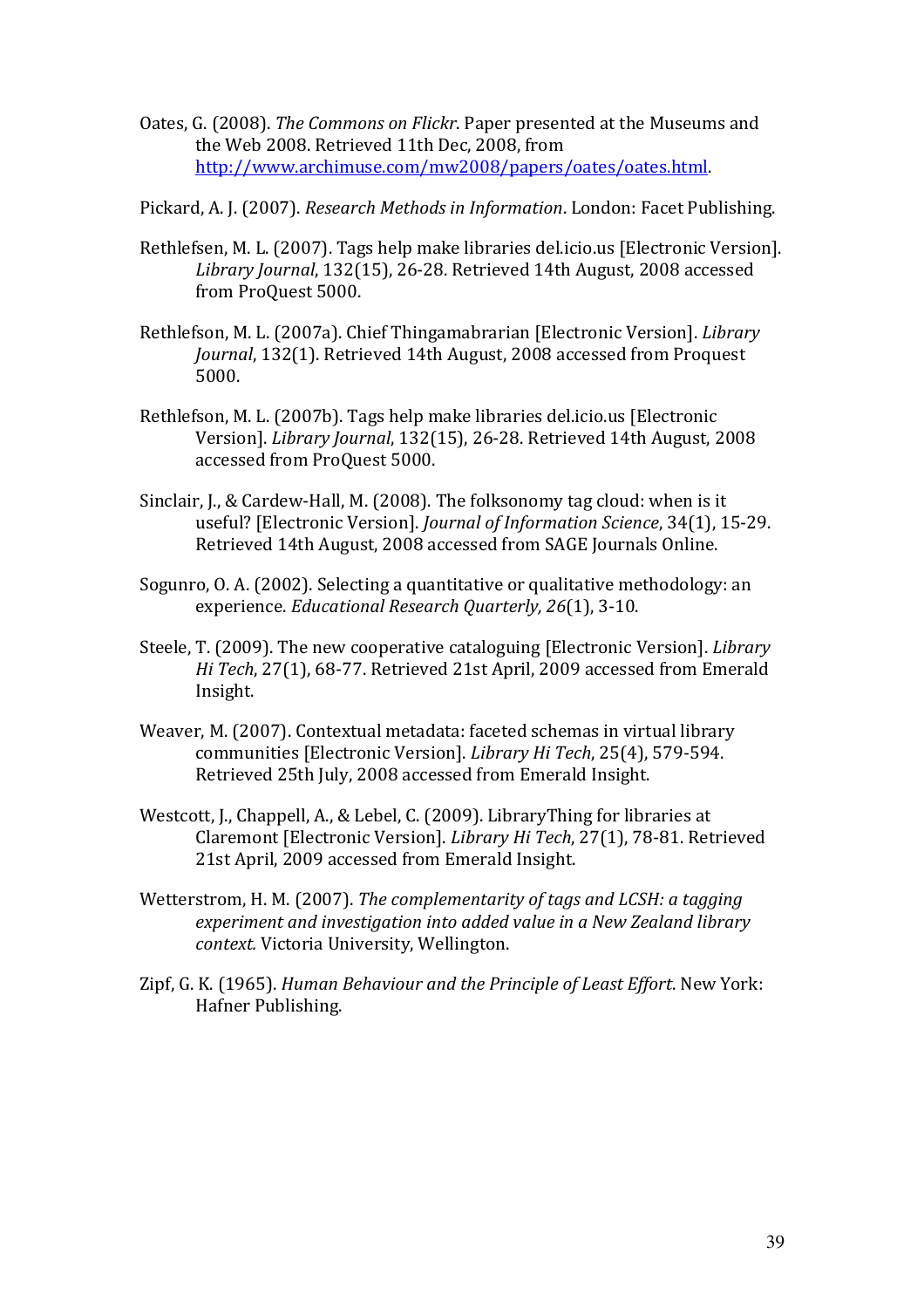# **Appendix**

| <b>Book Titles</b>                           | Tag count<br>Totals | <b>Total Weighted</b><br><b>Scores</b> |
|----------------------------------------------|---------------------|----------------------------------------|
|                                              |                     |                                        |
| American Gods                                | 7496                | 357750                                 |
| Ender's Game                                 | 5969                | 335525                                 |
| Harry Potter and the Order of the<br>Phoenix | 17429               | 926825                                 |
| Jonathon Strange and Mr Norrell              | 7538                | 375825                                 |
| The Silmarillion                             | 7028                | 377025                                 |
| Snow Crash                                   | 3924                | 211175                                 |
| Stranger in a Strange Land                   | 3369                | 208975                                 |
| The Left Hand of Darkness                    | 2941                | 150075                                 |
| The Martian Chronicles                       | 3143                | 178600                                 |
| The Subtle Knife                             | 5897                | 257650                                 |
| <b>TOTALS</b>                                | 64734               | 3379425                                |

**Figure 8**

| <b>Book Titles</b>                             | Sub-question 1        | Sub-question 2           |
|------------------------------------------------|-----------------------|--------------------------|
|                                                |                       |                          |
|                                                | Match with LC Subject | No match with LC Subject |
|                                                | Headings              | Headings                 |
|                                                |                       |                          |
| American Gods                                  | 47.23%                | 52.77%                   |
| Ender's Game                                   | 56.21%                | 43.79%                   |
| Harry Potter and the Order of the              |                       |                          |
| Phoenix                                        | 53.17%                | 46.83%                   |
| Jonathon Strange and Mr Norrell                | 49.86%                | 50.14%                   |
| The Silmarillion                               | 53.65%                | 46.35%                   |
| Snow Crash                                     | 53.82%                | 46.18%                   |
| Stranger in a Strange Land                     | 62.03%                | 37.97%                   |
| The Left Hand of Darkness                      | 51.03%                | 48.97%                   |
| The Martian Chronicles                         | 56.82%                | 43.18%                   |
| The Subtle Knife                               | 43.69%                | 56.31%                   |
| <b>Overall Average</b><br><b>править стала</b> | 52.20%                | 47.80%                   |

**Figure 9**